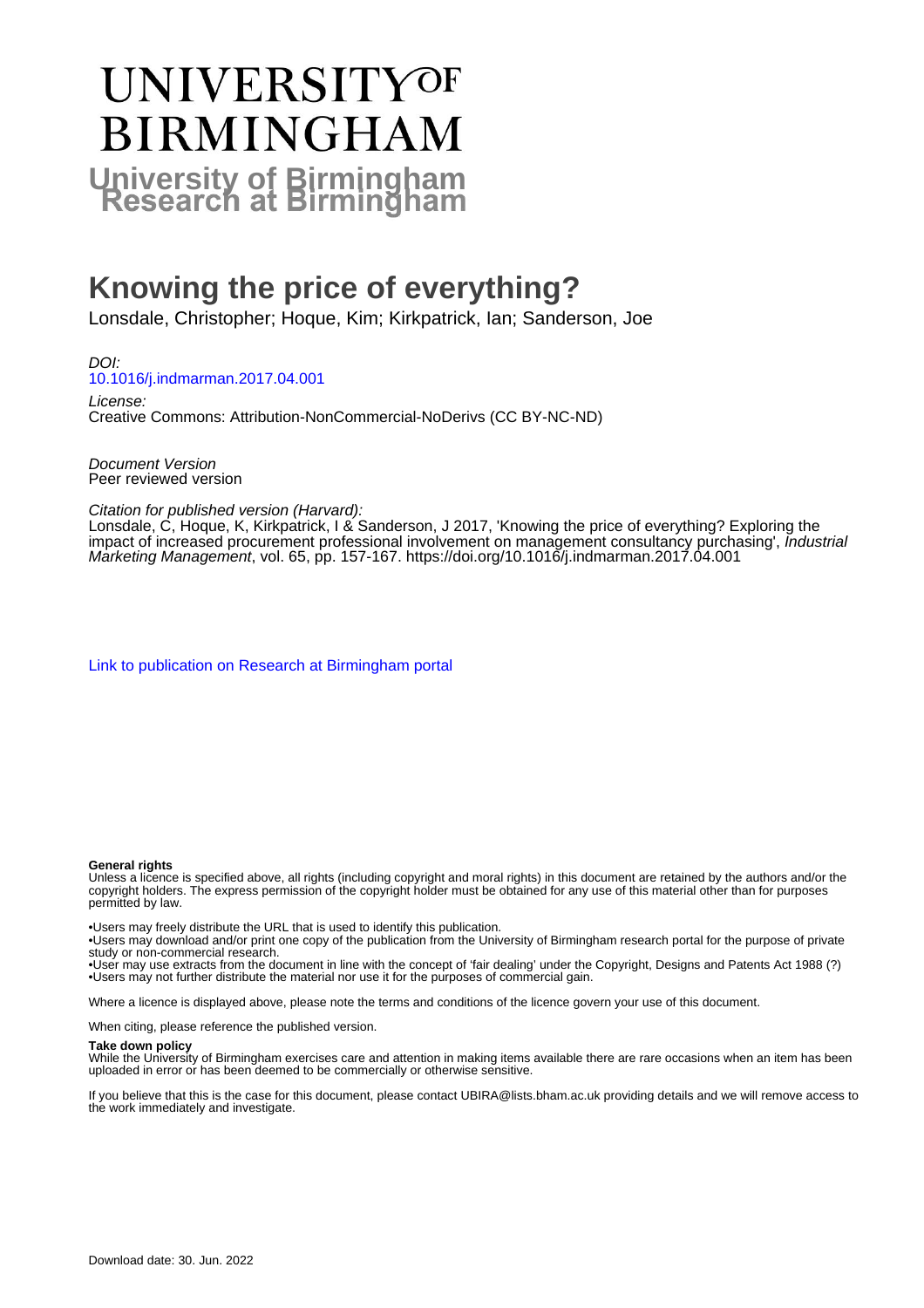**Knowing the Price of Everything? Exploring the Impact of Increased Procurement Professional Involvement on Management Consultancy Purchasing**

#### **Abstract**

Much of the estimated \$554 billion annual expenditure on management consultancy services is accounted for by projects with a direct link to client profitability. As such, it is critical for clients (and arguably the wider economy) that the purchase process for such services is managed effectively. For many within the management consultancy literature, this requires close, bilateral buy-side service end-user / supplier engagement. In recent years, however, this bilateral engagement has been modified by a significant increase in procurement professional involvement. This has caused concern within the management consultancy literature as it is believed it will inevitably lead to a cost-focused approach that disrupts close end-user / supplier engagement and causes sub-standard service outcomes. In this paper, we explore, via qualitative research, whether this concern is justified. In the event, the analysis suggested partial justification. However, examples of positive procurement involvement were also reported, suggesting that existing models and assumptions within the management consultancy literature regarding the impact of increased procurement involvement require modification.

#### **Keywords**

Management consultancy, personal engagement model, procurement, service outcomes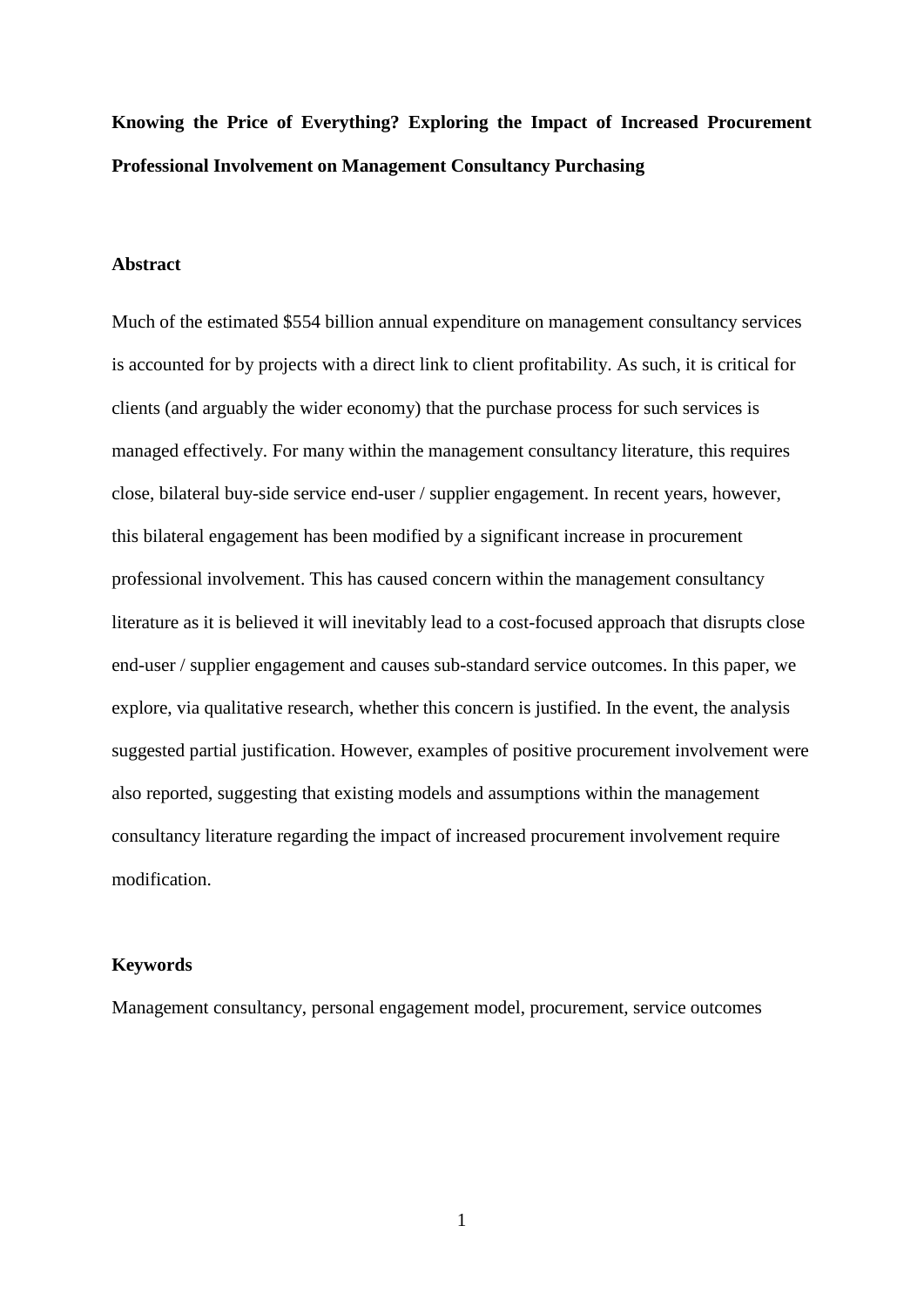**Knowing the Price of Everything? Exploring the Impact of Increased Procurement Professional Involvement on Management Consultancy Purchasing**

#### **1. Introduction**

Much of the estimated \$554 billion annual expenditure on management consultancy services (IBIS World, 2016) is accounted for by important strategy and organisational improvement projects that have a direct link to the future profitability of client organisations (Management Consultancies Association, 2010; O'Mahoney et al., 2013). As such, it is critical for client organisations (and arguably the wider economy) that the purchase process for such services is managed effectively. Historically, it has been argued (particularly within Europe) that what constitutes the effective management of this process is close engagement between buy-side service end-users and representatives of suppliers – what O'Mahoney (2010) refers to as a 'personal engagement model'.

Close engagement of this type, which incorporates considerable levels of 'coproduction' (Bovaird, 2006), is deemed important as it enables the client organisation to interact knowledgably with the supplier at the needs assessment (Petersen et al., 2005; Zsidisin and Smith, 2005), sourcing (Eriksson and Pesamaa, 2007; Rousseau, 1989) and contract management (Colling, 2005; Dyer 1997) stages of the purchase process. It is argued that this increases the likelihood that management consultancy services, characterised as they are by 'intangibility … [and] high levels of transactional uncertainty' (Glücker and Armbrüster, 2003 p.270), will meet client need and fulfil service objectives (Bronnenmayer et al., 2016).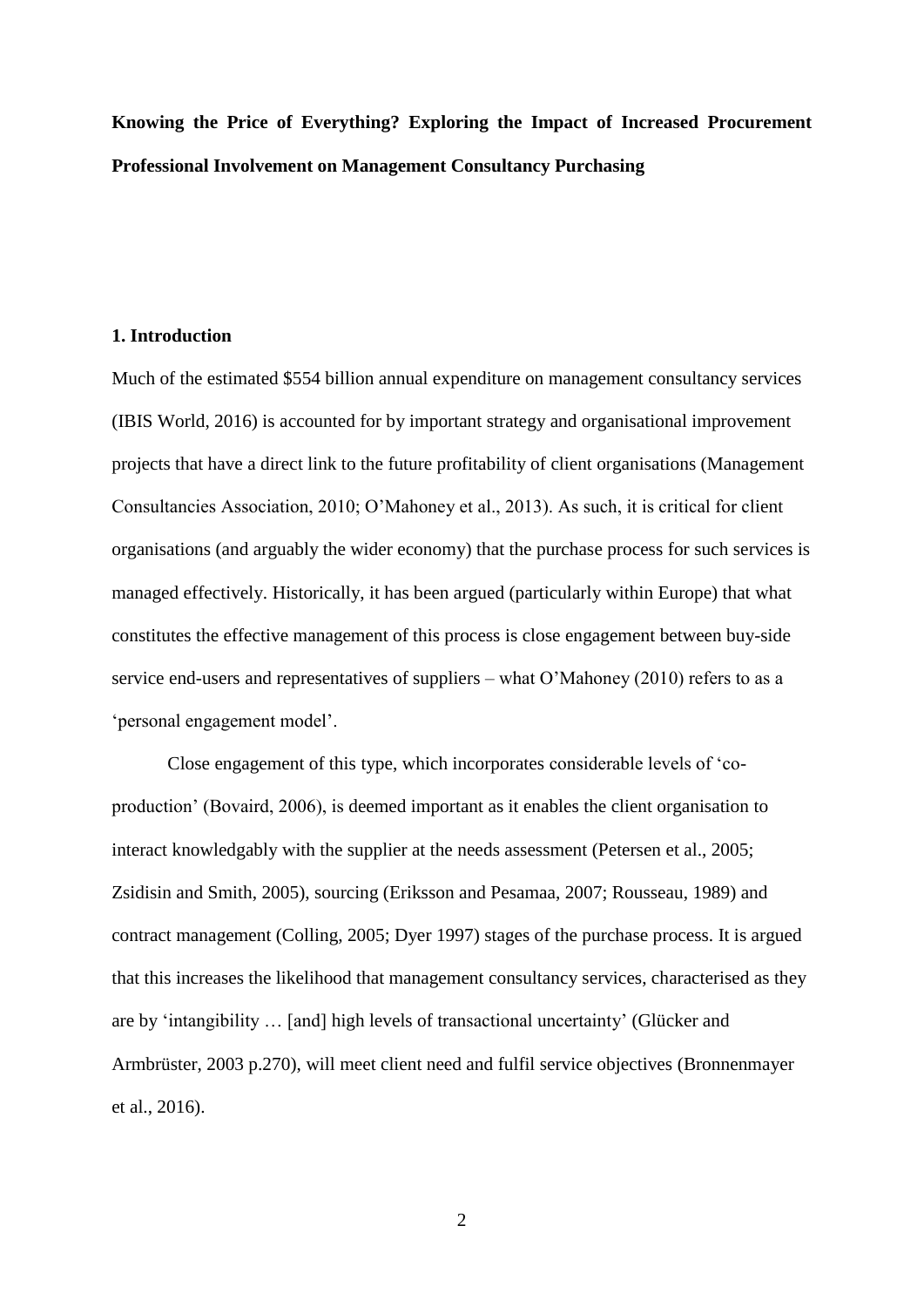In recent years, however, evidence has emerged suggesting that this 'bilateral' engagement between end-users and suppliers has been modified by a significant increase in the involvement of buy-side procurement professionals in the management consultancy purchase process. While such professionals have always been involved in the process in an administrative capacity, much deeper levels of involvement have recently been reported (O'Mahoney et al., 2013; Werr and Pemer, 2007). This is seen as part of a wider trend within professional services (Capgemini, 2010; Hodges, 2012; World Federation of Advertisers, 2014), with around 60 per cent of respondents to one recent survey reporting 'procurement influence' over professional services expenditure (AT Kearney, 2010).

This increased procurement involvement has been met with considerable concern from within the management consultancy literature. The fear is that it will inevitably lead to an ill-informed, over-formalised, cost-focused approach to the purchase process that disrupts critical close, end-user / supplier engagement (O'Mahoney et al., 2013; Patel, 2005; Radnor and O'Mahoney, 2013) and delivers standardised and sub-standard service outcomes as part of a process of service 'commodification' (Hansen et al., 1999; O'Mahoney et al., 2013). Emergent evidence suggesting procurement's excessive rigidity over service specification (Gelderman et al., 2015) and dismissiveness towards supplier distinctiveness (O'Mahoney et al., 2013) has been presented in support of this view.

However, there are reasons to question these concerns, not least given that the negative depiction of procurement professional attitudes and actions within the management consultancy literature is at odds with their depiction within the wider purchasing and supply management literature. Here, while variation in practice is acknowledged (Rozemejer, 2008), procurement professionals are seen as frequently pursuing 'value for money' (not simply lowest cost) as their objective within the purchase process (Walker and Brammer, 2009) and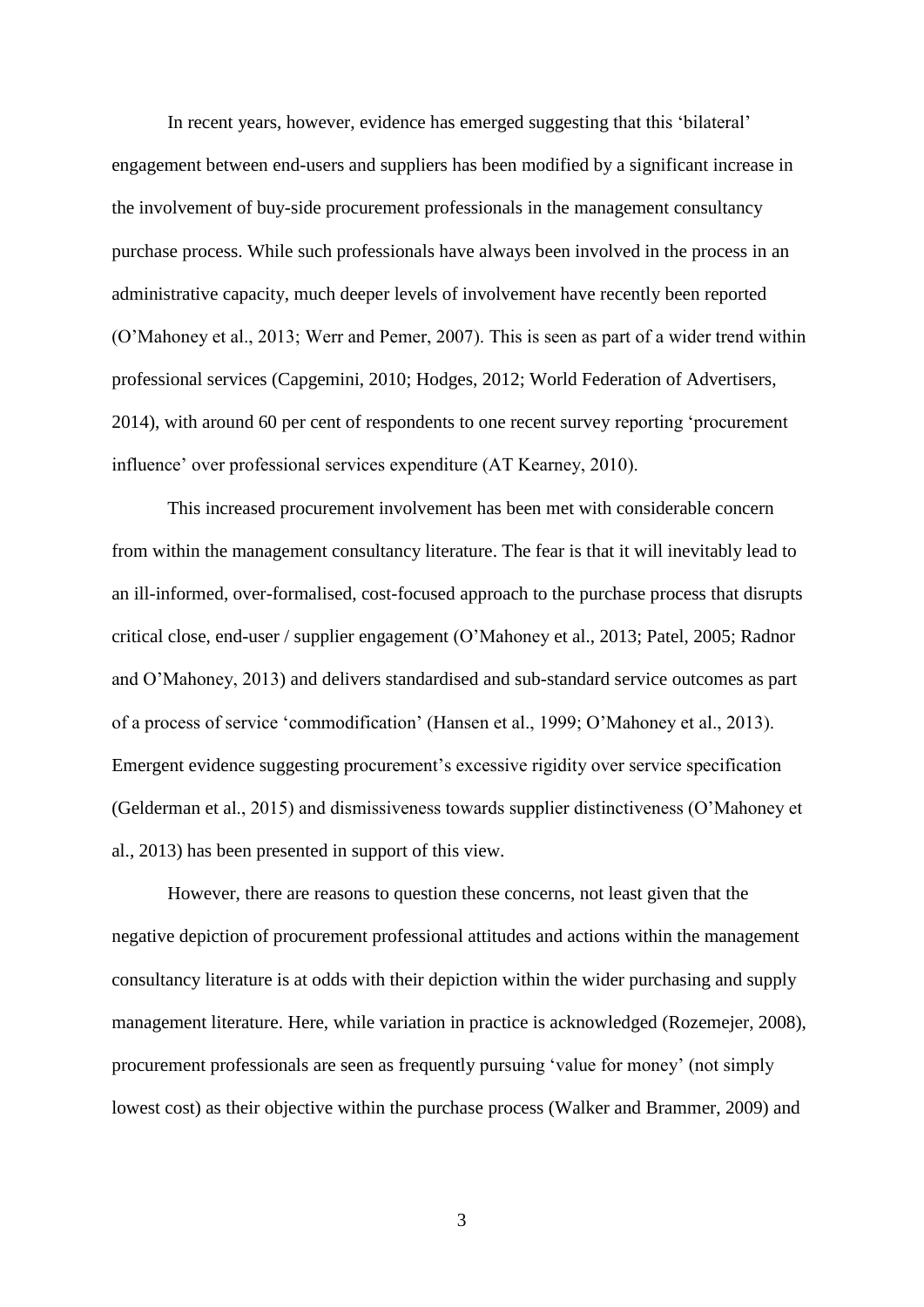as possessing a more rounded skill set (including relational skills) (Cousins et al., 2006; Paulraj et al., 2008) than is suggested within the management consultancy literature.

As such, this paper uses qualitative research to explore whether the above-stated concerns regarding increased procurement involvement expressed within the management consultancy literature are in fact justified. It does this via two research questions: first, how has increased procurement professional involvement impacted upon the purchasing process; and, second, how can this impact be explained? The article is divided into four further sections: a review of the extant literature, a discussion of the research approach adopted, the presentation of the research findings and a concluding section assessing the implications for theory and practice.

# **2. Close buyer-supplier engagement, procurement involvement and management consultancy**

As suggested above, the intangibility, complexity, uncertainty and bespoke nature of management consultancy services (Glücker and Armbrüster, 2003; Mouzas and Blois, 2013; Sturdy et al., 2009) has led many commentators to argue that the purchase process for such services should be based upon a personal engagement model (Lian and Laing, 2007; O'Mahoney, 2010; O'Mahoney et al., 2013; Reid, 2008). This model consists of two connected principles. The first, drawing upon relational contracting theory (Macaulay, 1963; Macneil, 1978; Schepker et al., 2014), is close buyer-supplier engagement at the needs assessment, sourcing and contract management stages of the purchase process, wherein the contract is as much concerned with promoting the co-ordination and adaptation activities that ensure the service is customised to client need as it is with providing legal protection (O'Mahoney et al., 2013; Zsidisin and Smith, 2005). The second is 'bilateral' contact between end-users and suppliers, with buy-side procurement professionals playing only a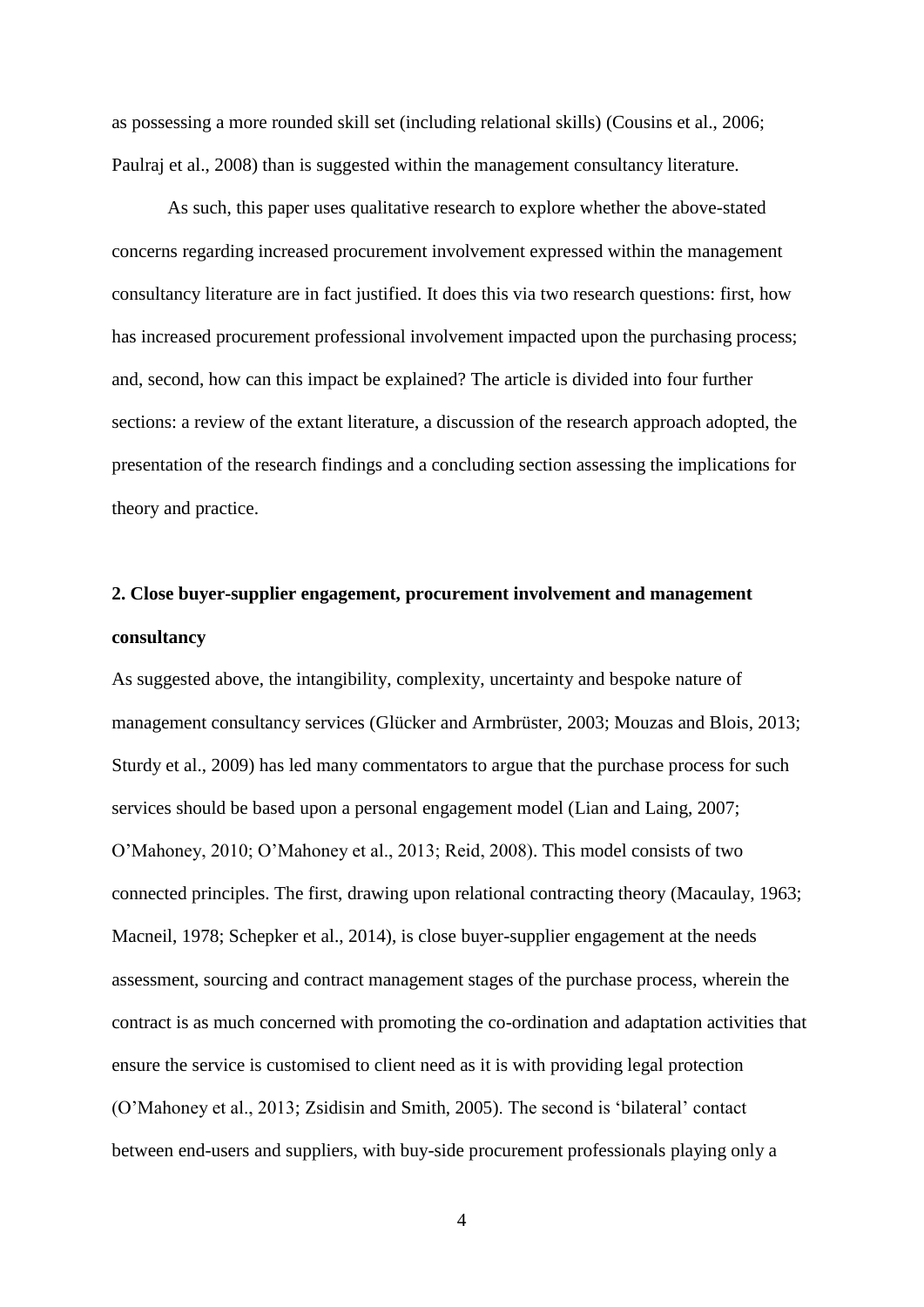minor administrative role (Lian and Laing, 2007; O'Mahoney, 2010). Such end-user primacy on the buy-side is viewed as necessary as end-users are believed to uniquely possess the knowledge and expertise required to both identify and select suppliers that have the necessary technical (File et al., 1994) and co-operative capabilities (O'Mahoney, 2010) and participate meaningfully in close relationships with suppliers.

These principles are seen as relevant to all stages of the management consultancy purchasing process. Where the needs assessment stage is concerned, end-users are seen as best placed to determine whether external assistance is necessary (O'Mahoney, 2010) and to define project scope (objectives, outputs and business functions involved, for example (Laing and Lian, 2005)), often with the assistance of suppliers that are personal contacts. Where the sourcing stage is concerned, end-users are seen as ideally placed to identify potential suppliers, again often using personal contacts (File et al., 1994), and to evaluate and negotiate with potential suppliers, using the negotiation process to shape potential service solutions, establish co-production methods and develop social capital (Lian and Laing, 2007). The outcome of these actions is often an incomplete and informal 'psychological contract' (Rousseau, 1989) jointly developed with the successful supplier. Where the contract management stage is concerned, this is seen as best handled by end-users working closely with the supplier to 'co-produce' (Bettencourt et al., 2002; Bovaird, 2006) the management consultancy service (Mitchell, 1994) via a process of 'shared learning' (Fincham, 2006). Supplier performance here will often be assessed as much via indirect measures such as relationship quality as by whether the original (often no longer relevant) objectives have been met (Mitchell, 1994). This approach accords with the 'social learning model' of management consultancy, with suppliers playing the role of 'helpers' as opposed to 'experts', thus enabling end-users to find solutions to their own problems (Nikolova and Devinney, 2012).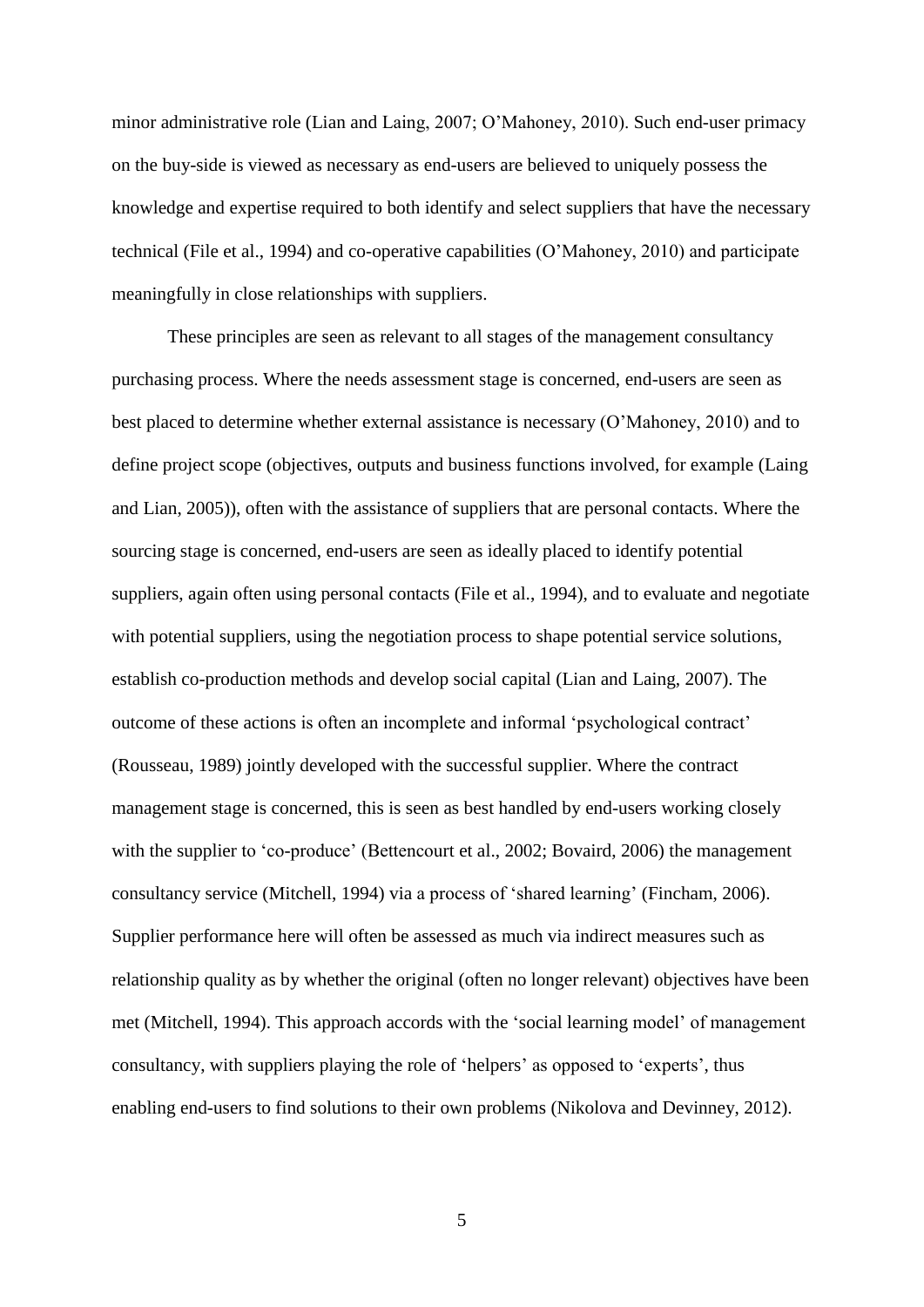However, as reported earlier, there is evidence that procurement professionals are becoming increasingly involved in the purchase process for management consultancy services (O'Mahoney et al., 2013; Werr and Pemer, 2007). This has been met with concern from within much of the management consultancy literature, which, in line with Malhotra and Murnighan (2002), views the formal controls engendered by (allegedly ill-informed) procurement professionals as inevitably diminishing the close end-user / supplier engagement and 'rapport' (Macintosh, 2009; O'Mahoney et al., 2013; Patel, 2005) upon which the personal engagement model depends. As such, the fear is that increased procurement involvement will result in an inappropriately cost-focused and adversarial purchase process, leading to sub-standard 'commodified' services that are not customised to client need and do not meet client objectives (O'Mahoney et al, 2013). O'Mahoney et al. (2013, p.230) argue that this process of procurement-led commodification 'helps procurers to reduce prices, but also reduces the ambiguity, or "interpretative viability", that many scholars argue is central to the successful diffusion of consulting wares'.

There is some emergent evidence in support of these concerns. For example, at the needs assessment stage, O'Mahoney et al. (2013) provide examples of procurement professionals that are unwilling to listen to end-user arguments concerning service uncertainty and complexity, while Gelderman et al. (2015) highlight excessive rigidity towards specification. At the sourcing stage, O'Mahoney et al. (2013) report that procurement professionals frequently display a disregard for supplier distinctiveness, leading to cost-driven preferred supplier lists that fail to cover end-user needs. Echoing the concerns of professional services industry bodies (Owens, 2014), several scholars (O'Mahoney et al., 2013; Patel, 2005; Radnor and O'Mahoney, 2013) highlight examples of aggressively costfocused procurement involvement at the contract management stage.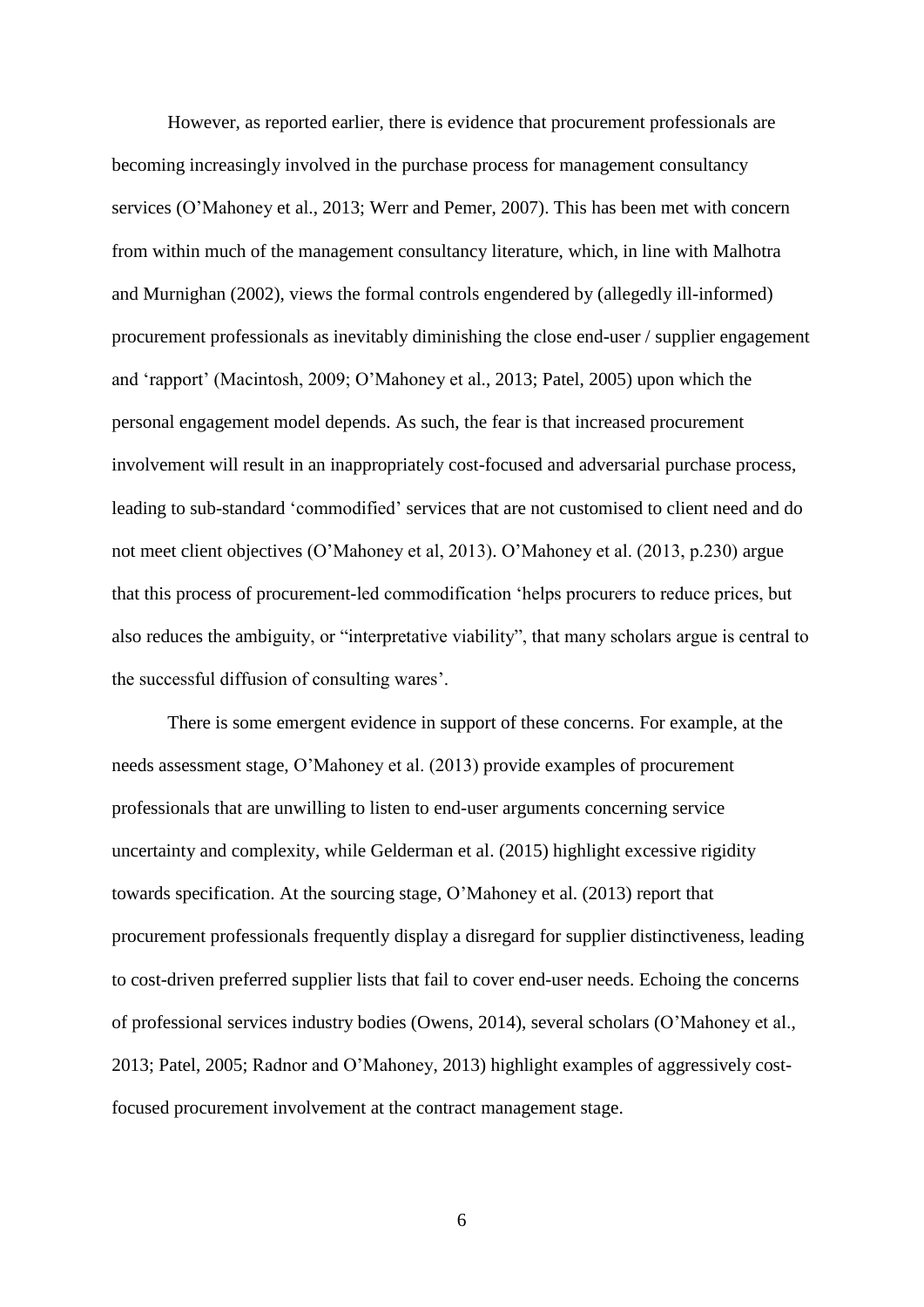However, there are grounds for questioning these concerns. First, while the management consultancy literature in support of the personal engagement model is extensive, the research on the specific issue of the recent increase in procurement involvement is as yet limited, being confined to a small number of studies (Gelderman et al., 2015; O'Mahoney et al., 2013; Radnor and O'Mahoney, 2013, for example). This in itself suggests further research is warranted.

Second, as mentioned above, procurement professional attitudes and actions are depicted in a considerably more positive light within the wider purchasing and supply management literature than within the management consultancy literature. While it is accepted within this literature that professional standards vary (Cousins et al., 2006; D'Antone and Santos, 2016; Rozemeijer, 2008), procurement professionals are nevertheless viewed as 'trusted advisors' who seek to support end-users, not replace them (Ellram and Tate, 2015; Russill, 2007), and to obtain multi-faceted value for money (including innovation), not lowest cost (D'Antone and Santos, 2016; Van Weele, 2014; Walker and Brammer, 2009). In addition, they are seen as proponents of far-sighted category management policies, not just short-term tactical gains (O'Brien, 2015), and, contrary to claims within the management consultancy literature, capable of handling the uncertainty and contractual incompleteness associated with management consultancy services, not least as such transactional characteristics are both common to purchase processes in many other sectors in which they are routinely involved (information technology and aerospace, for example) and managed via techniques such as agile supply (Christopher, 2000), credible commitments (Williamson, 1985) and close engagement with suppliers (Cox, 1996).

It might be argued, therefore, that increased procurement professional involvement will not inherently damage the management consultancy purchasing process, but could potentially add value to it (Czerniawska and Smith, 2010; Pemer et al., 2014). For example,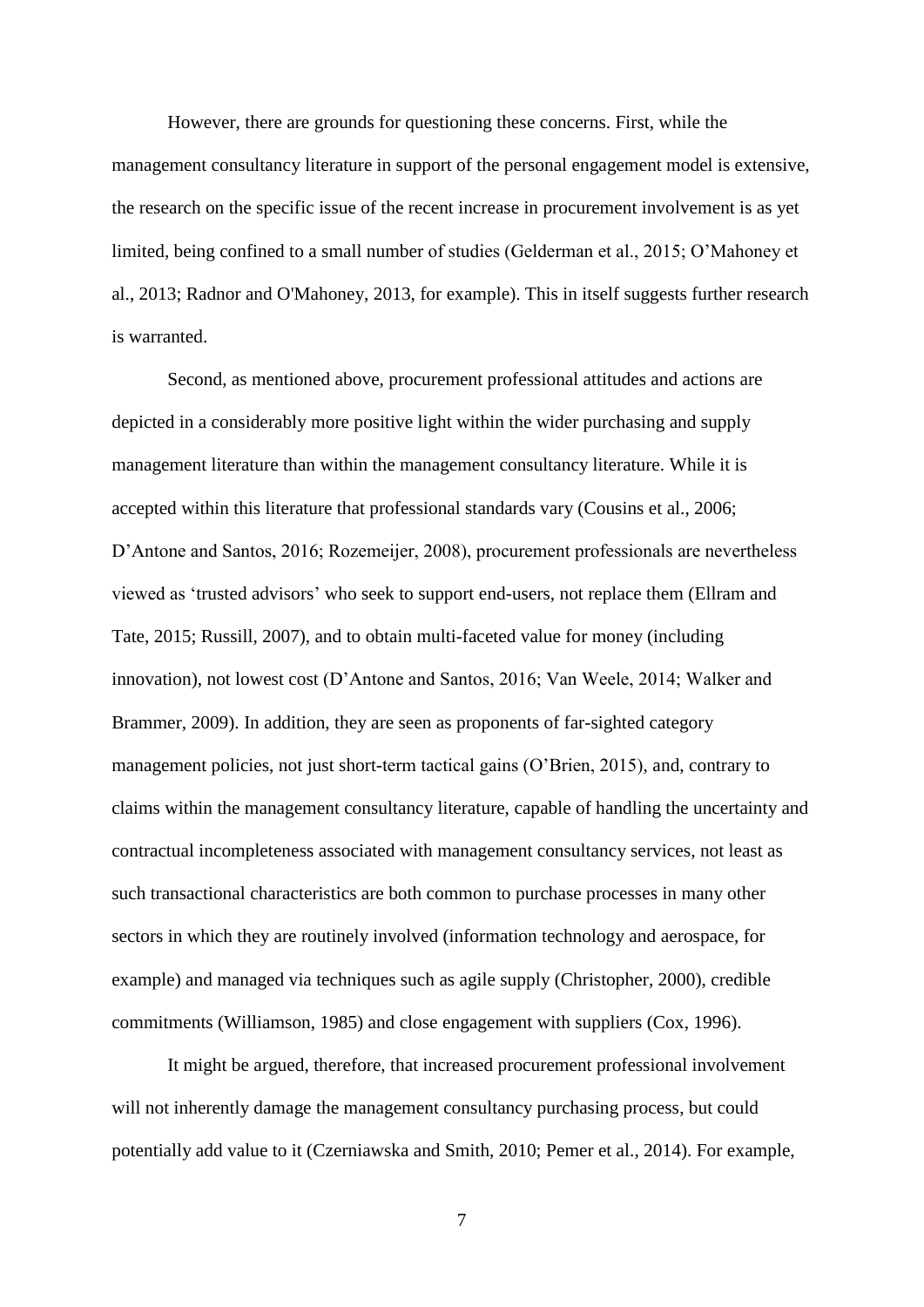at the needs assessment stage, procurement involvement might involve providing end-users with assistance with project scoping (Ellram and Tate, 2015). It might also involve coordinating demand across the organisation, thereby aiding the development of deeper relationships with commonly-used suppliers (Vincent, 2010; Werr and Pemer, 2007). At the sourcing stage, procurement might (often as part of a category management exercise (O'Brien, 2015)) assist end-users by: implementing formal supplier identification processes (without preventing end-user exploratory discussions with suppliers); developing preferred supplier lists that address end-user needs (Sieweke et al., 2012); establishing formal 'request for proposal' exercises; getting involved earlier in negotiations (without 'crowding out' enduser involvement) (Gotto, 2008); and ensuring appropriate contractual protection (Czerniawska and Smith, 2010). At the contract management stage, while end-users would take the lead in day-to-day engagement (Ellram and Tate, 2015), procurement professionals might nevertheless add significant value via important but 'hands off' activities including: ensuring that payment matches performance in accordance with contracts (assisting with disputes should they arise); providing suppliers with regular performance feedback (an important aspect of close engagement); and collating and circulating end-user views on supplier performance (to minimise adverse selection and support close engagement by identifying co-operative suppliers) (Gotto, 2008).

As such, this paper uses qualitative research to address two research questions. First, how has increased procurement professional involvement impacted upon the management consultancy purchasing process? Specifically, has increased procurement involvement (as argued in the management consultancy literature) indeed led to an ill-informed, overformalised, cost-focused approach that has disrupted close, end-user / supplier engagement and, as a consequence, delivered sub-standard service outcomes that do not meet client need? Second, how can the impact of increased procurement involvement be explained?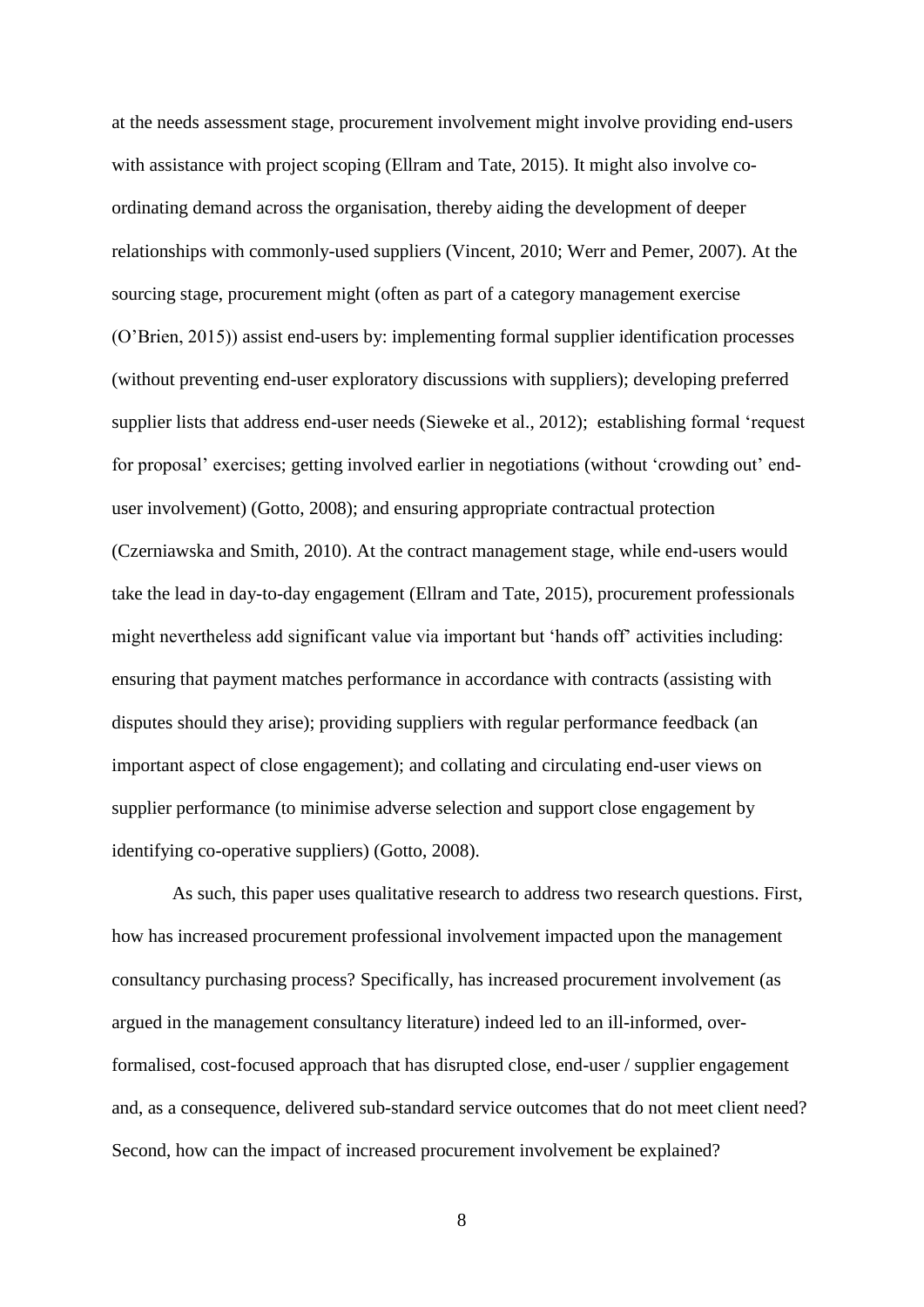#### **3. Data and Methods**

As Wagner et al. (2010) argue, research design is a critical issue for business-to-business research. The research design for this study follows what Meyer and Lunnay (2013) refer to as an 'abductive' logic, where the objective is to refine and develop theories and models. As with deductive approaches, abduction moves from theory to data. However, greater emphasis is placed upon incorporating insights from the data that lie outside the initial theoretical frame. Timmermans and Tavory (2012, p173) comment: 'Rather than engaging with the scholarly literature at the end of the research project, as inductivist approaches have often advised, abduction assumes extensive familiarity with existing theories at the outset and throughout every research step … [without] advocating a return to deduction based on existing theories'. In this case, the authors took propositions that inform the personal engagement model and, with further guidance from the purchasing and supply management literature, refined them iteratively as the data analysis unfolded.

Within this abductive approach, the collection of qualitative data was deemed appropriate given that the research aims were to develop a nuanced understanding of how increased procurement professional involvement is impacting the management consultancy purchasing process and the reasons for that impact (Bryman and Bell, 2015). Building this understanding required accessing the perceptions of those involved directly or indirectly in the purchasing process.

The qualitative data itself, collected between 2010 and 2012, comprises semistructured interviews with 50 experienced respondents (at which point saturation had been reached, with only marginal new themes or sub-themes being raised (Guest et al., 2006)). The respondents were identified using a purposive sampling method (Patton, 1990) aimed at providing 'a broad range of perspectives regarding the topic of interest' (Hausman, 2005: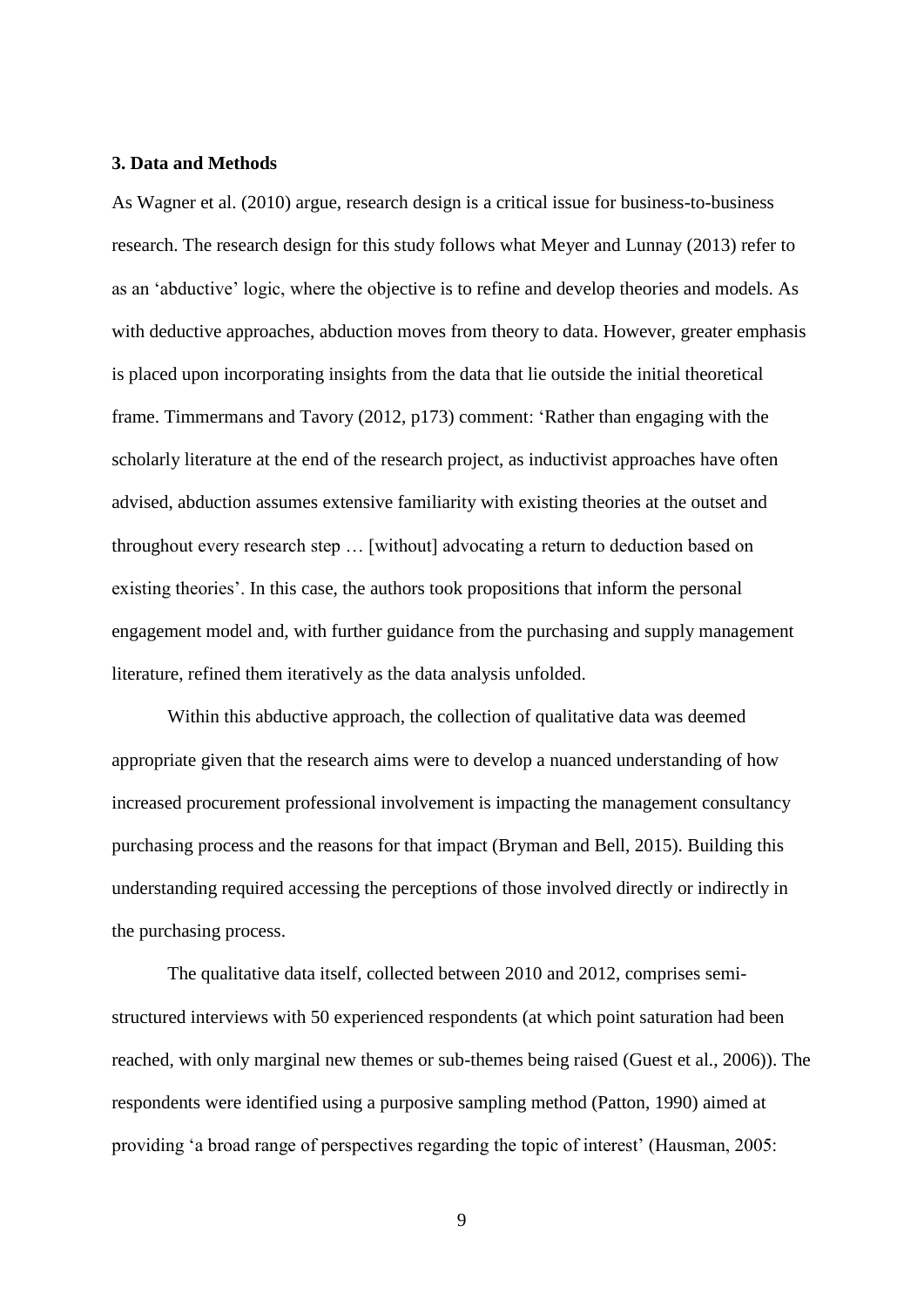775-776). In this context, this required the inclusion within an expert sample of those directly participating at each point of the purchase 'triad': buy-side procurement professionals (P, 18 in total), buy-side end-users (E, 10) and management consultancy supplier representatives (S, 19) (due to commercial concerns expressed by most of the initial interviewees, it was decided that the supplier interviewees would not be the suppliers to the buy-side interviewees). Data were also collected from representatives of both buy-side and supply-side peak organisations (PO), i.e. those with indirect experience of the topic of interest. The sample, therefore, covered all of the main relevant standpoints.

The authors were also conscious of the issue of sample balance. To this end, a similar number of buy-side procurement and supply-side respondents were interviewed. Balance was also furthered by the choice of peak organisations. One of the peak organisations (PO1) was from the buy-side, one (PO3) was from the supplier-side and the third (PO2) was from a networking organisation that acted as an intermediary between buyers and suppliers of management consultancy services. That said, there was the potential for bias on the part of buy-side end-users to unbalance the sample. Such managers, while possessing a duty to their buy-side employer, may also possess both counter-balancing vested interests in meeting their own personal objectives (risking price insensitivity) and professional affinities with supplier representatives (via, for example, previous employment as management consultants). To help minimise the impact of this potential bias on overall sample balance, the interview process consciously sought to encourage these respondents to look beyond narrow vested interests. The potential for bias was also kept firmly in mind when interpreting and coding the data.

All interviewees were UK-based (although about a third was working within multinational corporations). On the buy-side, the sample contains respondents from public and private sector organisations from a range of industries. On the supply-side, the sample contains respondents in consultancy organisations of different sizes and levels of focus (niche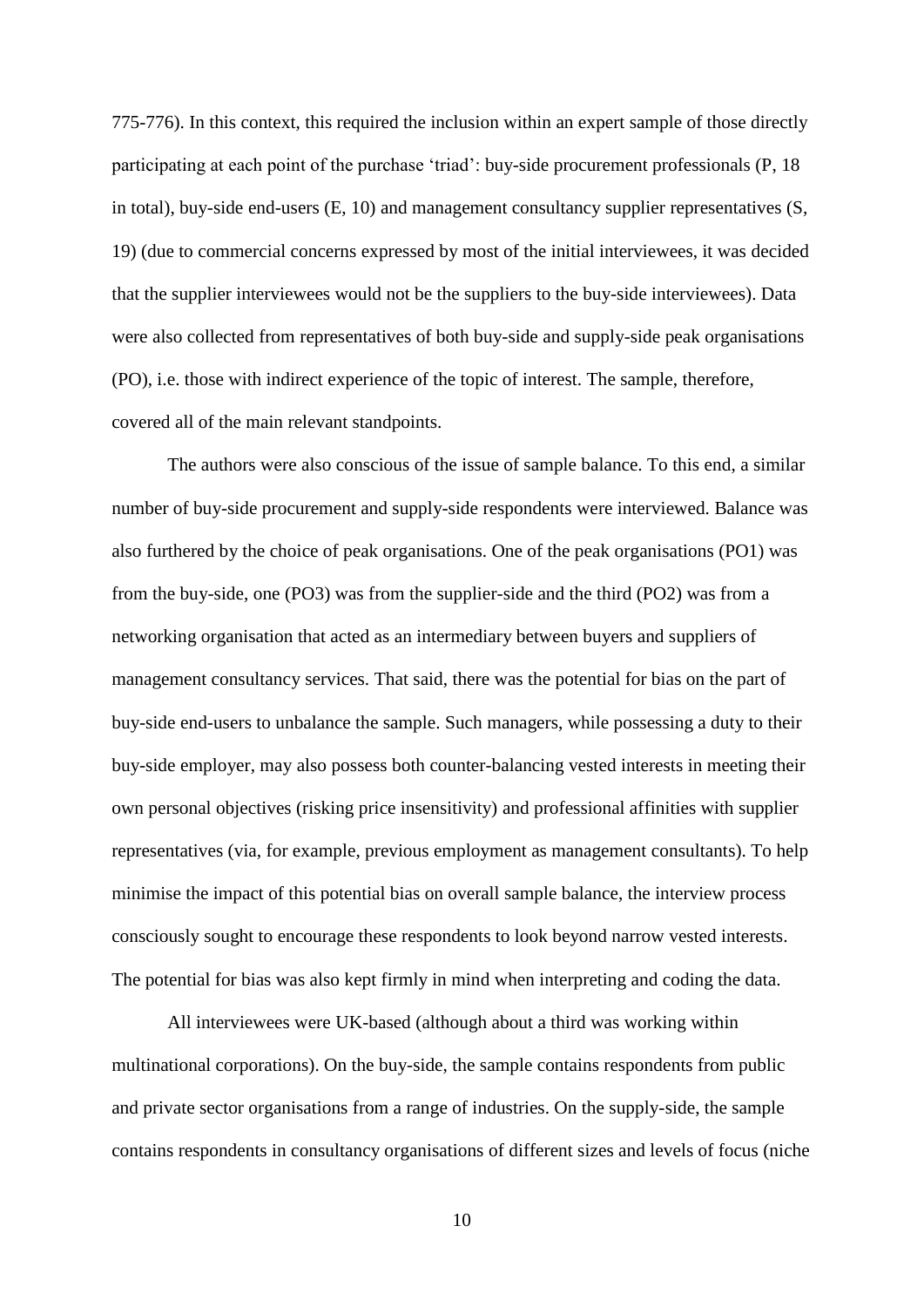versus general coverage, for example). Full details are found in Table 1. In line with the paper's research questions, the interviews explored interviewee perceptions about how increased procurement involvement has impacted upon the three stages of the management consultancy purchasing process (needs assessment, sourcing and contract management) and the reasons for that impact. In line with abductive reasoning, the interviewing was informed by theoretical knowledge, but not hidebound or prejudiced by it (Timmermans and Tavory, 2012). The average length of interview was 40 minutes and all interviews were transcribed. The interviews were conducted by telephone (40) and in person (10).

The data on interviewee perceptions were (in line with the abductive research design) coded using *a priori* and grounded codes (Sang and Sitko, 2014), with the coded data then transferred to a central database to be systematically compared for themes and then subthemes, thereby enabling common and differentiating themes and insights to be identified (in particular, from the different groups of interviewees) (Lichtman, 2013). Two of the authors were involved in the interviewing and coding process. Procedures were put in place to provide consistency in interpretation, thereby ensuring that the use of two authors in the coding process was not to the detriment of coding reliability (Saldana, 2013). Specifically, the two authors concerned developed a common format for the interview transcripts. Discussions between the two authors then took place regarding both the *a priori* codes to which certain interview data was assigned and the grounded coding decisions made in relation to other interview data.

#### **INSERT TABLE 1 ABOUT HERE**

In terms of the industry from which the sample was drawn, the global revenues of the management consultancy industry were, as outlined earlier, recently estimated at \$554 billion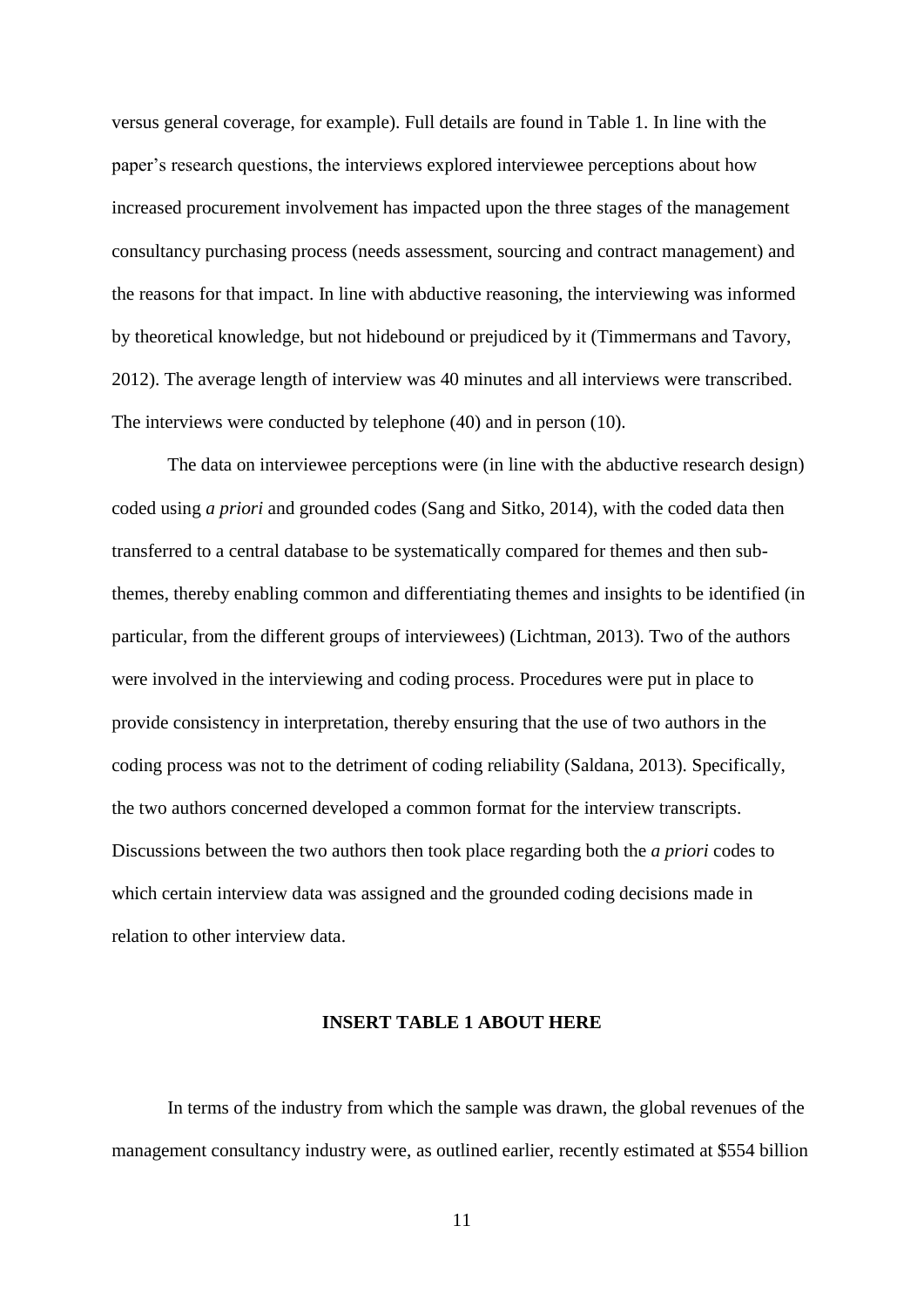(IBIS World, 2016). The UK part of this market (from which the data here are drawn) was estimated at £5.2 billion in 2014, with market growth estimated at over 8 per cent per annum, nearly four times the growth rate of the UK economy (Management Consultancies Association, 2015). Given the low barriers to entry, there is considerable variation between consultancies. In 2007, small and medium-sized enterprises accounted for 98 per cent of management consultancy firms and 78 per cent of consultants, yet the top ten largest firms by revenue secured over 50 per cent of global revenues (O'Mahoney, 2010). The biggest purchasers of management consultancy services are firms in the finance, manufacturing and public sectors (O'Mahoney, 2010).

#### **4. Empirical findings**

# *4.1 Impact of increased procurement involvement on the management consultancy purchasing process*

In accordance with the first research question, the authors explored, via the perceptions of the expert sample, how increased procurement involvement has impacted upon the management consultancy purchase process, in particular whether (in line with the concerns expressed within the management consultancy literature) it has been excessively cost-focused, adversely affected close end-user / supplier engagement and resulted in a commodification of management consultancy services with negative consequences for client needs and objectives. Concerns of this nature were indeed shared by respondents across all groups within the sample. However, the data also revealed considerable variation in procurement impact both within and between the different stages of the purchase process, as the ensuing discussion demonstrates.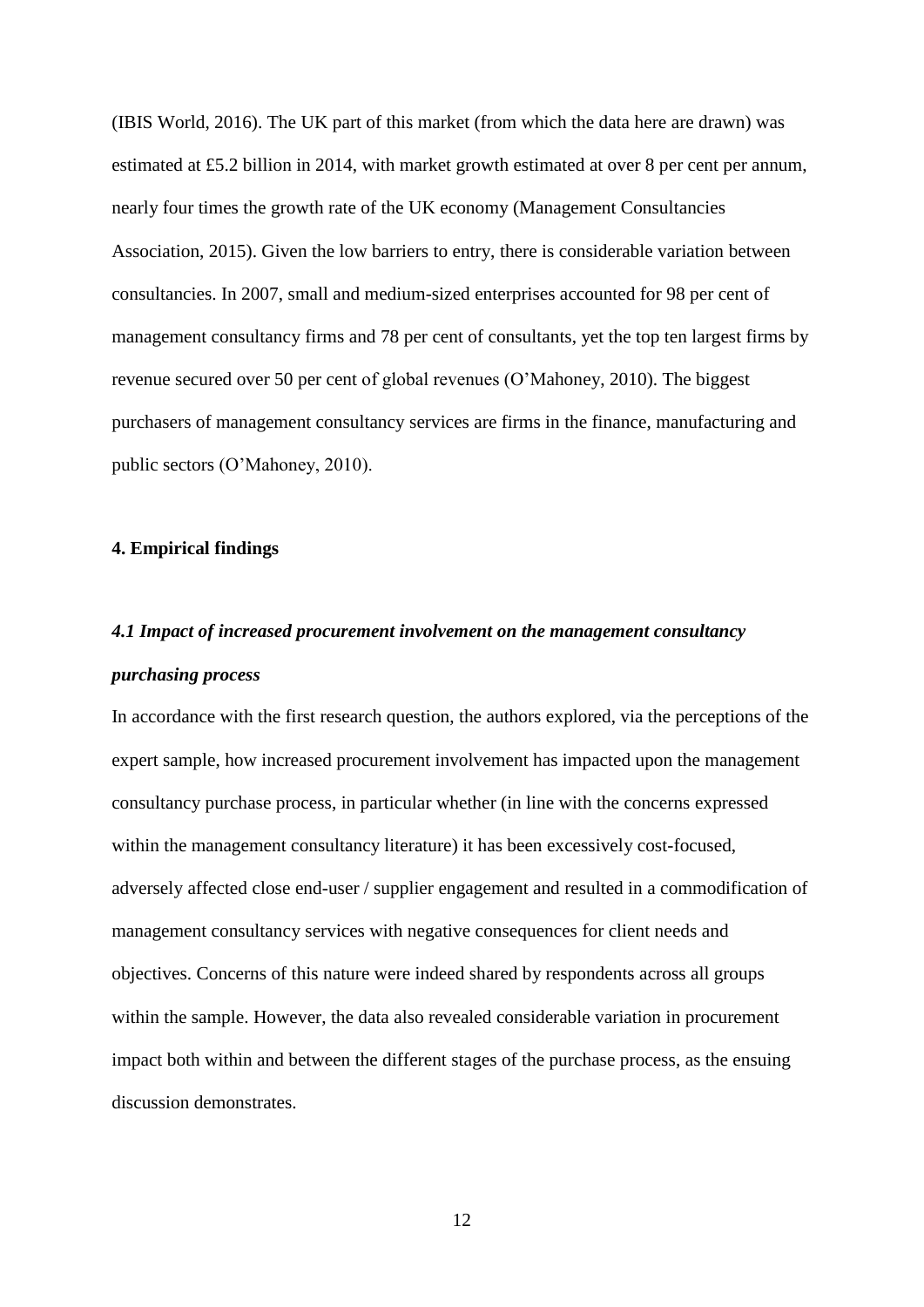#### *Needs assessment*

Considerable concerns were raised by some end-users regarding the impact of procurement at the needs assessment stage. This was often in relation to the service specification. For example, E1 commented that procurement professionals 'never quite get the complexity of the requirement', adding: 'When you get to anything that is an important ingredient [to service delivery] it becomes hard for a central function to run with the subtleties'. E6 agreed, saying that procurement often simplified the requirement to enable it to be specified more precisely, while S6, S9 and S13 viewed it as an attempt to commoditise the service. Where the procurement professionals within the sample were concerned, P2 accepted that procurement had a reputation for 'just buying laptops or desks and chairs' and not understanding services as complex as management consultancy, not least because, according to PO2, 'the centre of gravity for a procurement manager [in the case of management consultancy services] … is in a different place to where it is for more tangible purchases'. P3 admitted that, to a large degree, this reputation had until recently been justified in her organisation, as the procurement professionals involved had not stayed in post long enough to gain a proper understanding of service complexity.

Against this, however, respondents from all three groups in the sample claimed that increased procurement involvement at the needs assessment stage had on many occasions significantly enhanced service outcomes. With regard to this, procurement interviewees focused in particular upon project scoping. According to P3, 'scope is the most important factor' in ensuring value for money, with P2 arguing that, historically, scoping had often been undertaken by end-users who were technical experts, not project managers, and thus often handled badly.

Disciplined project scoping was, in part, about protecting the client from significant supplier opportunism enabled by information asymmetry and commercially-naïve end-user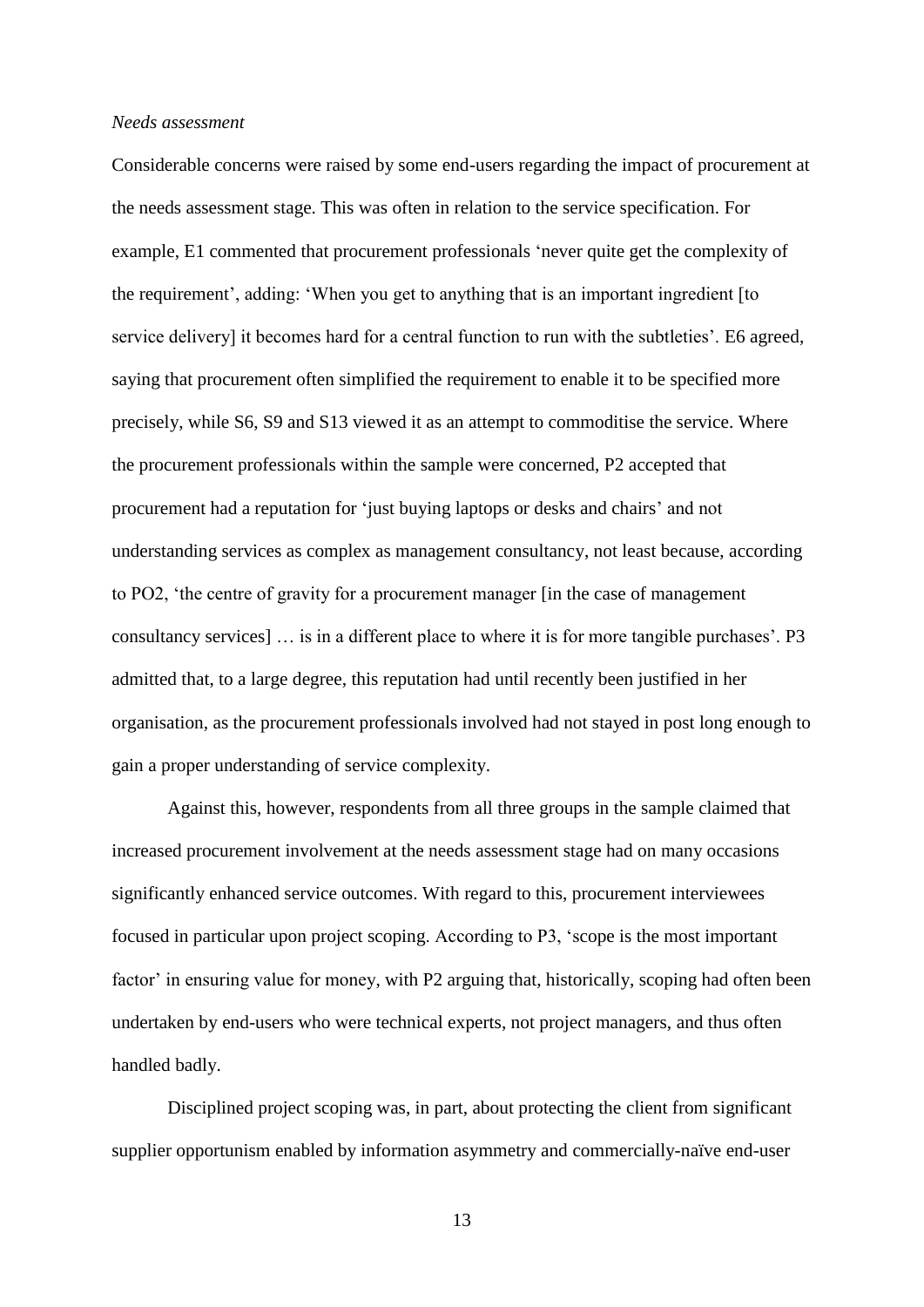actions. With regard to this, P3 commented: '[End-users] often don't really know what they want and hope discussions [with consultants] will come up with something … [Procurement doesn't provide] technical advice, but we will look for objectives and deliverables … phases, with milestones'. P7 added: 'We have to buy what the business needs, [but] we bring in structure. Across businesses there can often be a free-for-all … [so we] bring in controls and standards'. The role of procurement professionals in mitigating potential supplier opportunism was also raised by supply-side interviewees, with S8 noting 'fruitful' procurement involvement in 'defining requirements', this being viewed as especially important when the end-user lacks discipline (S11). Some end-users also acknowledged procurement's contribution in increasing commercial protection – via 'suggested changes and timescales' (E9) and shaping the requirement (E6).

Procurement involvement with project scoping did not, however, just concern the mitigation of opportunism. It was also suggested that it could give both parties greater clarity concerning the parameters of the project and thus provide a better basis for successful (close) interaction between suppliers and end-users (P13). P9 commented: 'We can try to stop … project failure ... [which] can usually be traced back to the original method of commissioning the project'. Greater clarity, however, did not necessarily mean being over-prescriptive. For example, P1 had helped end-users utilise 'outcome-based specifications' (where appropriate) to encourage supplier innovation. E6 concurred, highlighting the importance of such assistance from her procurement team. A number of supplier interviewees also made similar comments. S6, for example, remarked that procurement involvement often increased the feasibility of the end-user specification, while S9 admitted that it had forced small consulting firms like his to improve their service offerings and S14 said it had helped address the significant difficulties experienced by end-users and suppliers in defining project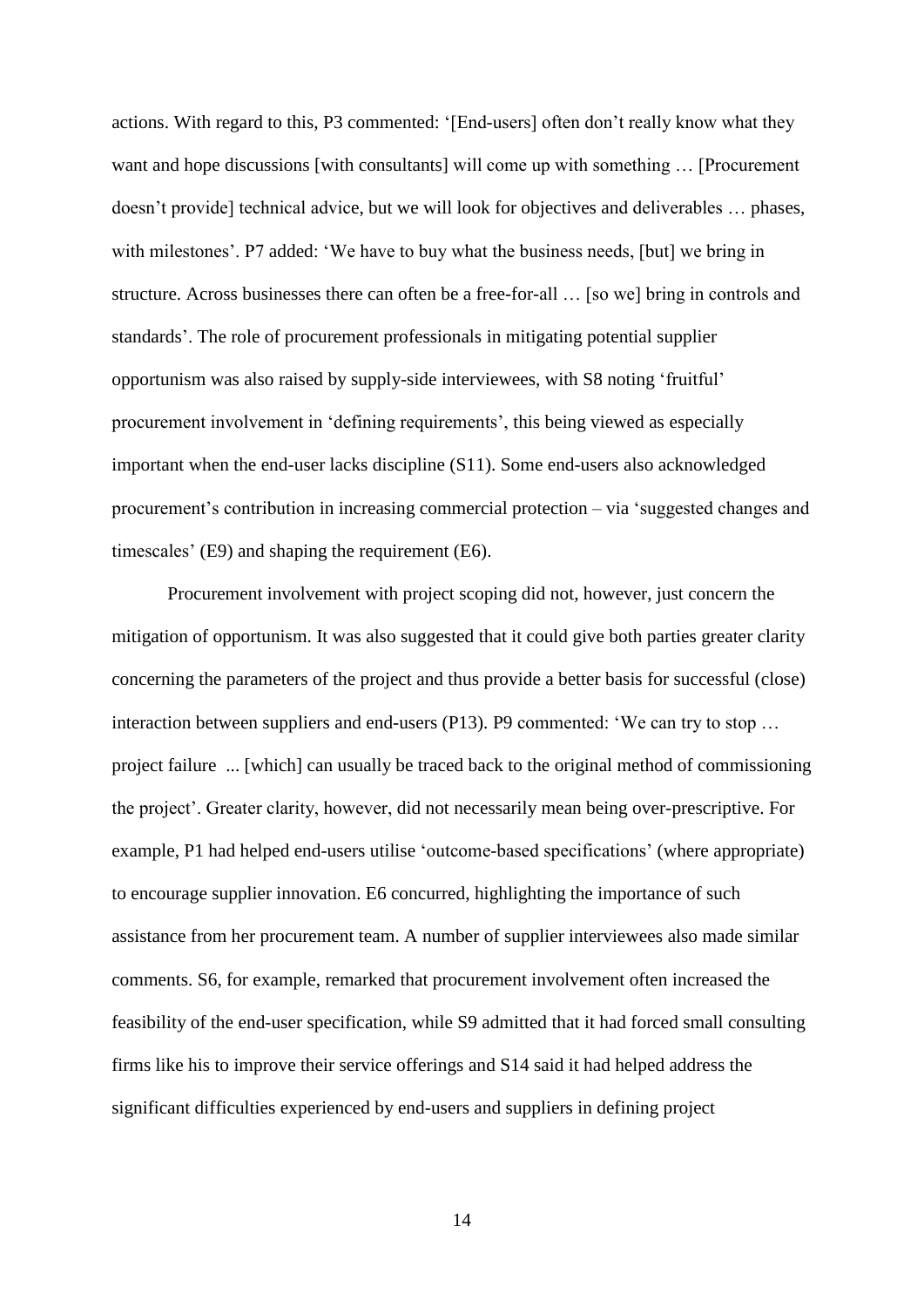requirements and outcomes. Procurement professionals were achieving this, according to S8, by 'talking through a deliverable suite of services … and asking pertinent questions'.

Overall, therefore, while some negative perceptions were reported by respondents concerning service commodification (of a manner predicted within the management consultancy literature), there was also widespread acceptance across the sample that procurement professionals were often playing a valuable role at the needs assessment stage via their involvement in project scoping.

#### *Sourcing*

Perceptions regarding the impact of increased procurement involvement also varied considerably at the sourcing stage. In terms of specific actions, increased involvement manifested itself in: 'framework agreements containing agreed rate cards' (P16); 'a formal tender process' (P11); e-auctions (P12); standard-template contracts (P3); and project plans containing formal roles and responsibilities (P9). Procurement involvement of this type could concern single contracts or be part of a category management exercise for management consultancy expenditure.

For some, such actions were a necessary response to sourcing problems under the previously-dominant personal engagement model. While it was widely reported that this model's facilitation of close engagement between end-users and suppliers was vital for successful service outcomes, it was also reported that such engagement could become too close or 'embedded' (P1), with P9 describing arrangements where consultants were 'engaged on the basis of being a friend of a friend'. P3 encapsulated the mixed blessing of the personal engagement model's facilitation of deep and enduring end-user / supplier engagement by describing it as a 'double-edged sword'. She explained: 'On the one hand, they [favoured suppliers] have a good understanding of our organisation and will provide extras. On the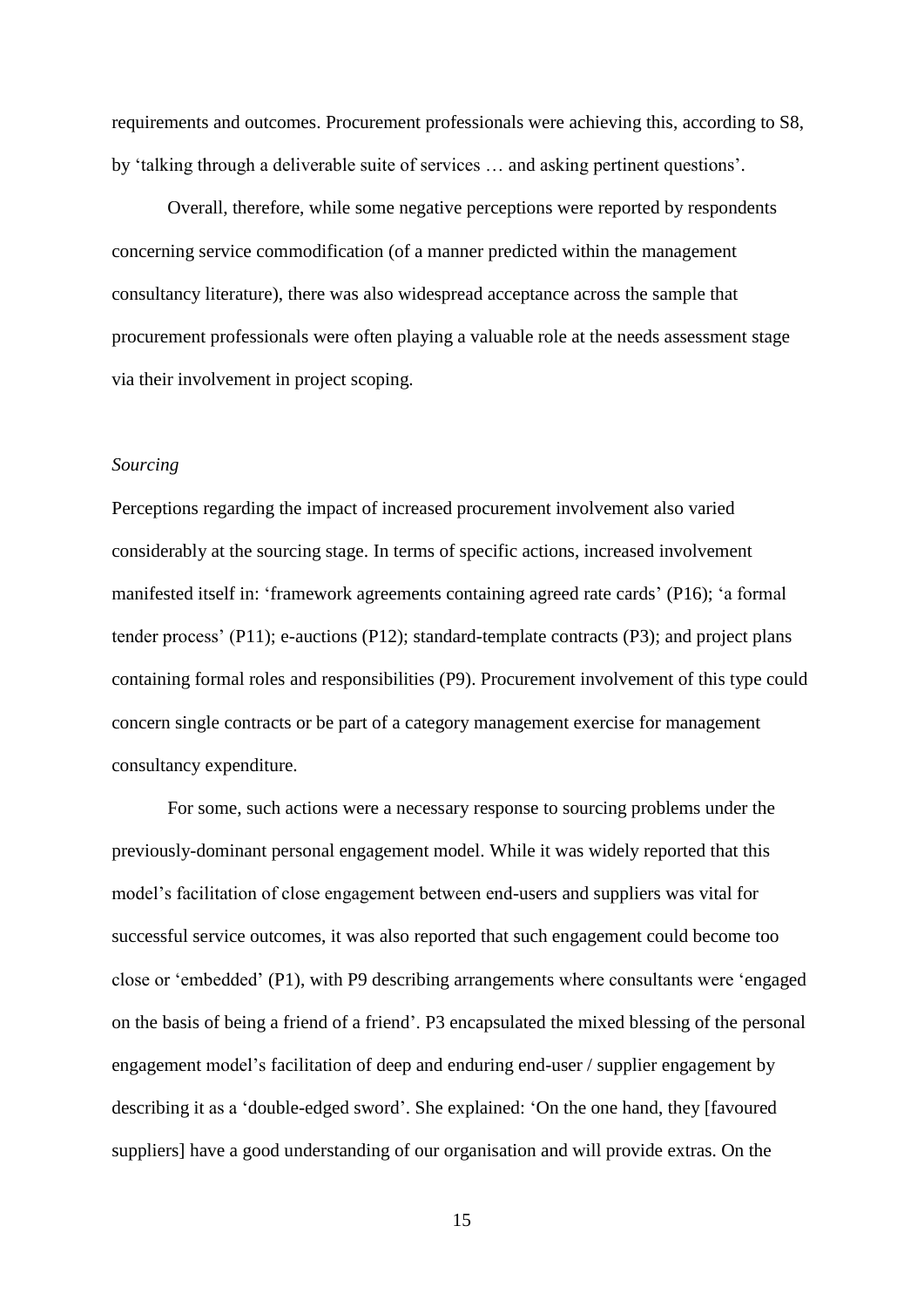other, there can be complacency on both sides, less value-add and a need for competition'. This created a challenge for procurement professionals, as P8 explained: '…you have [client organisation] and consultancies swapping personnel, so this can be a pressure on procurement to use a certain organisation. It is quite incestuous … you know, the FD worked in [supplier]. There are strong relationships between partners of consultancies and directors in [client organisation]. It is all extremely political'.

These problems with the personal engagement model were also noted by end-users. E8 insisted that close relationships were necessary, but added: 'Partners [in supplier organisations] … tend to be very keen on selling stuff that they can deliver. So you can, as a client, get a very narrow view'. E7 went further and argued that a lack of proper process and, in particular, the lack of separation of end-users from suppliers created problems of probity similar to those described by P8 above. This lack of professional separation was also highlighted by supplier interviewees. For example, S8 commented that '[E]nd-users have their favourites that they want to use … they have prejudices or they are alumni of a provider … there is a huge network, a social community, affiliations and this affects choices'. S2 added that supplier selection decisions were often made on the basis that the end-user 'worked for them before or plan to work for them in the future'. In some cases, end-users would either slant the specification in order to favour their 'best buddies' (S6) or allow a favoured supplier to actually write the request for proposal – 'you know when a competitor has been involved in writing the RFP, you just know' (S8). As a consequence, S8 argued that non-incumbents often 'need an extraordinary bid to dislodge the favourite' and needed 'to speak the right language and get to the same level of trust' that the incumbent has established.

While there was widespread agreement regarding the shortcomings of the personal engagement model, for some, however, increased procurement involvement had merely created even greater problems. The main complaint was procurement's alleged frequent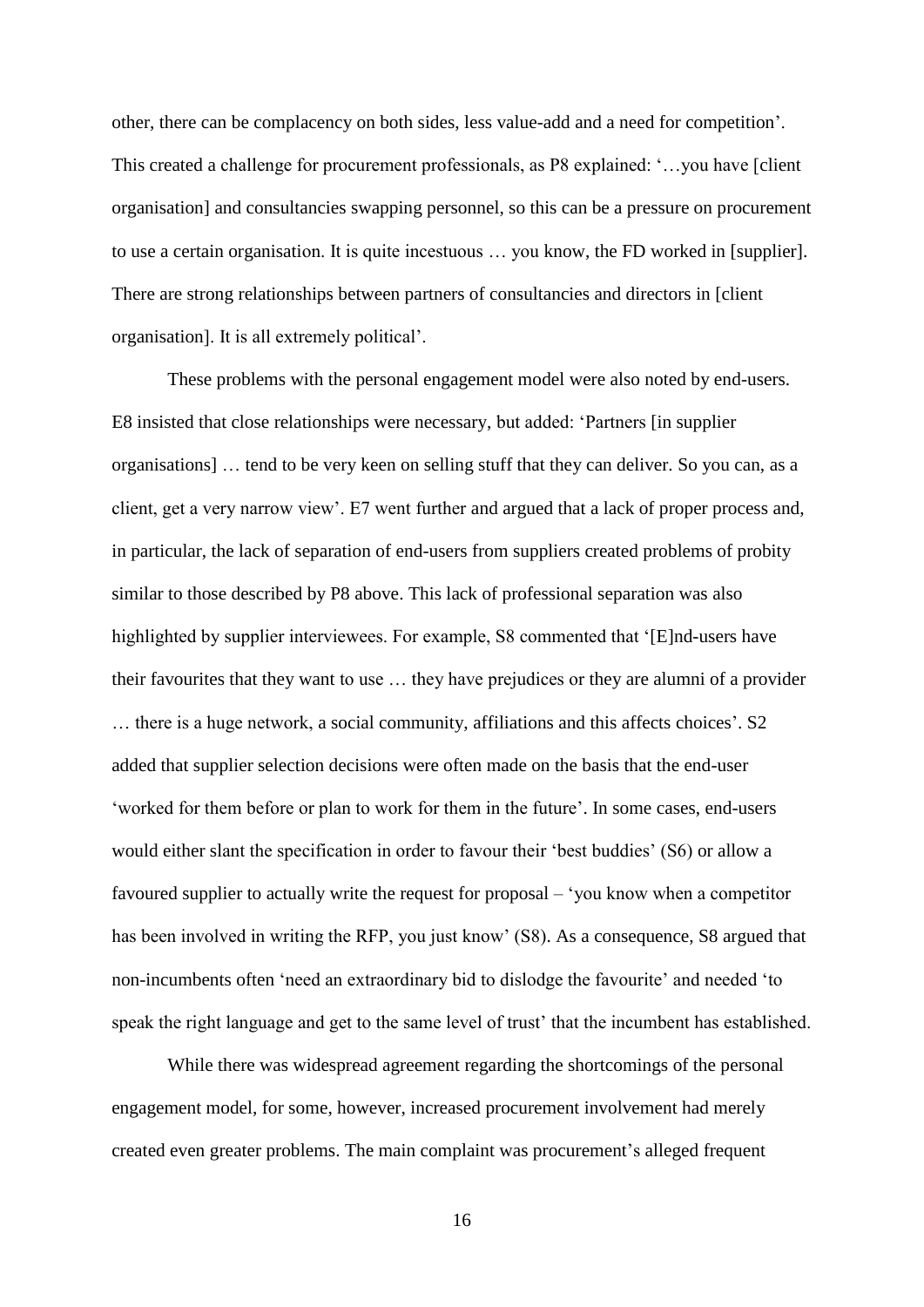tendency to insist, against end-user wishes, on selecting lowest-cost suppliers (or only being willing to pay low prices). S4 commented on this narrow cost focus: 'I have never known a conversation with procurement that has not come down to benchmarking on day rates ... Before I would not take the call if procurement rang. Now I take the call and bore them to death about the complexity of consulting'. S9 believed that procurement professionals were more varied, but agreed that some did devalue and commoditise consultancy, as did S8, who complained that they often 'don't have the conversation about value'. On the part of endusers, E6 complained about procurement's frequent pre-occupation with fixed prices, while E3 reported its tendency to produce 'savings reports [that were] considered irrelevant by the business'.

This narrow procurement cost focus was seen by end-user and supplier interviewees to have two adverse consequences. First, it resulted in the selection of suppliers that did not possess the capabilities (including relational capabilities) necessary for delivering a service that met client need. E8, for example, complained about being 'forced by procurement to get it from the wrong place', while S7 added: '[Procurement] make foolish choices in terms of suppliers that … are not qualified for the particular project'. S2 (previously a buyer of management consultancy services), suggested that procurement indifference to supplier distinctiveness ran deep: 'If I could not identify the best [supplier] … I would die of shame. But I have never met a management consulting category manager who knows it'.

Second, it led to some suppliers, seeing the low prices on offer, exiting the purchasing process or reducing their level of engagement. For example, S10 and S11 only pursued contracts where they could use personal engagement, as against joining a procurement-driven formal competition. Others were prepared to enter procurement-driven competitions, but lowered both their commitment to the contract and the quality of delivery team in line with the low 'day rate' being offered. S2 warned: 'Don't push price too hard or you will get the B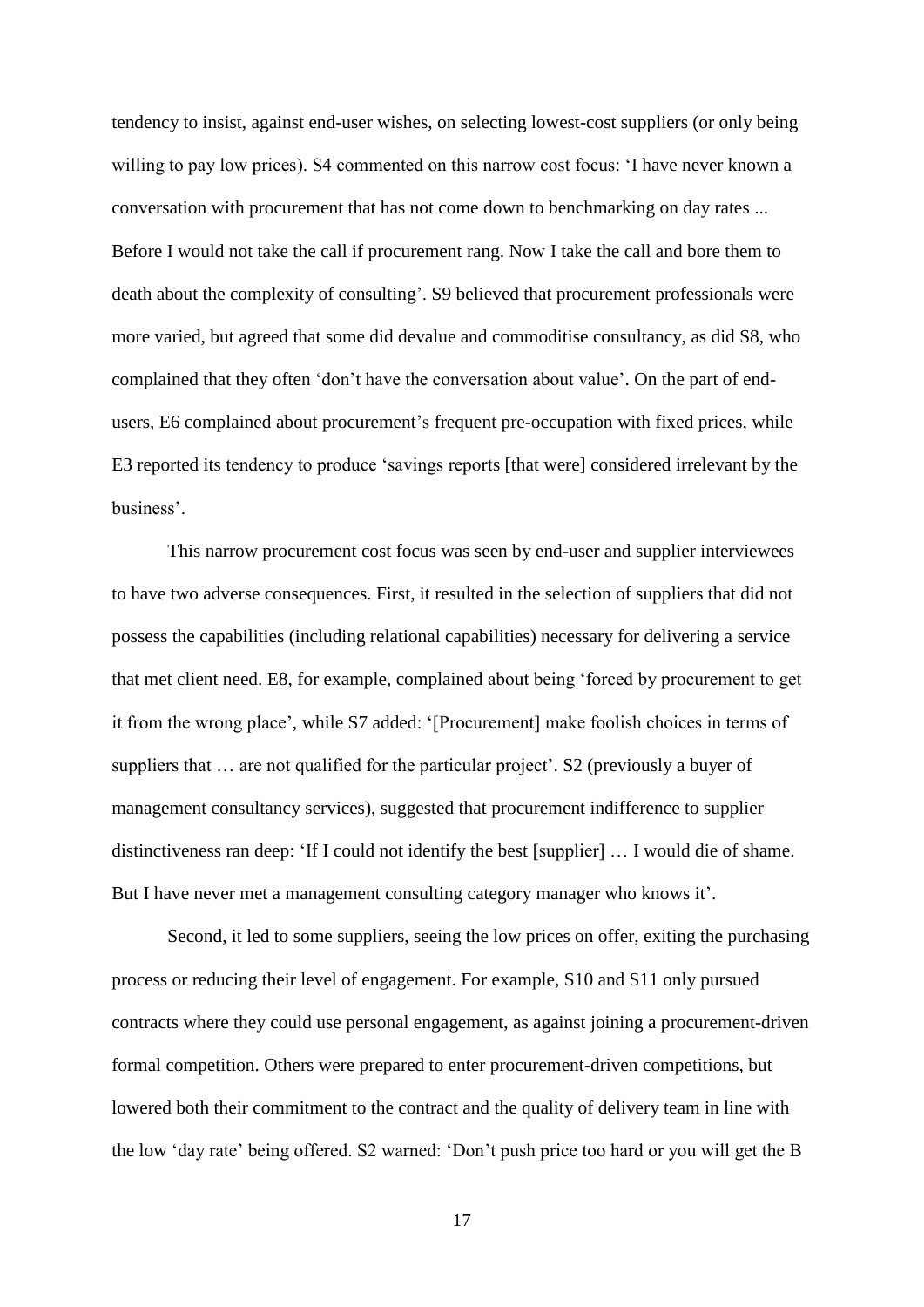team'. PO2 similarly called on procurement professionals to 'get in tune with the dynamics of the requirement' and not 'lose the opportunity to get the "A" team.'

Procurement's shortcomings at the sourcing stage were recognised by some of the procurement interviewees themselves. For example, P18 commented: 'From the procurement view, the benefits have been a reduction in contractors and costs. From the business view, there is a perception that they can't get the individual they want'. Similarly, P9 reported that his team's sourcing actions were 'not consistent, patchy' in terms of their effectiveness and P5 confessed that procurement was running the sourcing process without adding any value: 'we've not nailed it yet … [we are] not driving performance'.

Yet while respondents were discernibly less positive about procurement involvement at this stage (as against the needs assessment stage), there were still reports from all groups in the sample that procurement had improved value for money outcomes on at least some occasions. A number of the procurement interviewees, not surprisingly, provided evidence of positive involvement. P8, for example, described more proactive 'global category management' involving procurement 'looking at the market in advance of the end-user indicating a requirement, finding specialist suppliers … interviewing suppliers … and developing selection criteria'. He reported that this had led to 'better lead times, less project creep or overspend and … savings reports', adding that 'end-users are happy that these savings have been made without projects being affected'. P3, meanwhile, reported doubledigit price reductions within her organisation, again without affecting service quality, during an ongoing move towards category management: 'We agree criteria with stakeholders before the RFP … [and] help with knowledge of other similar projects within the company and market knowledge – about capacity in the market, when we can [negotiate] a lower or pro bono rate … We are on the verge of establishing preferred suppliers at tier one'.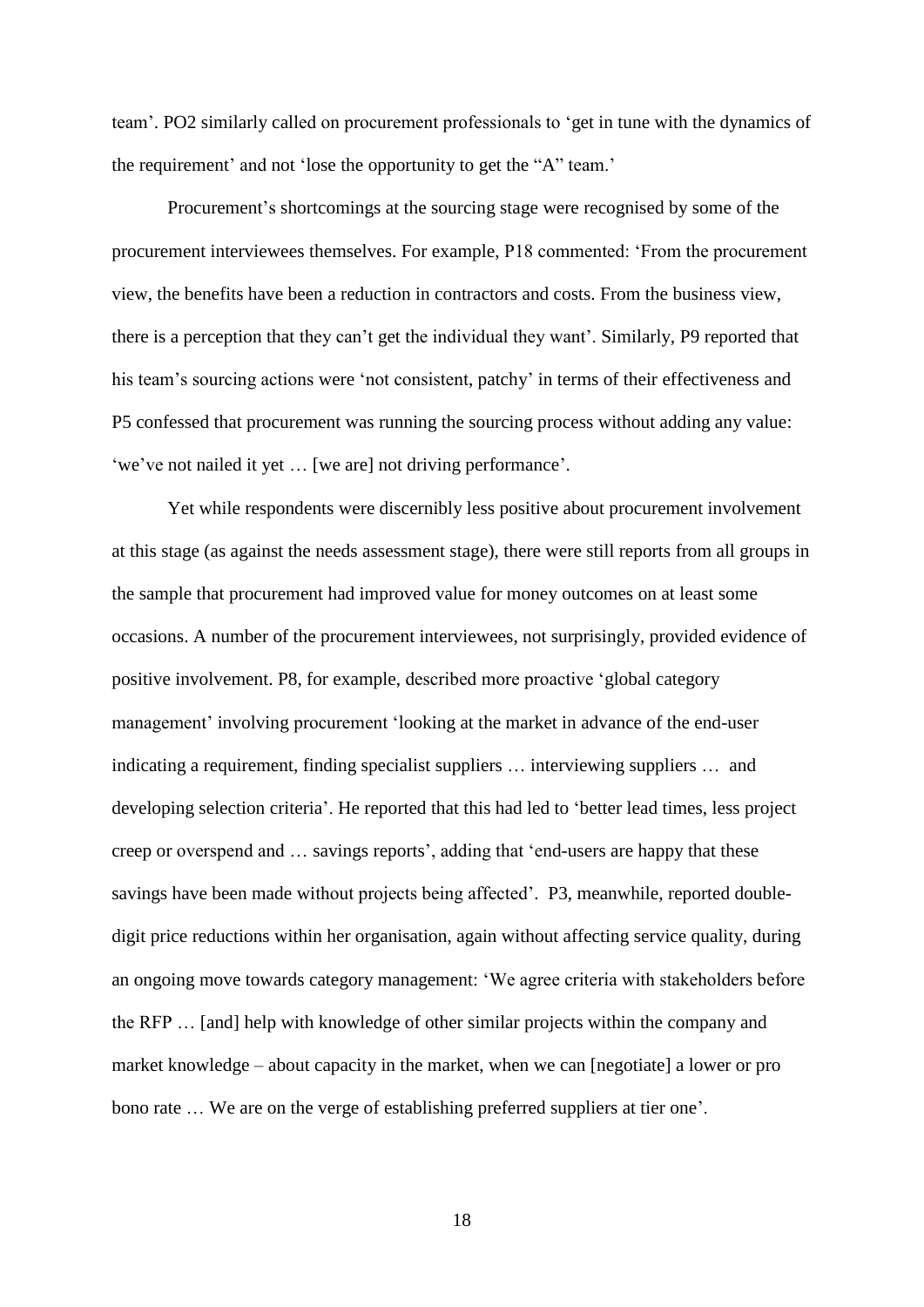Where end-users were concerned, E2 reported that a category management exercise within her organisation, in particular the negotiation of a preferred supplier list, had demonstrated that there was no conflict between attention to cost and service quality: '[We] became more conscious about what we were paying … [but also] quality-wise, the PSL [preferred supplier list] allows consistency and allows us to see which suppliers are the best'. E4 likewise believed that savings of between 10 to 20 per cent could be negotiated on many occasions without service quality being damaged, while E7 reported both improved and more transparent supplier selection and more systematic contract management, interventions that had led to (audited) improvements on both sides of the value for money equation. On the supply-side, S8 reported that 'some [client organisations] have done category management and developed a strategic panel of suppliers … These firms have definitely moved on'. The positive procurement involvement in sourcing was said to be particularly in the case of the less complex 'body-shopping' (P5) management consultancy projects (E8 and S10, for example), a reminder that the management consultancy service category is itself varied.

Overall, therefore, while procurement involvement was viewed less positively at this stage than at the needs assessment stage, the expert sample nevertheless reported positive as well as negative interventions, with numerous reports of the positive effects of category planning. Furthermore, given the considerable reported shortcomings of the personal engagement model at the sourcing stage, there were doubts as to whether a return to this model would be an appropriate response to procurement shortcomings.

#### *Contract management*

As outlined above (Ellram and Tate, 2015), even in the context of increased procurement involvement, the procurement function would be expected to perform a largely 'hands off' (although still important) role at the contract management stage. Many such 'hands off'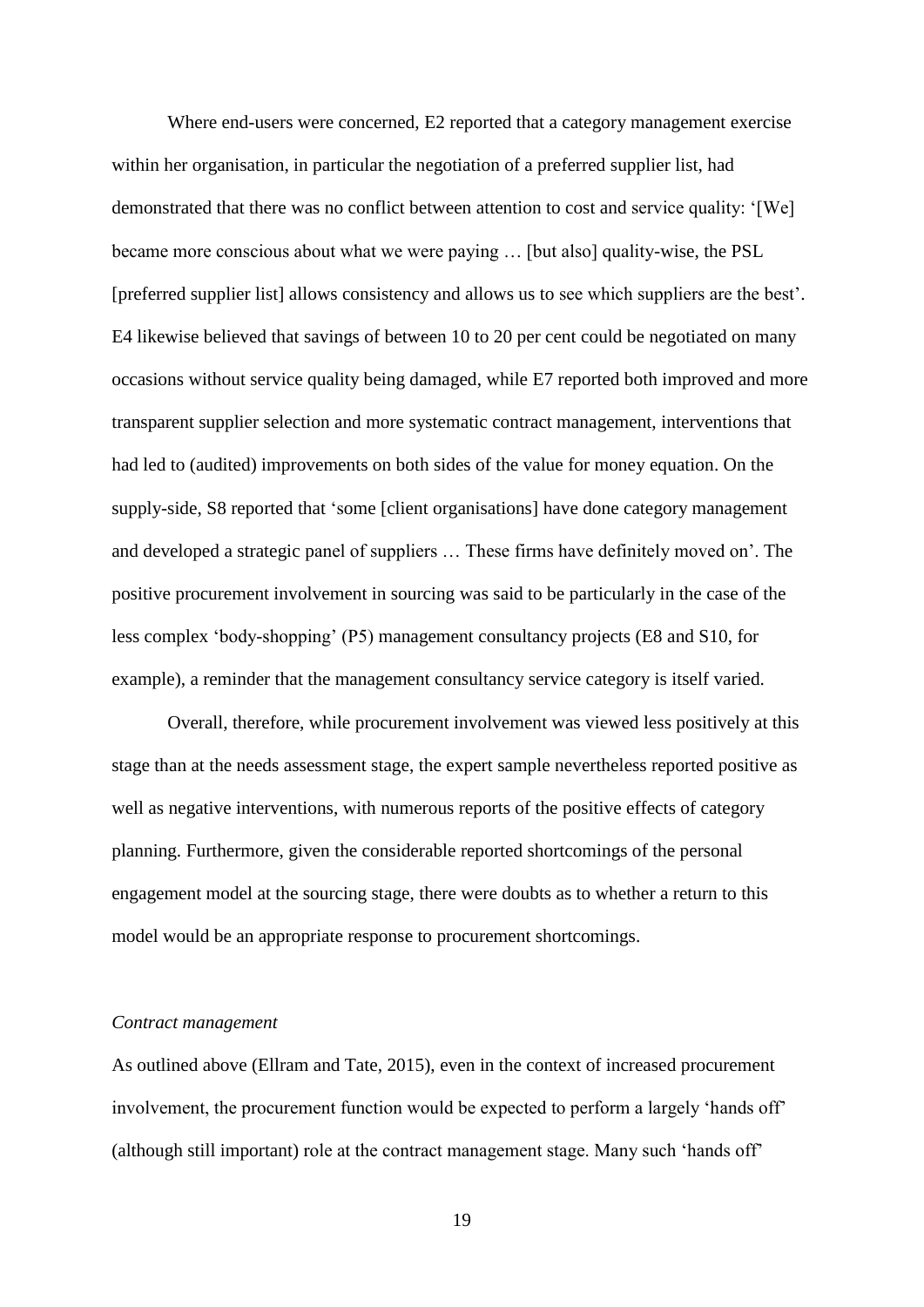actions were reported by respondents. P8, for example, described providing 'a framework to support project management … [containing] clear deliverables, target dates and milestones [linked] to invoice payments'. Periodic progress checking as to 'whether the consultants have delivered the deliverable' (P3) was also widely reported (although E7 said that end-users took over after a few months and S7 and P5 noted end-users often being 'reluctant to be open about the performance of an assignment'). E9, meanwhile, commented positively on procurement's role of being available to end-users when required: '[We were] a genuine team … [Procurement] was very happy with the role … They were happy to step out. We were involving them, rather than them trying to get involved with us'. When procurement was called in, E4 and E6 both recalled that it was to assist with contractual disputes between endusers and suppliers, procurement being deemed as better qualified to deal with such matters.

Some procurement professionals, however, were going beyond this 'hands off' role and engaging in day-to-day contract management. This was viewed by many within the sample as frequently being harmful to close buyer-supplier engagement and service outcomes. S4, for example, reported procurement 'getting in between and in the way of the client and consultant' during contract execution, while E10 added: '[Procurement is] a barrier between the supplier and the end-user'. According to S19, this barrier was being created because procurement involvement here was often too administrative and lacking in understanding of service delivery and, as a result, was leading to very simplistic forms of monitoring. S8 agreed, adding that some procurement professionals 'want to get involved, but can't add value and don't really understand the project … and can easily create a bad situation for the rest of us'. E8 argued that this lack of understanding was then exacerbated by poor relational skills: 'You need someone who knows how to deal with "partners" as against companies. You have to incentivise and manage partners differently to get a good deal'. Some procurement respondents recognised these concerns. P11, for example, admitted that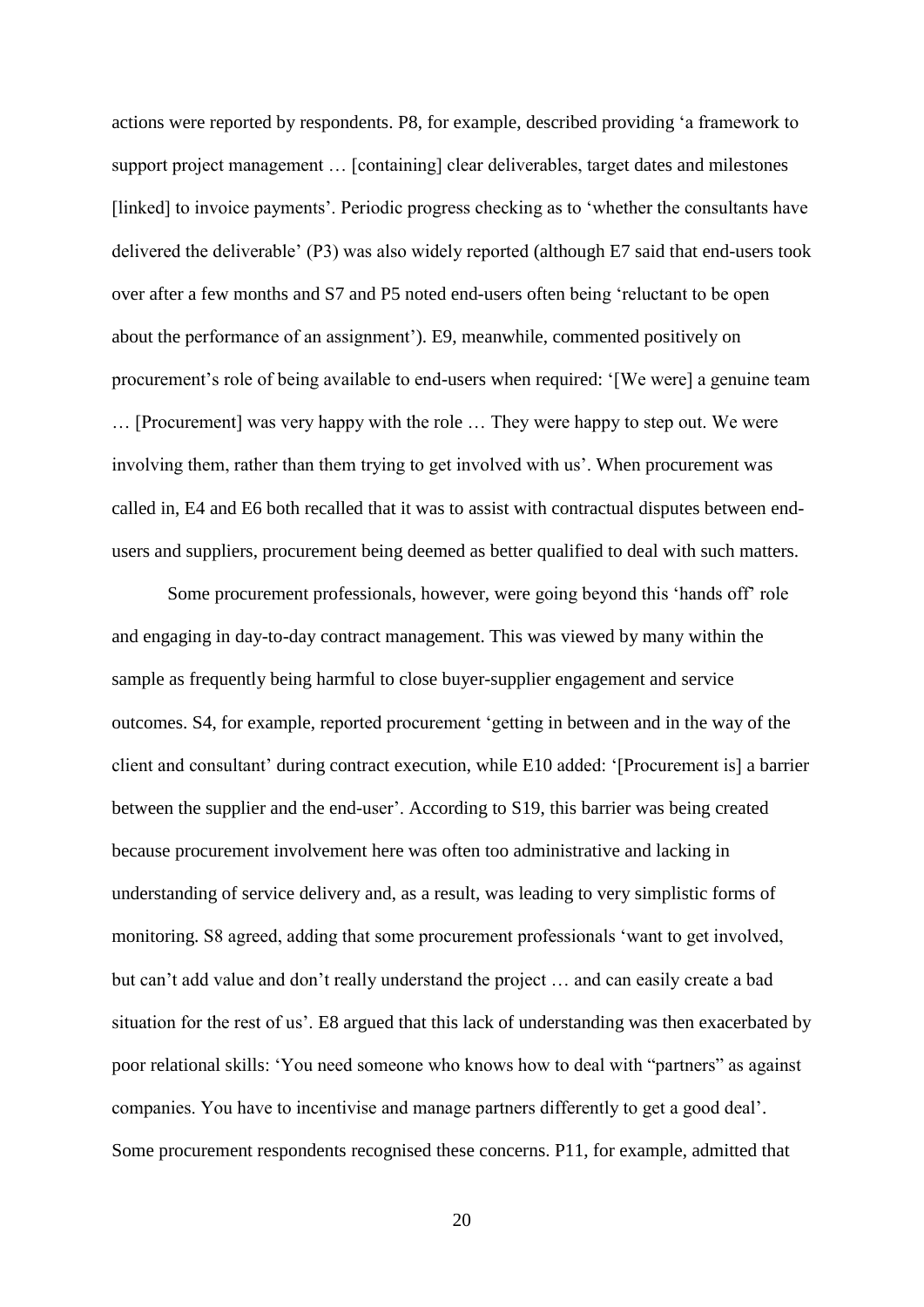procurement 'needs to recognise that close relationships are not necessarily bad' and P1 warned that procurement needed to be careful to avoid 'no-go areas' that could affect enduser relationships with suppliers.

At the contract management stage, therefore, respondent views concerning the impact of procurement involvement were again varied. Problems arose when ill-equipped procurement professionals ventured beyond their recommended supportive role and disrupted close buyer-supplier engagement. However, there were also reports of important 'hands off' procurement involvement which added value to end-users during contract execution.

#### *Summary*

The paper's first research aim was to explore how increased procurement involvement has impacted upon the management consultancy purchasing process. The respondents' perceptions regarding this suggest that its impact has varied both between and within the three stages of the purchasing process. While many of the concerns expressed within the management consultancy literature were reported by the respondents, there were also examples of positive procurement involvement. This was particularly the case at the needs assessment stage, where procurement involvement in project scoping was often regarded as beneficial. Where the sourcing stage was concerned, while respondents were noticeably less positive, there were nevertheless indications that procurement has a potentially important role to play by, for example, supporting category planning via assistance with request for proposal exercises, negotiations and, in particular, flexible preferred supplier lists. At the contract management stage, procurement's contribution was viewed positively where it recognised the need for an important but 'hands off' role, but negatively where it attempted to become more involved on a day-to-day basis.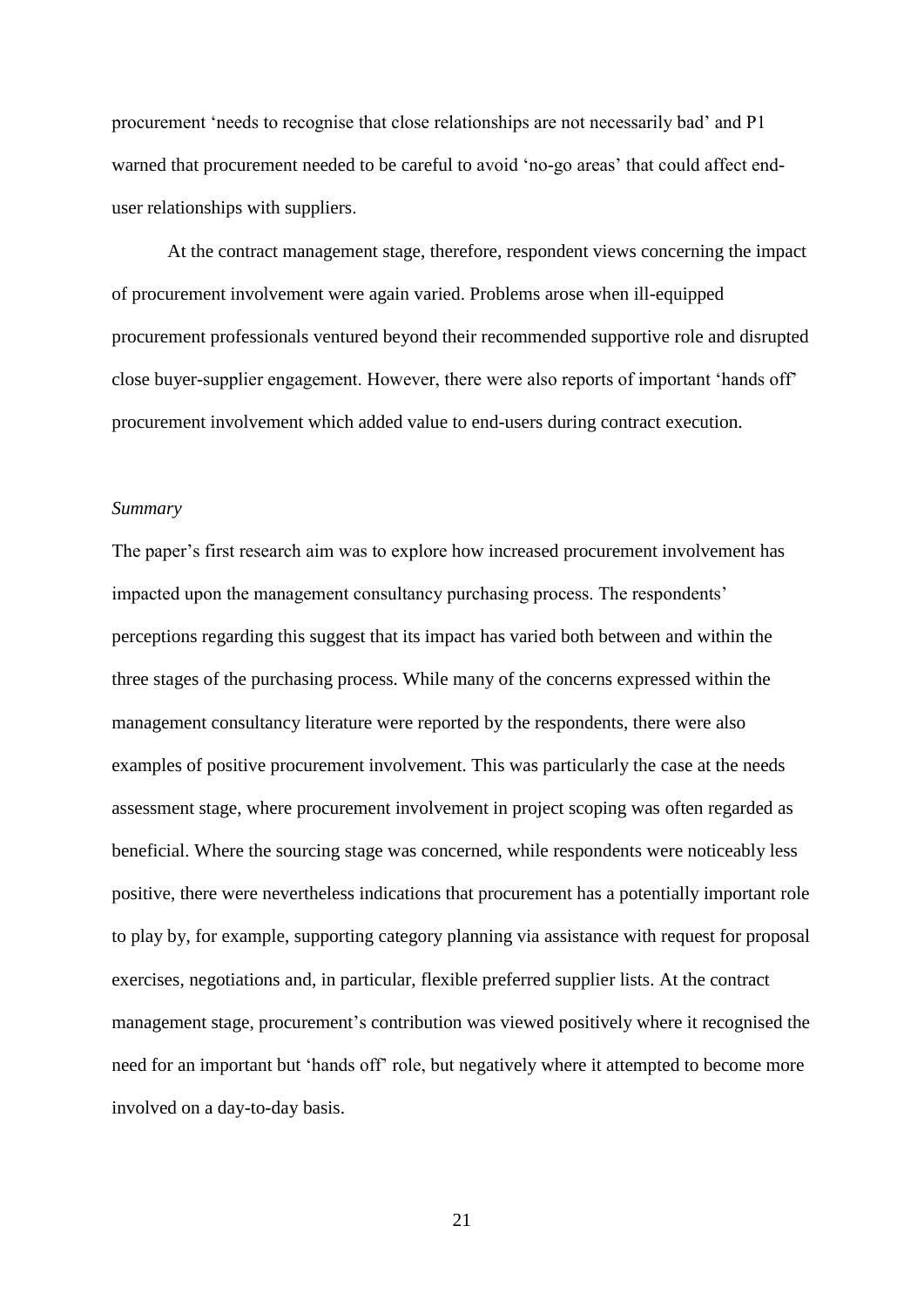Having outlined the perceived variation in the impact of increased procurement involvement, therefore, the paper now proceeds to the second research question – how might the impact of procurement involvement be explained?

#### *4.2 Explaining the reported variation in procurement impact*

#### *Explaining variation in procurement impact between purchasing stages*

As outlined above, procurement involvement was viewed most positively at the needs assessment stage and least positively at the sourcing stage. In explaining this, a number of insights were provided by the respondents as to why there were often very positive views of procurement involvement at the needs assessment stage. First, there was a perception on the part of some respondents that certain aspects of increased procurement involvement at this stage were inherently less threatening to end-users (and suppliers) than involvement at the sourcing and contract management stages. This was because, particularly in the case of project scoping, procurement was seeking to shape rather than overturn end-user (and supplier) preferences. As a result, end-users (and suppliers) appeared often to be quite receptive to procurement involvement, with this promoting productive joint-working. PO3, from the supply-side peak organisation, described this complementary role as procurement 'getting the internal client [end-user] to better frame the brief and the specification and help the consultancies understand what they are being asked to pitch for, the need and the context'. Second, because the very nature of project scoping requires relatively little servicespecific knowledge on the part of procurement professionals, more such professionals were able to contribute in a manner that was valued by end-users (and suppliers). Procurement professionals used their project management skills to assist end-users.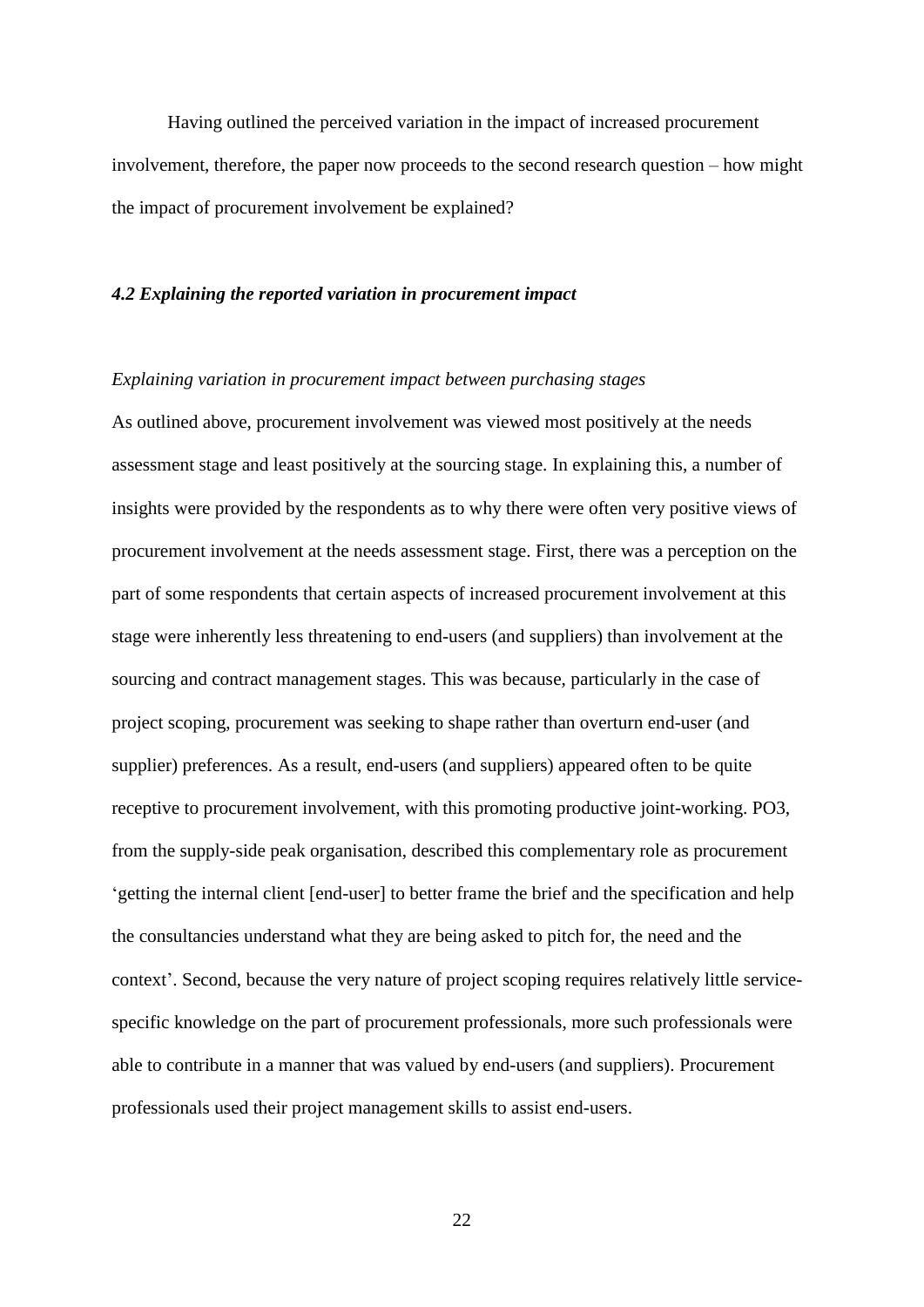A very different situation existed, however, at the sourcing stage. First, end-users and (favoured) suppliers saw a significant inherent threat in procurement involvement. There were, as E8 and S7 commented above, fears of being forced by procurement into inappropriate supplier choices. Second, much higher levels of service-specific knowledge are required for successful procurement involvement at this purchasing stage – for example, P12 commented: 'It is about knowing your market'. However, as has been shown above, not all procurement professionals possess such knowledge. As a result of these two factors, procurement involvement was regarded less favourably and, indeed, often resisted at this stage of the process.

 Procurement involvement at the contract management stage had the potential to be similarly problematic, with end-users (and suppliers) again perceiving procurement as a threat and there again being a requirement for high levels of service-specific knowledge. Indeed, examples were provided of procurement disrupting vital co-production relationships between end-users and suppliers – as mentioned, E10 described procurement as a 'barrier', for example. However, perceptions of procurement involvement at this stage were less negative than those regarding involvement at the sourcing stage because of a further factor – namely, that, in line with the purchasing and supply management literature (Ellram and Tate (2015), for example), many procurement professionals saw 'hands-on' contract management as the domain of end-users. P8 commented, for example: 'Procurement does not and should not be involved in [hands-on] contract management, either now or before'. His reasoning was that, even if procurement professionals possessed service-specific knowledge, end-user 'personal relationships with providers are a big part of [management consultancy]'. Instead, at this stage, many procurement professionals (even where they possessed significant levels of service-specific knowledge) were accepting of a more limited, although still important, role, as P10 illustrated: 'End-users manage contracts day-to-day. We will have review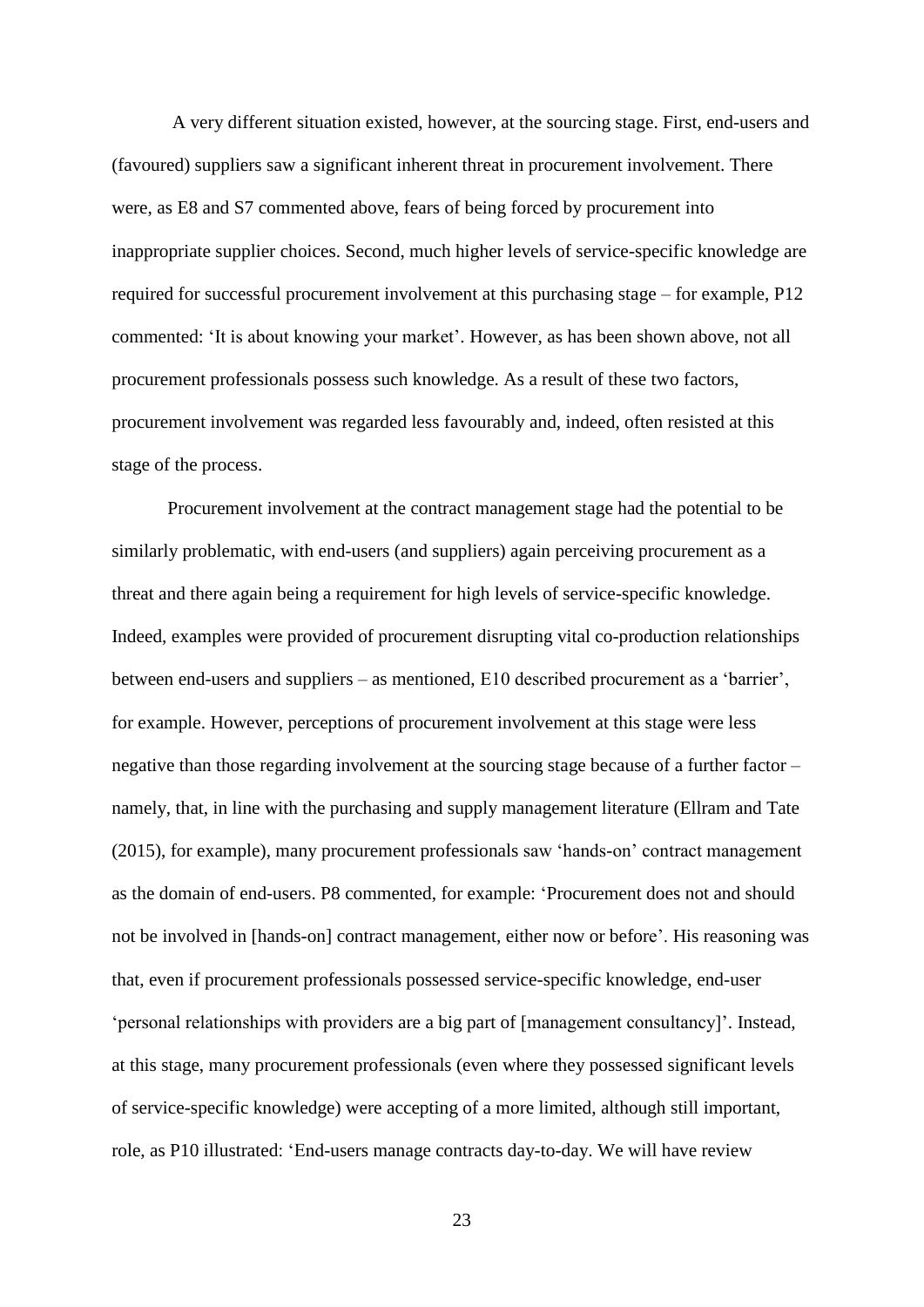meetings with them on high value contracts'. This acceptance on the part of many procurement professionals of a limited 'hands off' role reduced the scope for negative perceptions on the part of end-users (and suppliers).

#### *Explaining variation in procurement impact within purchasing stages*

Variation in procurement impact was also perceived within each process stage. Three main explanations for this were suggested by the interviewees. First, in order for increased procurement involvement to have a positive impact, procurement professionals were seen to require service-specific knowledge. Some procurement professionals, for example P10, had built up such knowledge over time, having had long experience of buying management consultancy. However, service-specific knowledge within procurement functions had also been enhanced via the hiring of former management consultants into procurement roles. Former management consultants were seen as particularly useful in combatting the supplier opportunism that, as reported earlier, the personal engagement model could facilitate. P3 reported: '[Ex-management consultants] understand credible rates and have an appreciation of how consultants work – they understand the black arts of how they organise themselves', while P2 added that such a person 'knows how the game works ... whether you need one person for this task or two' and P6 reported that they 'know the tricks'. According to P8, these tricks could often be far-reaching and involved 'massive intelligence gathering from end-users about rates paid in [firm name]. We call it "terrorist activity". And as they are on site there is lots of opportunity for this. They can really feather their nests if they try hard'.

Some supply-side respondents (S6, S8 and S18), not surprisingly, also spoke positively about the procurement professionals that were former members of their industry (notwithstanding that they might limit their 'terrorist activity') and the growing number of such procurement professionals was clearly a factor behind comments acknowledging that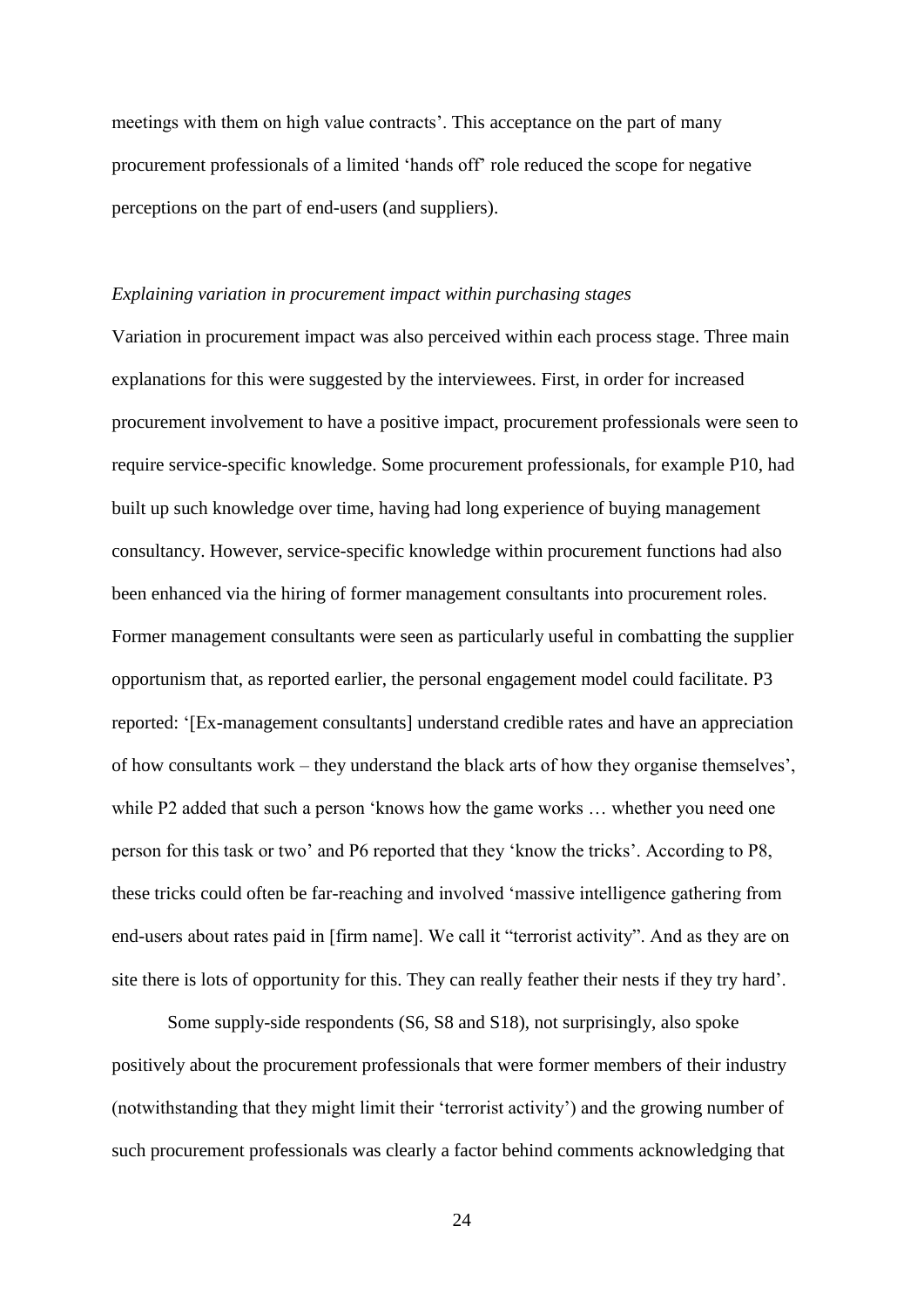some procurement functions were showing greater maturity (S15), the result being that they were procuring 'more intelligently … [taking] account of differences between firms' (S7). PO3, from the supply-side peak organisation, summarised thus: 'Having ex-consultants in the buying team can even things up a bit. It eases the worry that the consultant is going to outwit [the client] at every stage'.

A second explanation reported for variation within each of the purchasing stages was the ability (or otherwise) of procurement professionals to develop the social capital necessary for positive working relationships with end-users and suppliers. With respect to this, while E2, for example, reported positively about procurement building 'personal relationships and understanding', the development of social capital with end-users was seen as a problem for procurement by many within the sample. Procurement professionals in many organisations were seen to be still operating as 'outsiders' within the triad. S2 commented: 'On how many occasions does the internal stakeholder talk to [procurement] before talking to the supplier? The standard for category management [in general] is ninety per cent plus. Very few are there [in management consultancy]'. E1 believed much of this was due to a lack of social skills: 'Firms need to recruit a procurement head that is clubbable, part of the team. But many come over as actually quite odd in the financial environment and do not get how the business operates … Most do not have the personality to get heard'.

In this context, it was widely agreed that 'credibility is key with internal end-users' (P8) and that procurement professionals 'need to find a way to have credibility' (S2). With respect to this, P1 (central government) reported running sessions on 'commercial awareness' aimed at changing end-user impressions of procurement as a 'blocker', while P3 argued that the aforementioned former management consultants were 'useful in building credibility with stakeholders' because of their service-specific knowledge and relevant experience. For E4 and E7, however, the route to credibility was simply a relevant track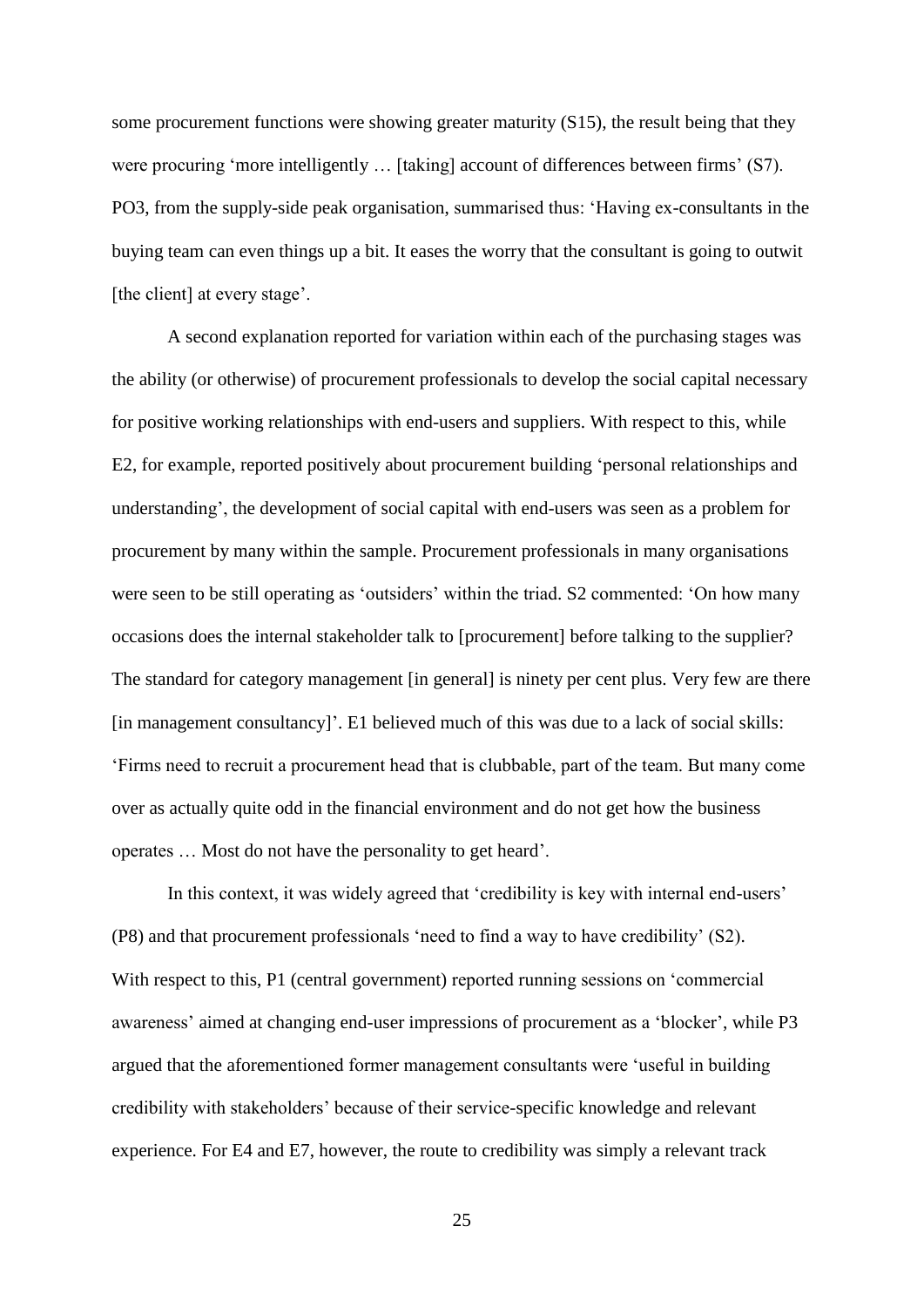record of results, a route which P2 described: 'We saved 17 to 18 per cent on a six-year contract [in a different professional service category] - this gave us credibility'.

A third explanation for variation within purchasing stages related to the way in which procurement professionals perceived their role. Particularly important here was whether procurement professionals sought to support rather than displace end-users within the purchase process. With respect to this, some procurement interviewees described themselves as seeking to 'assist' (P11) and be 'a critical friend' (P9). Explaining this mind-set further, P3 commented that 'you come in when [the end-users] have been given a budget and want guidance', while P8 said: 'It is not the job of procurement to tell end-users who to use … We support not lead'. On a more 'political' note, P7 talked of the need to 'bring along stakeholders', describing it as 'the only way to make it stick in the implementation phase'. PO2 (recounting a former procurement role) provided an example of what this supportive role could mean for sourcing practice: 'We would break the market into bits, niches, etc., and then ask stakeholders who they wanted in each part of the market. The list would be the first port of call on a project, but we were flexible if the list couldn't meet their needs'.

There was some appreciation that many procurement professionals perceived their role in this manner among the end-users within the sample, with, as mentioned, E9 commenting positively about procurement being 'happy to step out' and E2 reporting similarly about an arrangement whereby she would call in procurement for assistance. Where supplier interviewees were concerned, S3 and S6 were somewhat scornful of this supportive role, as they were not cognisant that many procurement professionals actually aspired to it. In other cases, however, they did understand this and referred to the positive impact of procurement providing support to end-users in the form of advice and guidance (S15). This was in relation to, for example, executing process formalities appropriately (S12), increasing the clarity of the requirements (S13) and project management (S14).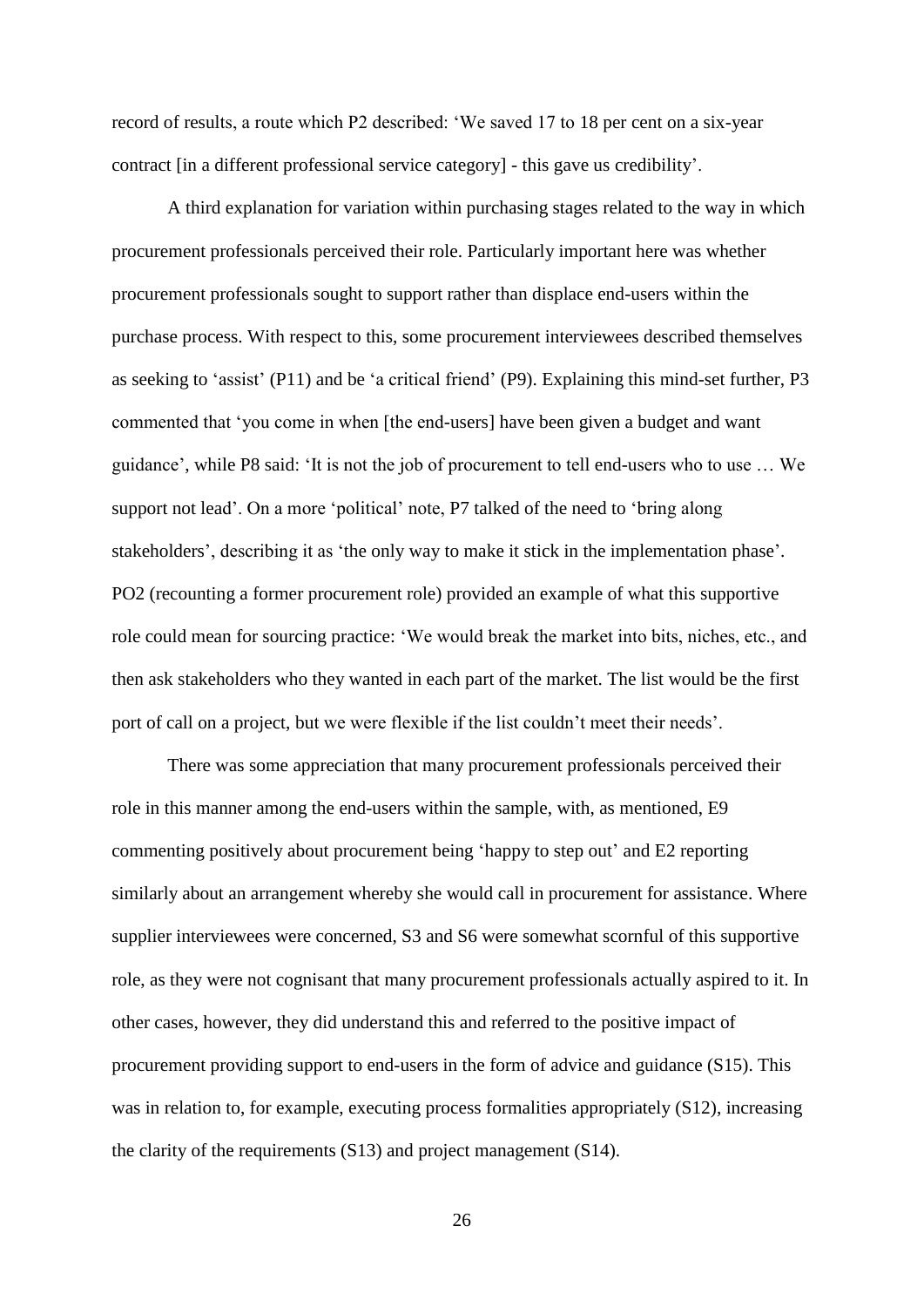The respondents, therefore, reported that procurement involvement tended to be more positive when procurement professionals possessed service-specific knowledge, were able to develop social capital with end-users and were content to perform a supportive role as against seeking to replace end-users. In the procurement literature, these are often referred to as elements of 'procurement maturity' (D'Antone and Santos, 2016). Also notable was the considerable degree of unanimity between the procurement professionals, end-users and suppliers within the sample with regard to this, suggesting an emergent common view of procurement 'best practice' in management consultancy purchasing.

#### *Summary*

The paper's second research question concerned how the impact of increased procurement involvement might be explained. With respect to this, the respondents viewed the reported variation in procurement impact between purchasing stages to be explained by differences in the degree to which end-users (and suppliers) felt procurement involvement to be a threat to their interests (with a lower threat perceived at the needs assessment stage than at the other two stages) and the level of service-specific knowledge required at each stage (with lower levels of such knowledge required at the needs assessment stage than at the other two stages). In terms of the reported variation within purchasing stages, the respondents reported that procurement involvement tended to be more positive when procurement professionals possessed service-specific knowledge, social capital and acceptance of a supportive role.

#### **5. Discussion and Conclusions**

This article has explored, via qualitative research, the concerns expressed within the management consultancy literature about the increased involvement of procurement professionals in the purchase of management consultancy services, in particular the view that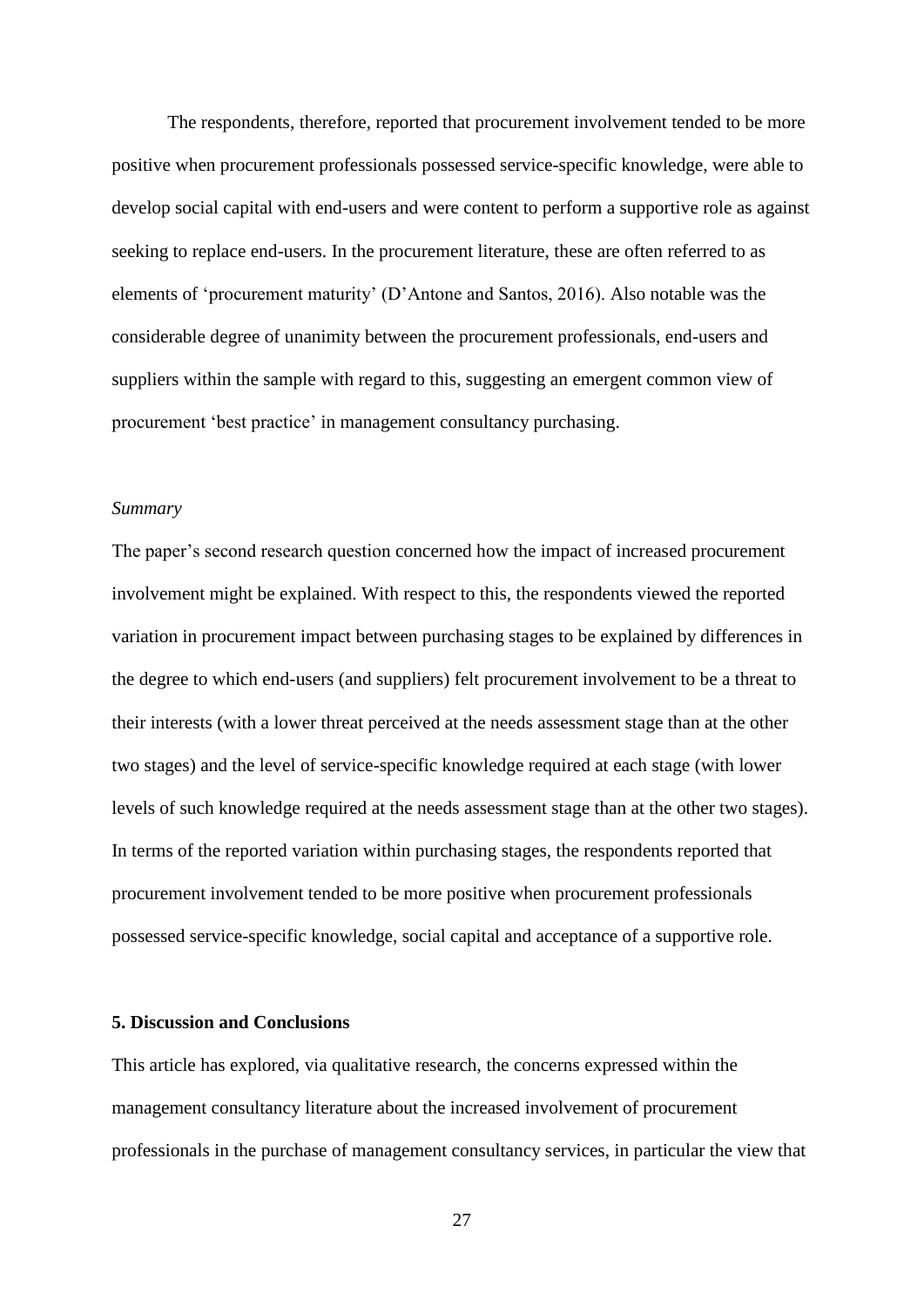procurement involvement is ill-informed, excessively cost-focused, disruptive of close buyersupplier engagement and, as a result, detrimental to service outcomes (O'Mahoney et al., 2013; Radnor and O'Mahoney, 2013). These concerns are part of a wider argument in the literature in favour of the continued use of the personal engagement model for management consultancy purchasing (Lian and Laing, 2007; O'Mahoney, 2010; O'Mahoney et al., 2013; Reid, 2008). The analysis makes several contributions to this literature.

First, the research findings corroborate some of the concerns outlined above regarding the impact of increased procurement involvement. There was considerable agreement across the different groups within the sample that procurement involvement frequently led to the selection of inappropriate suppliers and the undermining of close end-user / supplier engagement, and was often part of a damaging attempt to commoditise management consultancy in the cause of cost reduction (O'Mahoney et al., 2013). However, more positive views were also expressed, particularly at the needs assessment stage where procurement assistance with project scoping was widely seen as improving both commercial risk management and, in line with Ellram and Tate (2015), end-user / supplier interaction. Interviewee perceptions of procurement were less positive at the sourcing and contract management stages, but even here there were reports of beneficial involvement with respect to, for example, preferred supplier lists and contract management frameworks. As such, the first contribution of the paper, in line with the wider purchasing and supply management literature (Cousins et al., 2006; Ellram and Tate, 2015, for example), is to call into question the widespread view within the management consultancy literature that an increase in procurement involvement will automatically have negative consequences for the purchasing process.

The paper's second contribution is that it provides explanations for why increased procurement involvement is viewed more positively in some instances than in others. In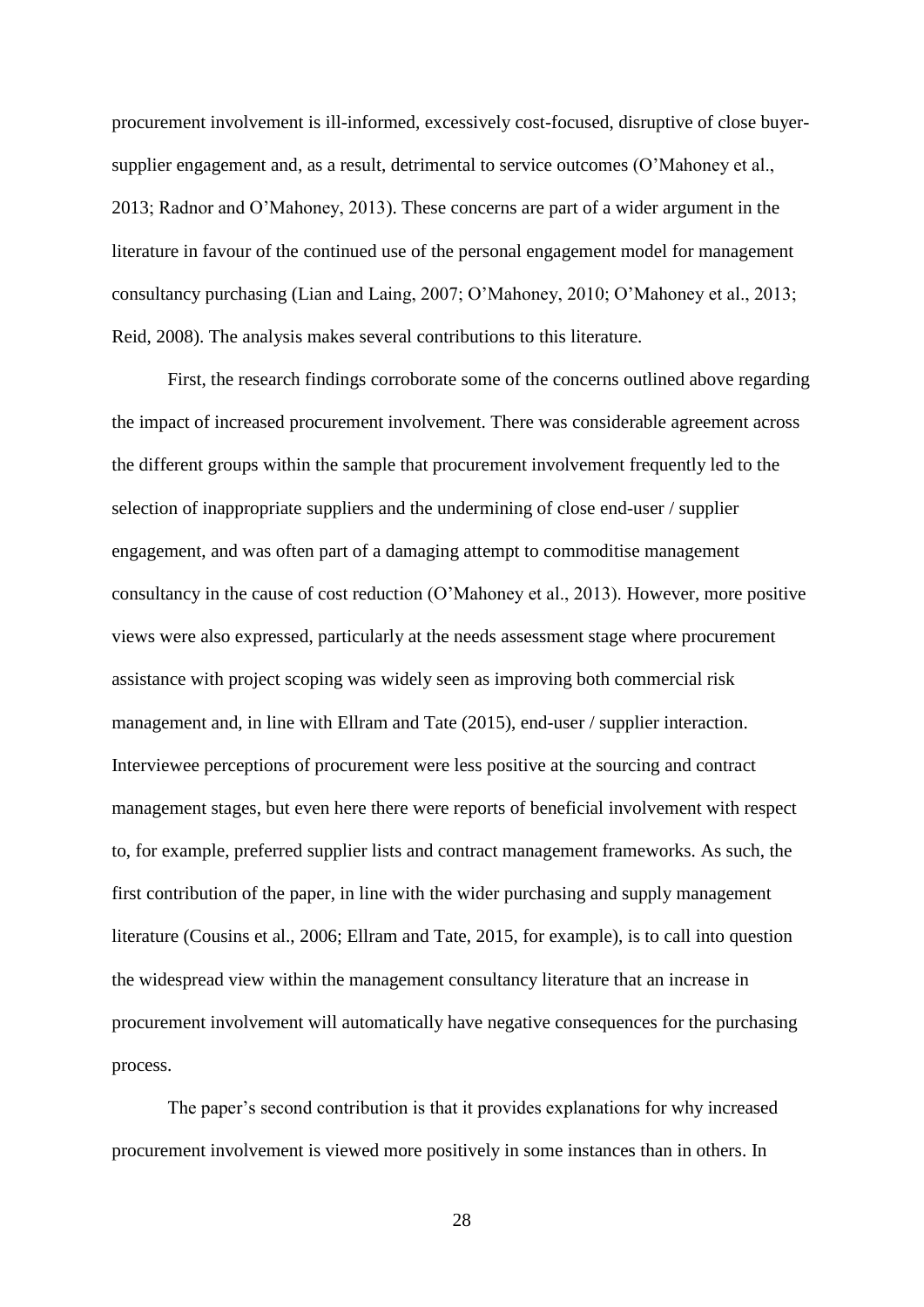terms of the more positive perceptions of involvement at the needs assessment stage, as against the sourcing and contract management stages, this was seen as due to procurement involvement here posing less of a threat to end-user interests and requiring lower levels of service-specific knowledge. The analysis also identified variation in the perceptions of increased procurement involvement within each process stage. This was explained with respect to procurement professional possession of service-specific knowledge, an ability to develop social capital with end-users and an appreciation of the need to play an important yet supportive role to end-users. The latter finding reinforces the view of those within the purchasing and supply management literature (Ellram and Tate, 2015; Fitzsimmons et al., 1998), and certain voices in the management consultancy literature (Czerniawska and Smith, 2010; Pemer et al, 2014; Vincent, 2010), who argue that there is a role for procurement in complex services purchasing, but that the task is qualitatively different from, for example, production, commodity services and construction procurement tasks and hence requires specific expertise, sophisticated managerial qualities and targeted involvement.

The paper's third contribution is that it suggests, at least where the purchase of management consultancy services is concerned, that the historically-favoured personal engagement model suffers from significant shortcomings, particularly at the sourcing stage of the purchase process. Respondents within the expert sample reported that many service purchases made under the personal engagement model were affected by governance problems (Day et al., 2011), relating in particular to personal affinities affecting supplier selection decisions. Such problems can have adverse commercial consequences and are increasingly deemed unacceptable as a matter of principle (Chartered Institute of Purchasing and Supply, 2013). As such, the research supports the minority concerns in the literature about the use of the personal engagement model in the purchase of management consultancy services (Czerniawska and Smith, 2010; Pemer et al., 2014; Vincent, 2010).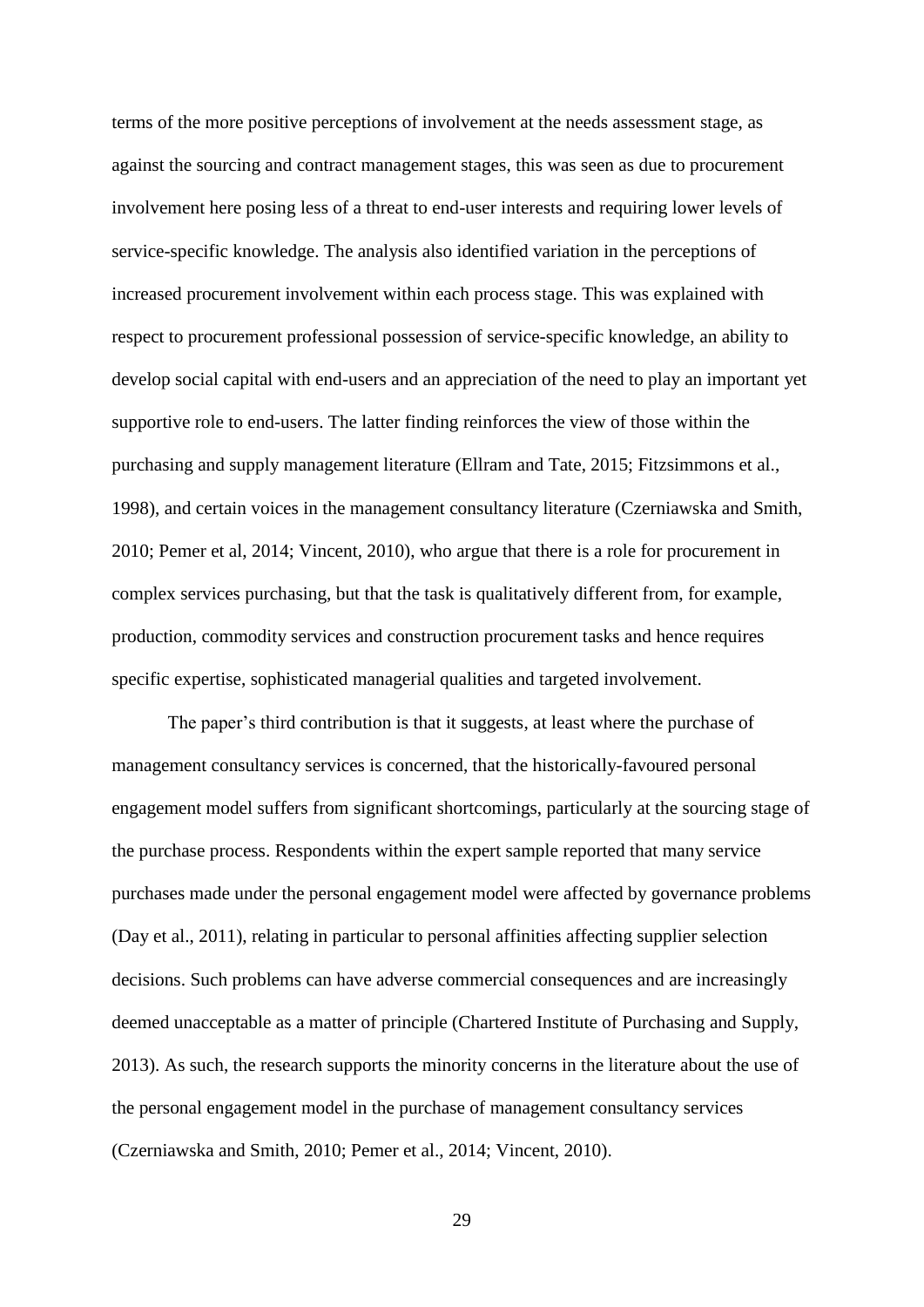Bringing these contributions together, this paper calls into question the established view within the management consultancy literature, illustrated in Figure 1(a), that movement away from the personal engagement model will automatically have a deleterious impact on the management consultancy purchase process and outcomes (for example, O'Mahoney et al., 2013; Owens, 2014). Instead, the paper posits an alternative view of how increased procurement involvement is impacting the management consultancy purchase process and why (see Figure 1 (b)). In this view, the impact of increased procurement involvement is varied.

In the first scenario within Figure  $1(b)$ , increased procurement involvement is a negative development (as argued in the extant management consulting literature), with illequipped managers pursuing excessive formality and a myopic price focus. Here, critical close buyer-supplier engagement is undermined and services commodified, with deleterious consequences for service outcomes. This scenario was indeed observed in our research and it remains a key concern that greater procurement involvement in management consultancy purchasing is on many occasions having negative effects of this nature. Against this, however, the research also observed a second scenario (also outlined in Figure 1(b)). In this scenario, procurement professionals have relevant service-specific knowledge and significant social capital, and appreciate the need to play a supportive role in pursuit of a balanced value for money objective. As such, critical close buyer-supplier engagement is preserved and even enhanced, with positive consequences for service outcomes.

Accordingly, the paper advances three propositions for future research into management consultancy services purchasing. The first is that there is potential for procurement to impact positively the management consultancy purchase process in a manner that complements close end-user / supplier engagement. The second is that procurement involvement has a more positive impact at the needs assessment stage than at the sourcing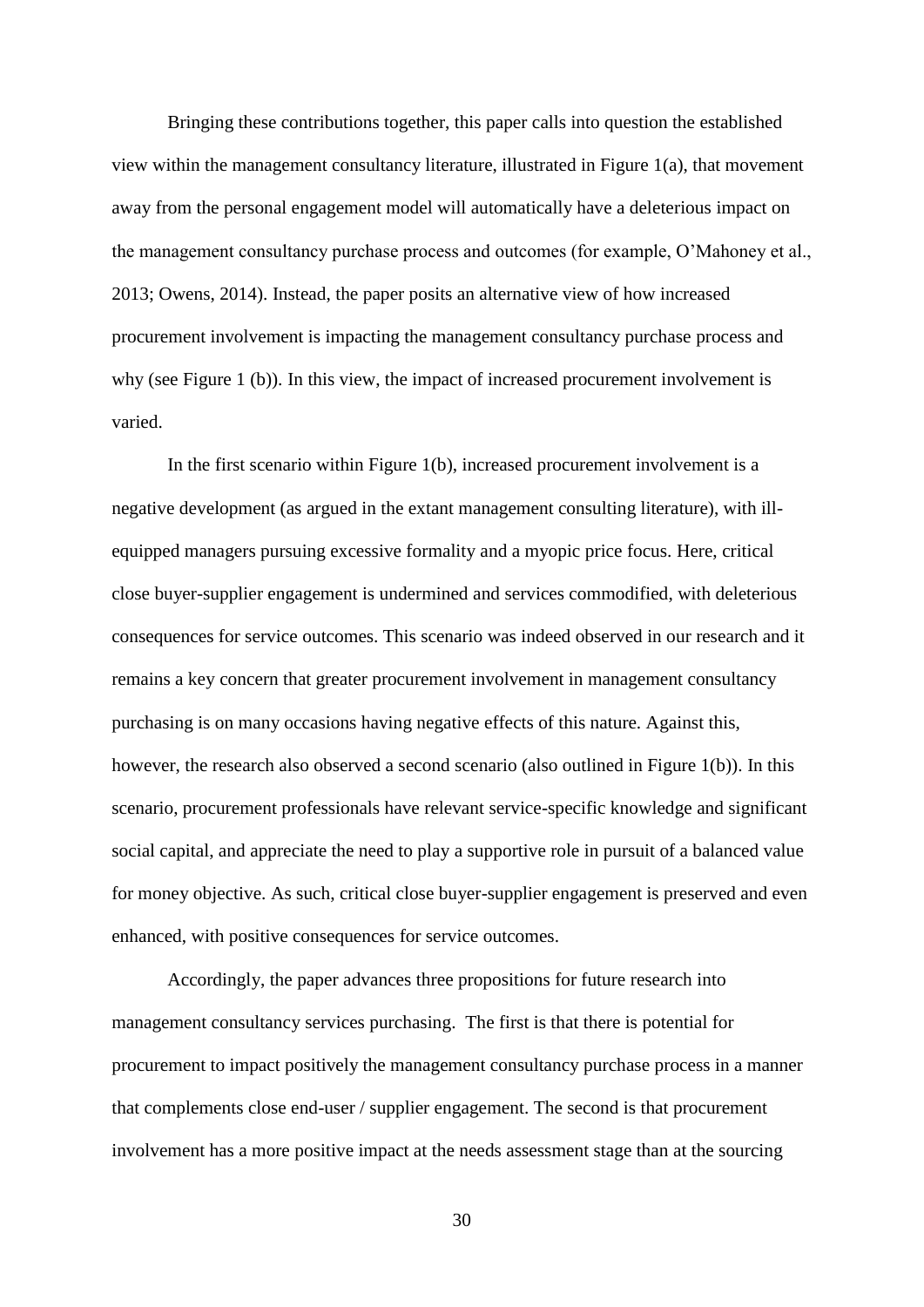and contract management stages. The third is that the extent to which procurement has a positive impact on the purchasing process depends on the extent to which procurement professionals possess service-specific knowledge, an ability to develop social capital with end-users and an acceptance of a supportive role to end-users.

It might also be argued that the second observed scenario within (b) is preferable to the currently dominant personal engagement model as a normative model for the management consultancy purchasing process (Lian and Laing, 2007; O'Mahoney, 2010; O'Mahoney et al., 2013; Reid, 2008). This is because the supportive procurement involvement in this scenario not only preserves close buyer-supplier engagement and positive service outcomes, but also has a necessary greater (yet balanced) focus on the cost side of the value for money equation and is able to address the governance concerns associated with the personal engagement model within the area of management consultancy (Czerniawska and Smith, 2010; Pemer et al, 2014; Vincent, 2010; Werr and Pemer, 2007). This accords with D'Antone and Santos (2016, pp. 180-182) who argue that procurement, where there is significant 'maturity … and orientation to innovation', does have a role to play within management consultancy purchasing and that, while there is no single model for procurement involvement, it 'should interact intensively' with end-users and suppliers as part of a triad.

#### **INSERT FIGURE 1 ABOUT HERE**

The analysis presented here has several implications for management practice. First, the personal engagement model (O'Mahoney, 2010) has been shown in the research here to possess shortcomings with respect to management consultancy purchasing, particularly with regard to governance. A degree of process formality via increased procurement involvement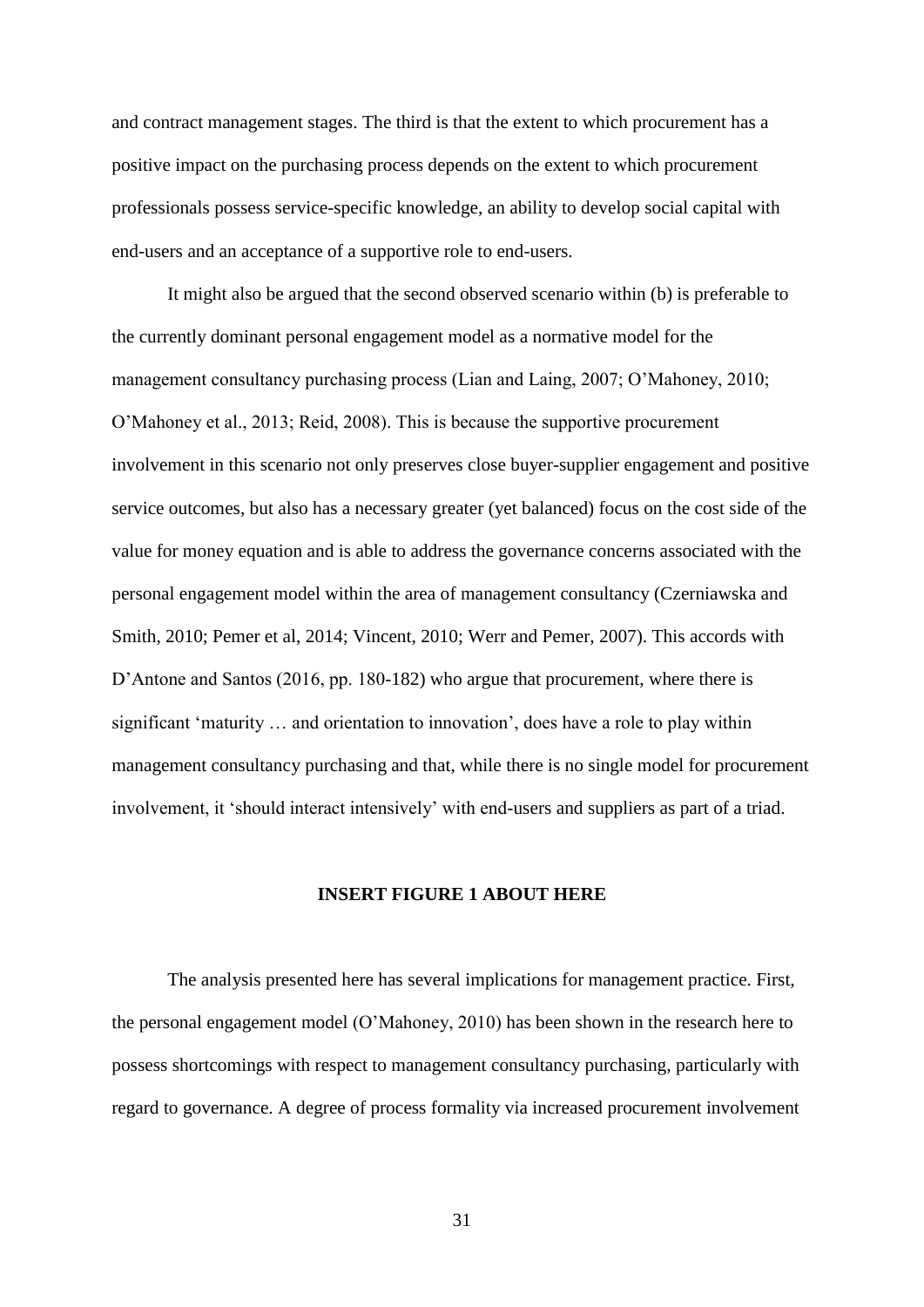might, therefore, be important in addressing these shortcomings within organisations where the personal engagement model still prevails.

Second, it is important that any increased procurement involvement should not just involve the transfer of staff from other procurement roles, especially if this increased involvement extends to the sourcing and contract management stages. Instead, specific investment in recruitment (possibly targeting former management consultants) and /or management consultancy-specific training will be required. Where levels of management consultancy expenditure do not warrant such an investment, it may be necessary to limit procurement involvement to the needs assessment stage. A further option would be to engage third-party assistance.

Third, the research shows that the management consultancy services end-user community within buying organisations is very diverse and includes senior managers and executives. As a result, if procurement professionals are to engage meaningfully in the procurement process they need to adopt a supportive role and possess significant social capital and credibility with end-users. The latter again suggests the need for the recruitment of former management consultants. It also suggests a role for interpersonal skills training (Tassabehji and Moorhouse, 2008) and cross-functional team working in order to develop greater empathy and understanding between procurement professionals and end-users (Driedonks et al., 2014; Kiratli et al., 2016).

Several caveats and avenues for future research also need to be kept in mind with regard to the research presented here. First, as mentioned earlier, the sample in this study was not entirely balanced in its composition, due to the potentially skewed perspective of buy-side end-users. Second, the research reported here, for reasons of commercial confidence, did not include buy and sell-side participants of the same service purchase. Future research might seek to address this limitation. Third, while we offer empirical support for the depiction of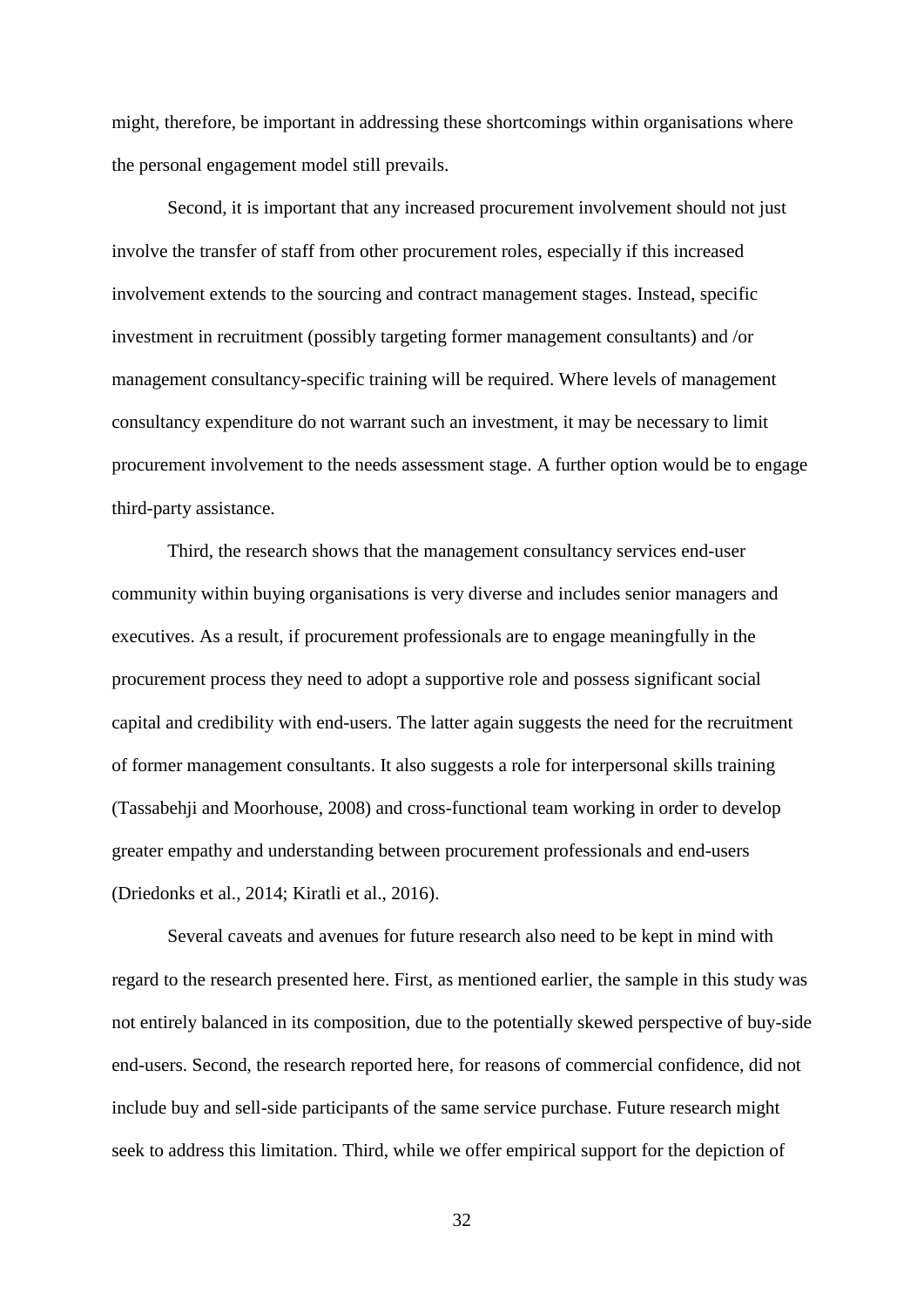procurement involvement in Figure 1(b), further research is needed to identify whether there are additional factors not present in the research here that impact upon effective procurement involvement in management consultancy services purchasing, allowing a development of the positive scenario in Figure 1(b). Such research could also identify whether the depiction of procurement involvement in 1(b) was observed in a wider range of service and geographical contexts. Finally, further research might investigate specific aspects of the research, in particular the apparent buy-side trend of recruiting former management consultants that appears to be enhancing procurement 'maturity' in management consultancy purchasing. Such research would make a valuable contribution to not only the management consultancy literature, but also the literature (Ellram and Tate, 2015; Schoenherr et al., 2012, for example) on services purchasing more broadly.

#### **References**

AT Kearney (2010). Higher Visibility, Greater Expectations. Chicago: AT Kearney.

- Bettencourt, L., A. Ostrom, S.Brown and R. Roundtree (2002). 'Client co-production in knowledge-intensive business services', California Management Review, 45, pp. 100–128.
- Bovaird, T. (2006). 'Developing new forms of partnership with the 'market' in the procurement of public services', Public Administration, 84, pp. 81-102.
- Bronnenmayer, M., B. Wirtz and V. Gottel (2016). 'Determinants of perceived success in management consulting: an empirical investigation from the consultant perspective', Management Research Review, 39, pp. 706 – 738.
- Bryman, A. and E. Bell (2015). Business Research Methods. Oxford: Oxford University Press.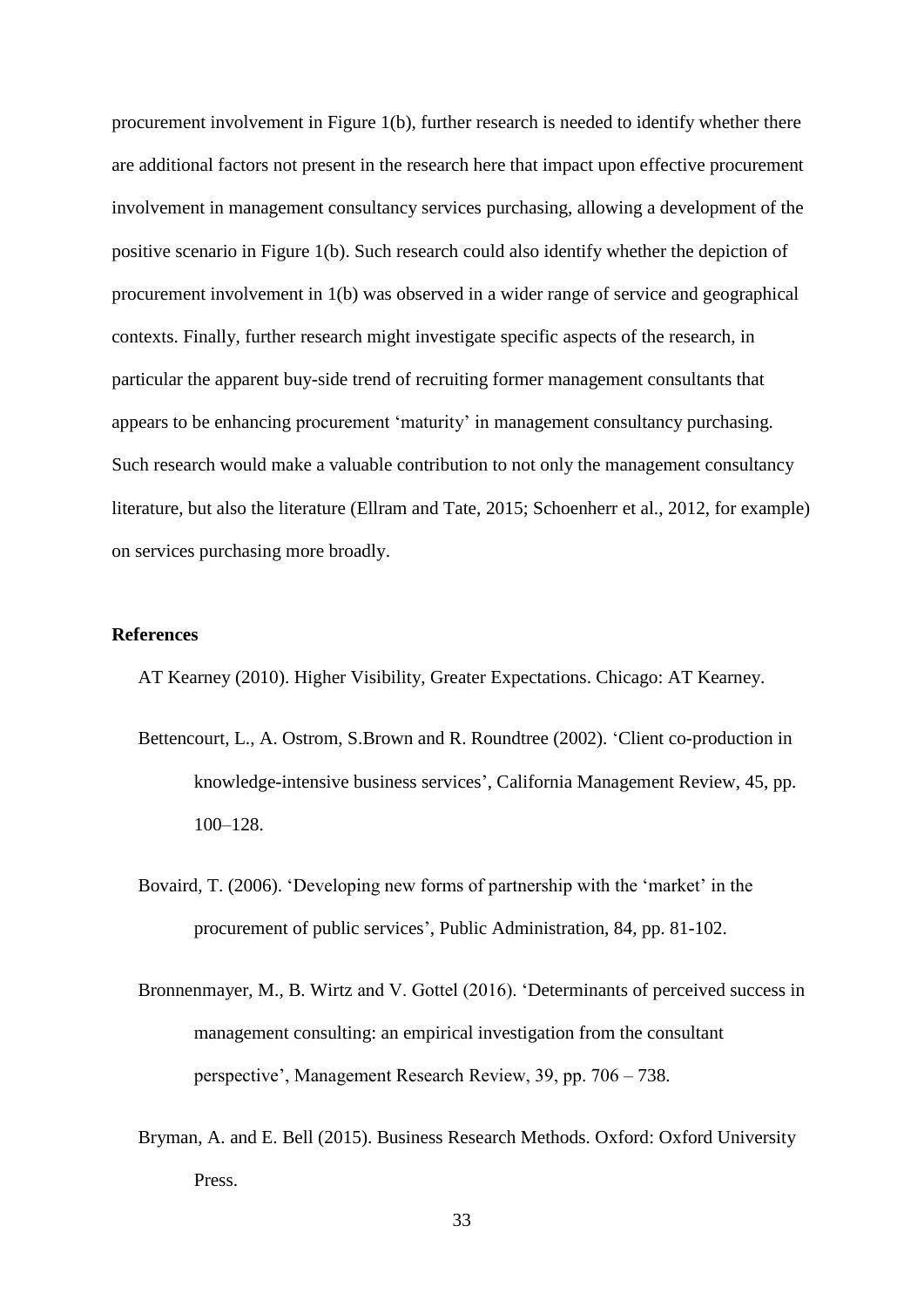Capgemini (2010). Global Chief Procurement Officer Survey 2010. London: Capgemini.

- Chartered Institute of Purchasing and Supply (2013). Code of Conduct. Easton-on-the-Hill: Chartered Institute of Purchasing and Supply.
- Christopher, M. (2000). 'The agile supply chain: competing in volatile markets', Industrial Marketing Management, 29, pp. 37-44.
- Colling, T. (2005). 'Managing human resources in the networked organisation'. In S. Bach (ed), Managing Human Resources, pp. 90-112. London: Blackwell.
- Cousins, P., B. Lawson and B. Squire (2006). 'An empirical taxonomy of purchasing functions', International Journal of Operations and Production Management, 26, pp. 775-794.
- Cox, A. (1996). 'Relational competence and strategic procurement management', European Journal of Purchasing and Supply Management, 2, pp. 57-70.
- Czerniawska, F. and P. Smith (2010). Buying Professional Services. London: The Economist.
- D'Antone, S. and J. Santos (2016). 'When purchasing professional services supports innovation', Industrial Marketing Management, 58, pp. 172-186.
- Day, M., M. Webb and J. Hughes (2011). 'The value of value in supplier relationships', Dilf Orientering, 48, pp. 5-13.
- Driedonks, B., J. Gevers and A. van Weele (2014). 'Success factors for sourcing teams: how to foster sourcing team effectiveness', European Management Journal, 32, pp. 288-304.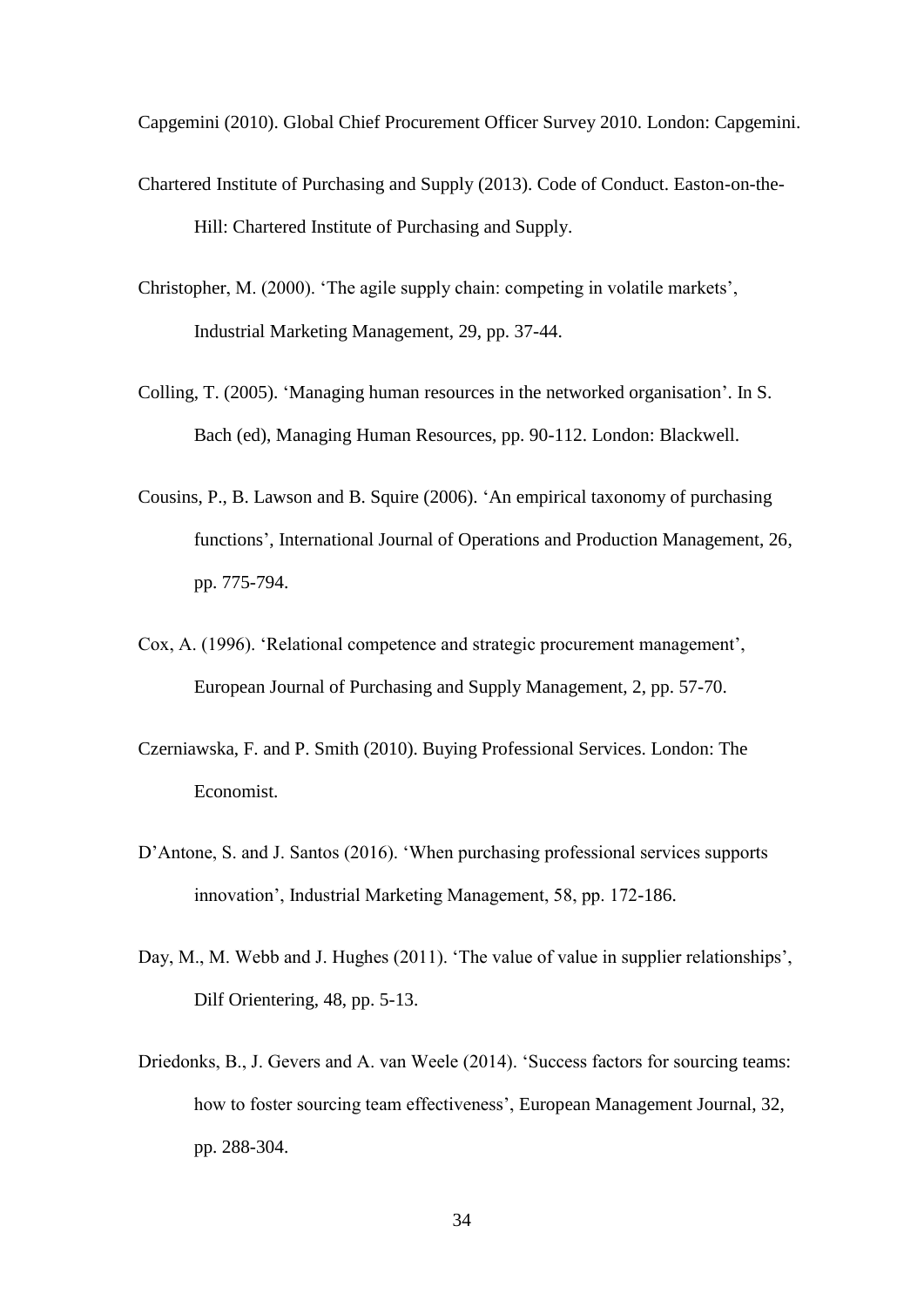- Dyer, J. (1997). 'Effective inter-firm collaboration: how firms minimize transaction costs and maximize transaction value', Strategic Management Journal, 18, pp. 535-556.
- Ellram, L. and W. Tate (2015). 'Re-defining supply management's contribution in services sourcing', Journal of Purchasing and Supply Management, 20, pp. 64-78.
- Eriksson, P. and O. Pesamaa (2007). 'Modelling procurement effects on cooperation', Construction Management and Economics, 25, pp. 893-901.
- File, K., D. Cermak and R. Prince (1994). 'Word of mouth effects in professional services buyer behaviour', The Service Industries Journal, 14, pp. 301-314.
- Fincham, R. (2006). 'Knowledge work as occupational strategy: comparing IT and management consulting', New Technology, Work and Employment, 21, pp. 16- 28.
- Fitzsimmons, J., J. Noh and E. Thies (1998). 'Purchasing business services', Journal of Business and Industrial Marketing, 13, pp. 370-380.
- Gelderman, C., J. Semeijn and A. de Bruijn (2015) 'Dynamics of service definitions: an explorative case study of the purchasing process of professional ICT services', Journal of Purchasing and Supply Management, 21, pp. 220-227.
- Glücker, J. and T. Armbruster (2003). 'Bridging uncertainty in management consulting: the mechanisms of trust and networked reputation', Organization Studies, 24, pp. 269-297.
- Gotto, A. (2008). Consultancy Sourcing Strategy Report. London: Constellia.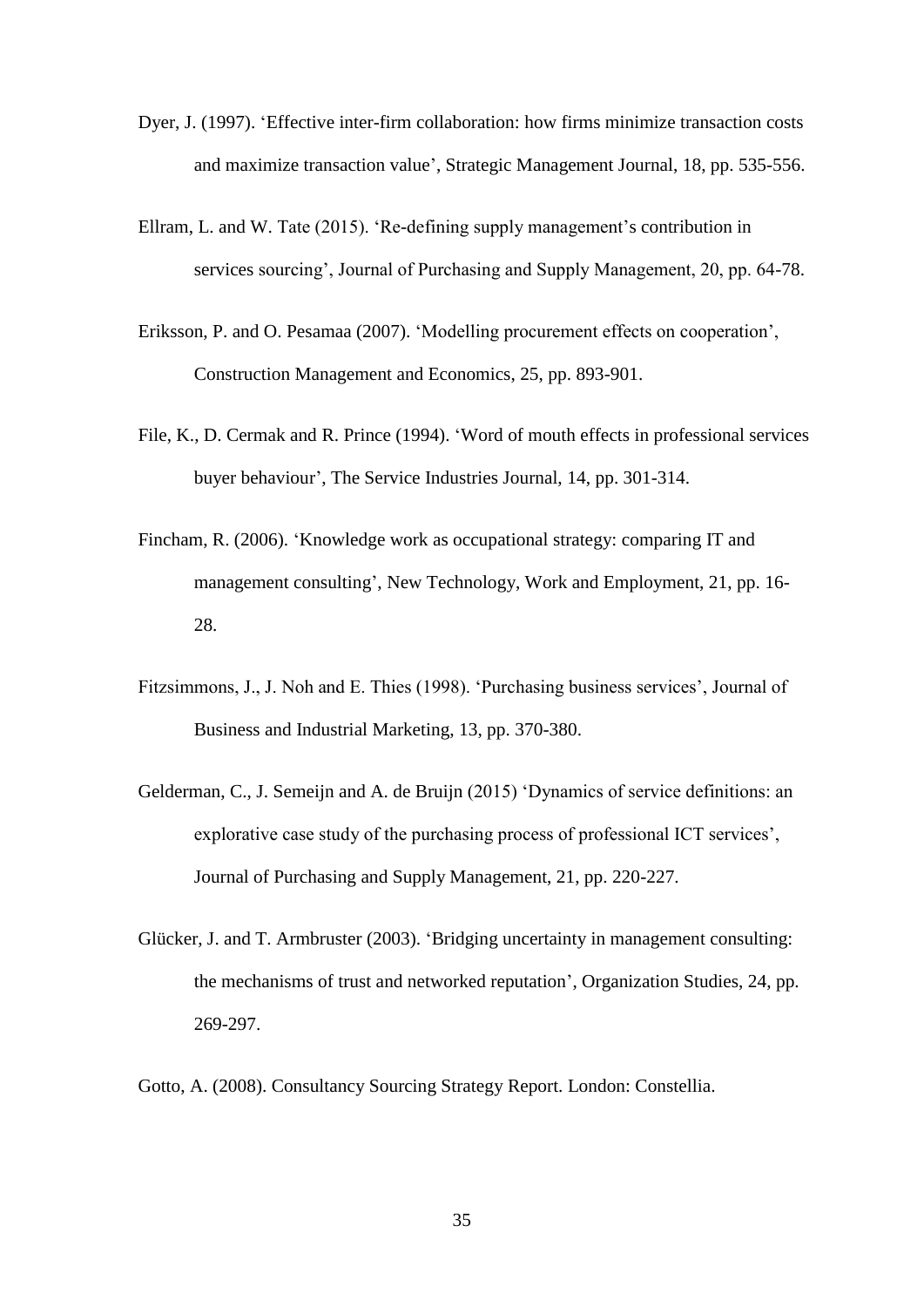- Guest, G., A. Bunce and L. Johnson (2006). 'How many interviews are enough? an experiment with data saturation and variability', Field Methods, 18, pp. 59-82.
- Hansen, M., N. Nohria and T. Tierney (1999). 'What's your strategy for managing knowledge?' Harvard Business Review, 77, pp. 106-116.
- Hausman, A. (2005). 'Innovativeness among small businesses: theory and propositions for future research', Industrial Marketing Management, 34, pp. 773-782.
- Hodges, S. (2012). 'Power of the purse: how corporate procurement is influencing law firm selection', Law Practice Today, January. [www.lawpracticetoday.org](http://www.lawpracticetoday.org/) (accessed on 23 November 2015).
- IBIS World. (2016). Global Management Consultants: Market Research Report*.* [www.ibisworld.com](http://www.ibisworld.com/) (accessed on 7 October 2016).
- Kiratli, N., R. Rozemeijer, T. Hilken, K. de Ruyter and A. de Jong (2016). 'Climate setting in sourcing teams: developing a measurement scale for team creativity climate', Journal of Purchasing and Supply Management, 22, pp. 196-204.
- Laing, A. and P. Lian (2005). 'Inter-organisational relationships in professional services: towards a typology of service relationships', Journal of Services Marketing, 19, pp. 114-127.
- Lian, P. and A. Laing (2007). 'Relationships in the purchasing of business to business professional services: the role of personal relationships', Industrial Marketing Management, 36, pp. 709-718.

Lichtman, M. (2013). Qualitative Research for the Social Sciences. Los Angeles: Sage.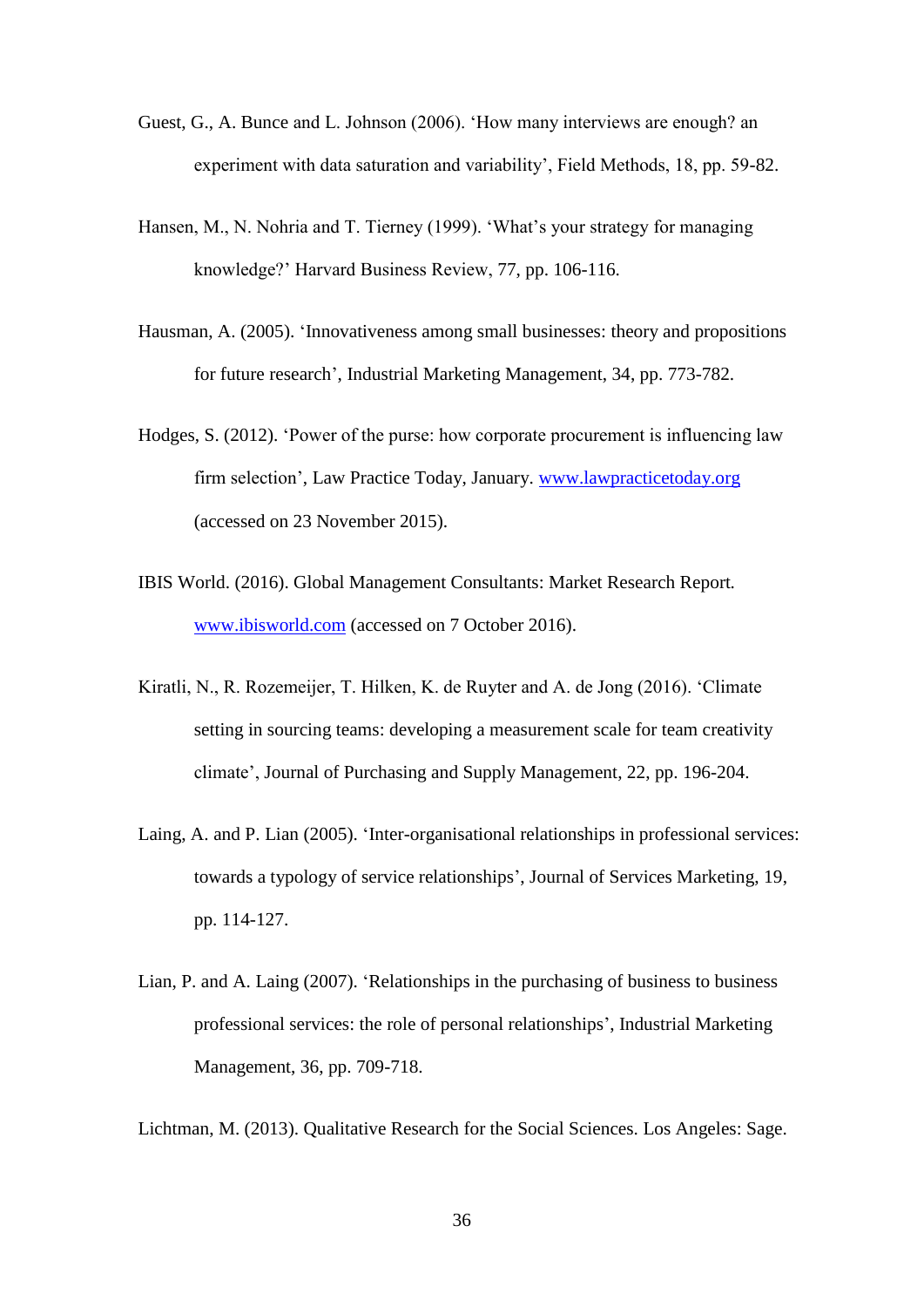- Luo, Y. (2002). 'Contract, cooperation and performance in international joint ventures', Strategic Management Journal, 23, pp. 903-919.
- Macaulay, S. (1963). 'Non-contractual relationships in business: a preliminary study', American Sociological Review, 28, pp. 55-69.
- Macintosh, G. (2009). 'The role of rapport in professional services: antecedents and outcomes', Journal of Services Marketing, 23, pp. 71-79.
- Macneil, I. (1978). 'Contracts: adjustments of long-term relations under classical, neoclassical and relational contract law', Northwestern University Law Review, 72, pp. 854-905.
- Malhotra, D and J. Murnighan (2002). 'The effects of contracts on interpersonal trust', Administrative Science Quarterly, 47, pp. 534-559.
- Management Consultancies Association (2010). The Value of Consulting. London: Management Consultancies Association.
- Management Consultancies Association (2015). UK Consulting Industry Statistics 2015. London: Management Consultancies Association.
- Meyer, S. and B. Lunnay (2013). 'The application of abductive and retroductive inference for the design and analysis of theory driven sociological research', Sociological Research Online, 18.
- Mitchell, V. (1994). 'Problems and risks in the purchasing of consultancy services', The Service Industries Journal, 14, pp. 315-339.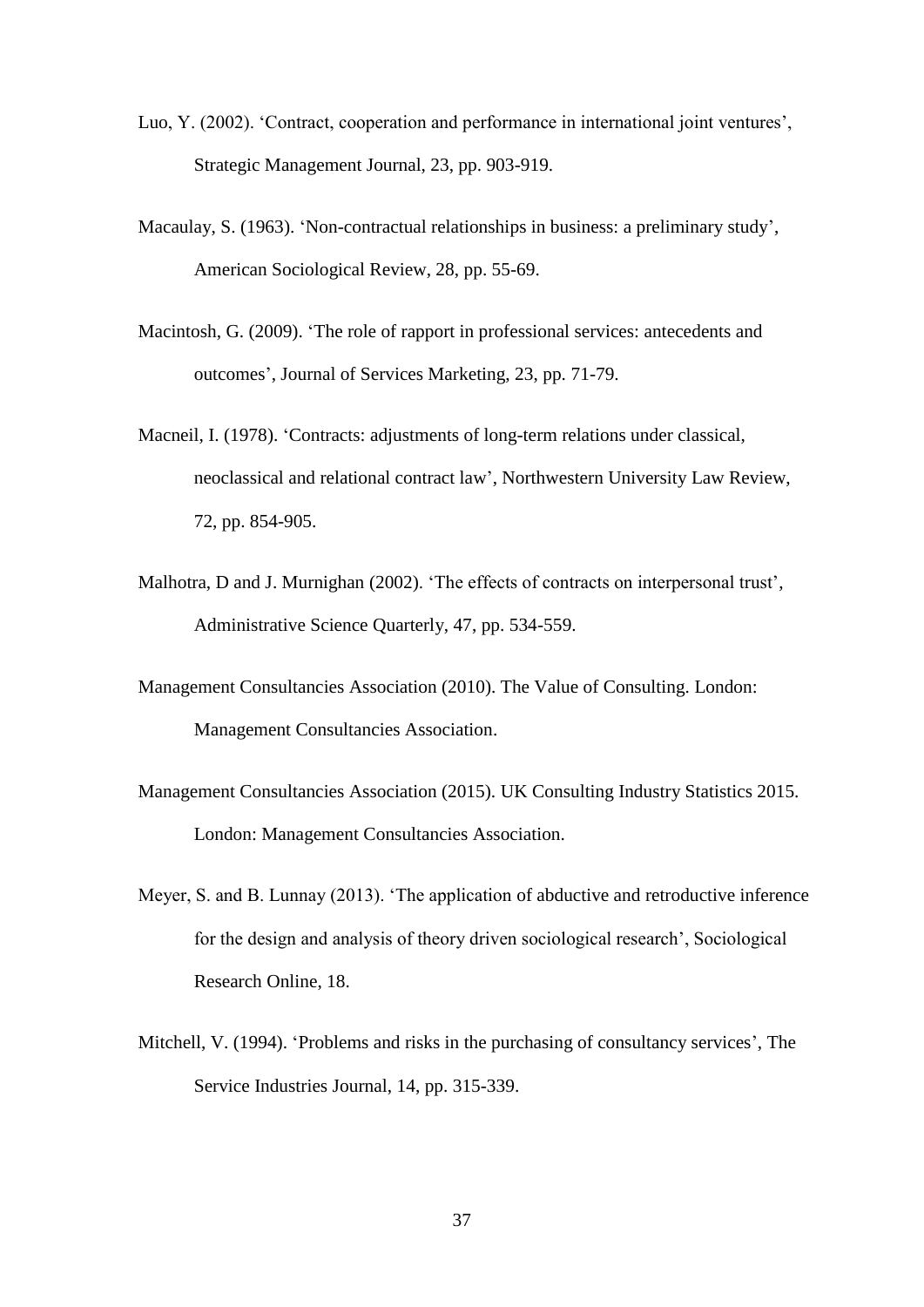- Mouzas, S. and K. Blois (2013). 'Contract research today: Where do we stand?' Industrial Marketing Management, 42, pp. 1057-1062.
- Nikolova, N. and T. Devinney. (2012). 'The nature of client-consultant interaction: a critical review'. In Clark, T. and M. Kipping (eds), The Oxford Handbook of Management Consulting, pp. 389-410. Oxford: Oxford University Press.
- O'Brien, J. (2015). Purchasing Category Management. London: Kogan Page.
- O'Mahoney, J. (2010). Management Consultancy. Oxford: Oxford University Press.
- O'Mahoney, J., S. Heusinkveld and C. Wright (2013). 'Commodifying the commodifiers: the impact of procurement on management knowledge', Journal of Management Studies, 50, pp. 204-235.
- Owens, J. (2014). 'Agencies sceptical that procurement is understanding PR better, finds AAR', *PR Week*, May 27. [www.prweek.com](http://www.prweek.com/) (accessed on 19 December 2014).
- Patel, R. (2005). 'Walking a tightrope', CPO Agenda, 1, pp. 44-49.
- Patton, M. (1990). Qualitative Evaluation and Research Methods. Beverley Hills, CA: Sage.
- Paulraj A., A. Lado and I. Chen (2008). 'Inter-organizational communication as a relational competency: antecedents and performance outcomes in collaborative buyer-supplier relationships", Journal of Operations Management, 26, pp. 45-64.
- Pemer, F., A. Werr and M. Bianchi (2014). 'Purchasing professional services: a transaction cost view of the antecedents and consequences of purchasing formalization', Industrial Marketing Management, 43, pp.840-849.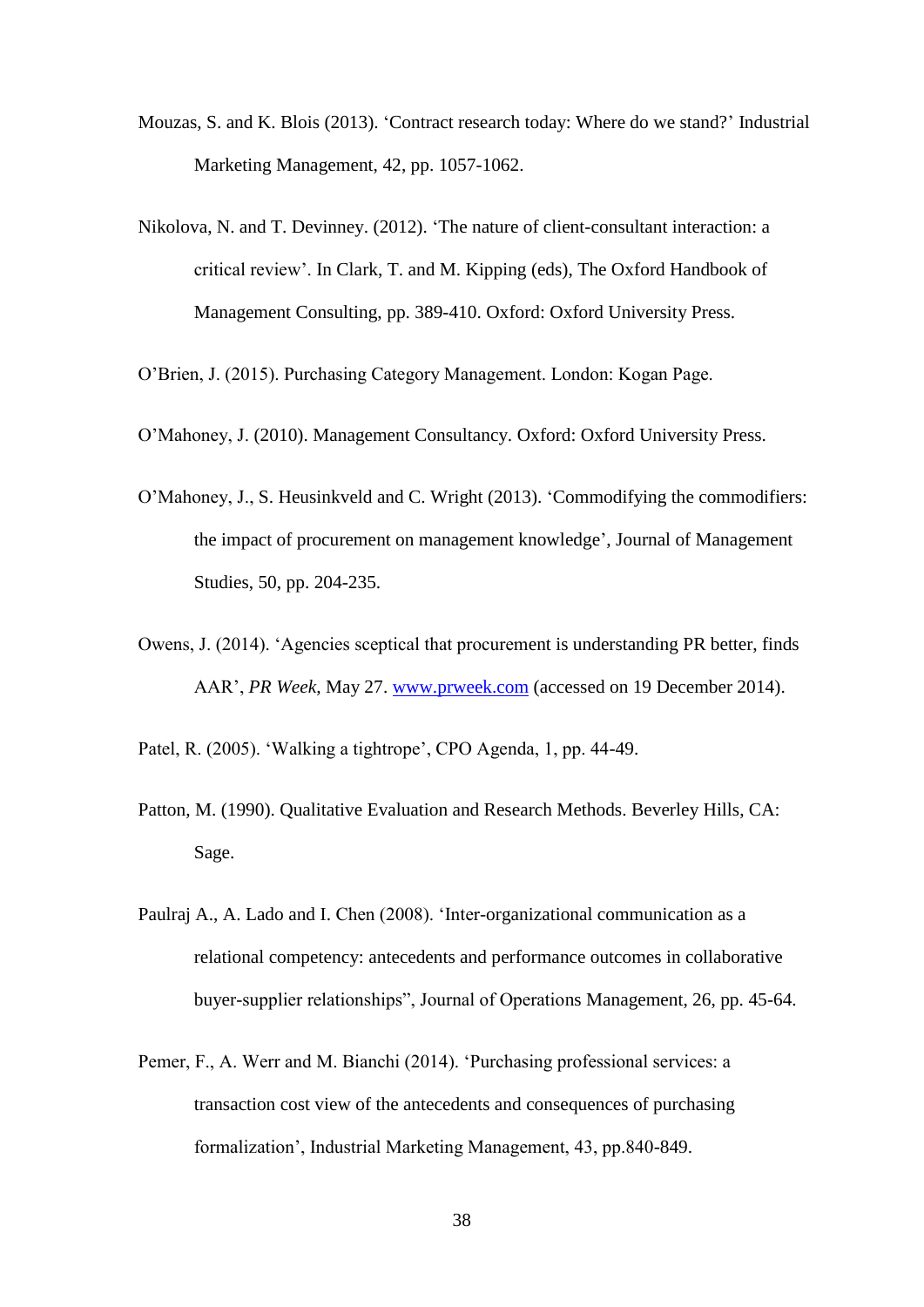- Petersen, K., R. Handfield and G. Ragatz (2005). 'Supplier development into new product development: coordinating product, process and supply chain design', Journal of Operations Management, 23, pp. 371-388.
- Poppo, L. and T. Zenger (2002). 'Do formal contracts and relational governance function as substitutes or complements?', Strategic Management Journal, 23, pp. 707-725.
- Radnor, Z. and J. O'Mahoney (2013). ['The Role of Management Consultancy in](http://dx.doi.org/10.1108/IJOPM-07-2010-0202)  [Implementing Operations Management in the Public Sector'](http://dx.doi.org/10.1108/IJOPM-07-2010-0202), International Journal of Operations and Production Management*,* 33**,** pp. 1555-1578.
- Reid, M. (2008). 'Contemporary marketing in professional services', Journal of Services Marketing, 22, pp. 374-384.
- Rousseau, D. (1989). 'Psychological and implied contracts in organizations', Employees Responsibilities and Rights Journal, 2, pp. 121-139.
- Rozemeijer, F. (2008). 'Purchasing myopia revisited again?', Journal of Purchasing and Supply Management, 14, pp. 205-207.
- Russill, R. (2007). Change Culture by Transforming Cost Management. London: Association of MBAs.

Saldana, J. (2013). The Coding Manual for Qualitative Researchers. Los Angeles: Sage.

Sang, K. and R. Sitko (2014). 'Analysing qualitative data'. In K. O'Gorman and R. MacIntosh (eds), Research Methods for Business and Management. Oxford: Goodfellow Publishers.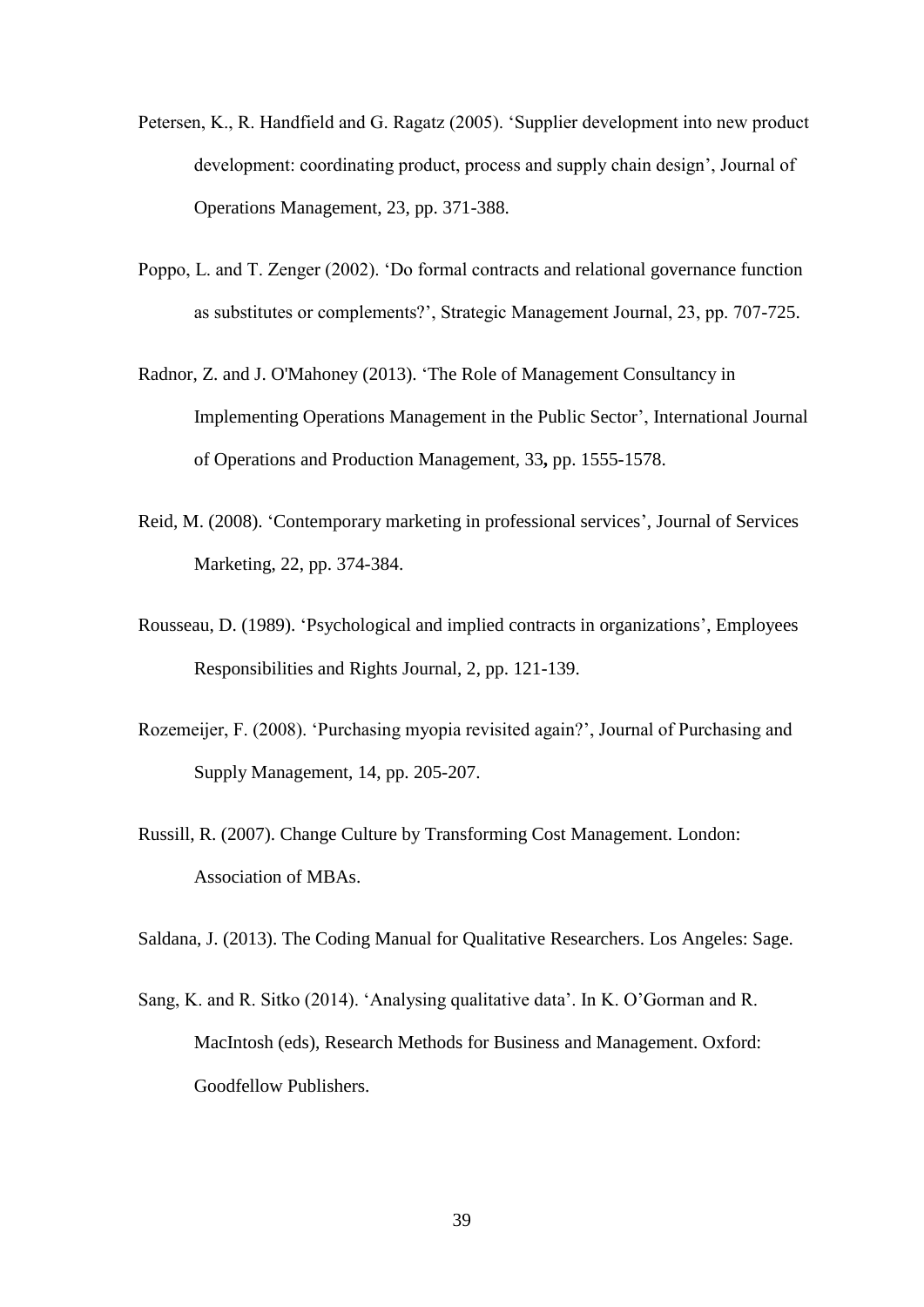- Schepker, D., W. Oh, A. Martynov and L. Poppo (2014). 'The many futures of contracts: moving beyond structuring and safeguarding to coordination and adaptation', Journal of Management, 40, pp. 193-225.
- Schoenherr, T., S. Modi, W. Benton, C. Carter, T. Choi,,P Larson, M. Leenders, V. Mabert, R Narasimhan and S. Wagner (2012). 'Research opportunities in purchasing and supply management', International Journal of Production Research 50, 4556-4579.
- Sieweke, J., S. Birkner and M. Mohe (2012). 'Preferred supplier programs for consulting services: an exploratory study of German client companies', Journal of Purchasing and Supply Management, 18, pp. 123-136.
- Sturdy, A., T. Clark, R. Fincham and K. Handley (2009). 'Between legitimation and innovation: boundaries and knowledge flow in management consultancy', Organization, 16, pp. 627-653.
- Tassabehji, R. and A. Moorhouse (2008). 'The changing role of procurement: developing professional effectiveness', Journal of Purchasing and Supply Management, 14. pp. 55-68.
- Timmermans, S. and I. Tavory (2012). 'Theory construction in qualitative research: from grounded theory to abductive analysis', Sociological Theory, 30, pp. 167-186.
- Van Weele, A. (2014). Purchasing and Supply Chain Management. London: Cengage Learning.
- Vincent, P. (2010). 'Let them off the strings', CPO Agenda, 6. [www.supplybusiness.com](http://www.supplybusiness.com/) (accessed on 23 February 2011).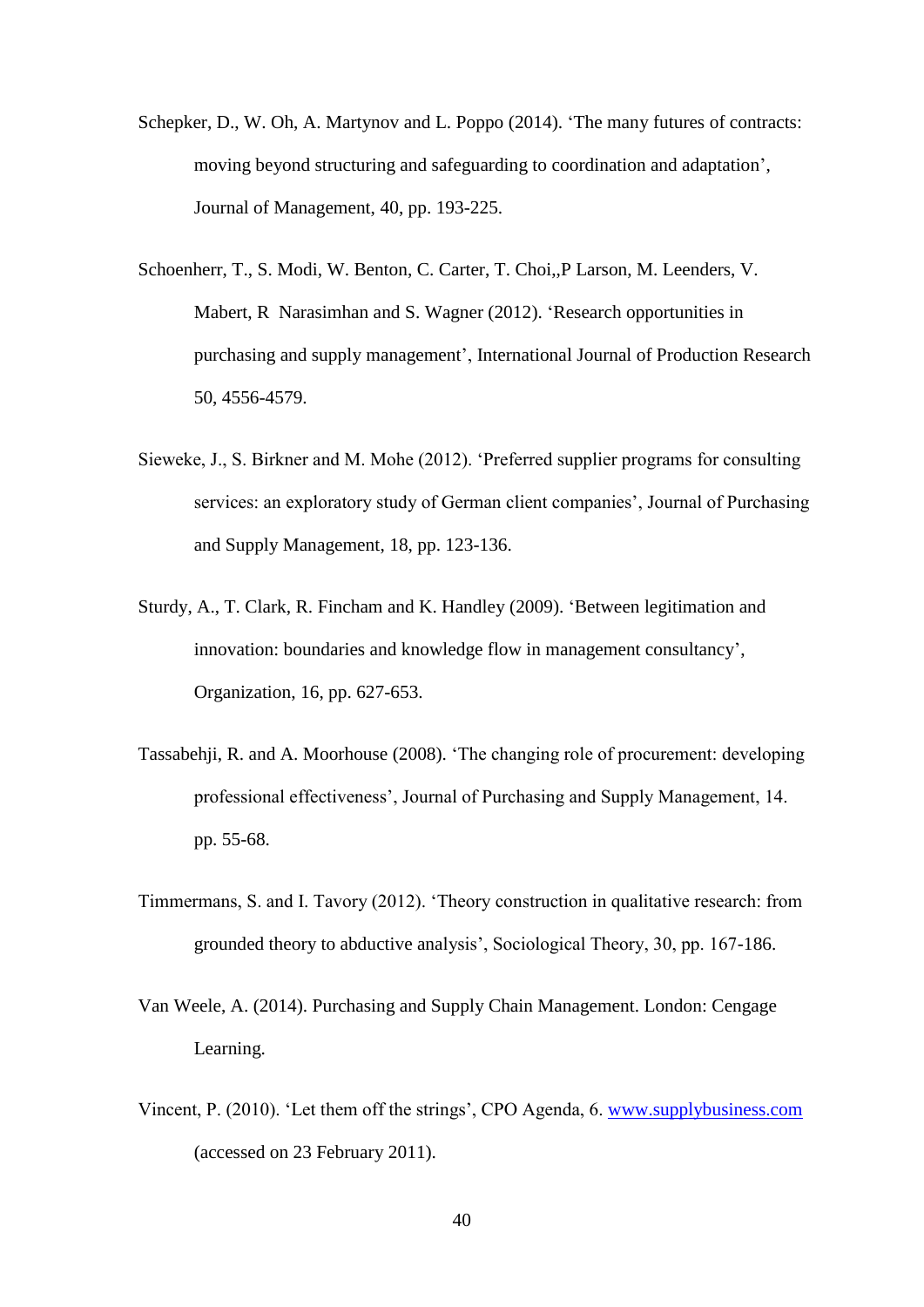- Wagner, S., P. Lukassen and M. Mahlendorf (2010) 'Misused and missed use: grounded theory and objective hermeneutics as methods for research in industrial marketing', Industrial Marketing Management, 39, pp. 5-15.
- Walker, H. and S. Brammer (2009). 'Sustainable procurement in the UK public sector', Supply Chain Management: An International Journal, 14, pp. 128-137.
- Werr, A. and F. Pemer (2007). 'Purchasing management consulting services: from management autonomy to purchasing involvement', Journal of Purchasing and Supply Management, 13, pp. 98-112.

Williamson, O. (1985). The Economic Institutions of Capitalism. New York: Free Press.

- World Federation of Advertisers (2014). Global Agency Renumeration Trends. Brussels: World Federation of Advertisers.
- Zsidisin, G. and M. Smith (2005). 'Managing supply risk with early supplier involvement: a case study and research propositions', Journal of Supply Chain Management, 41, pp. 44-57.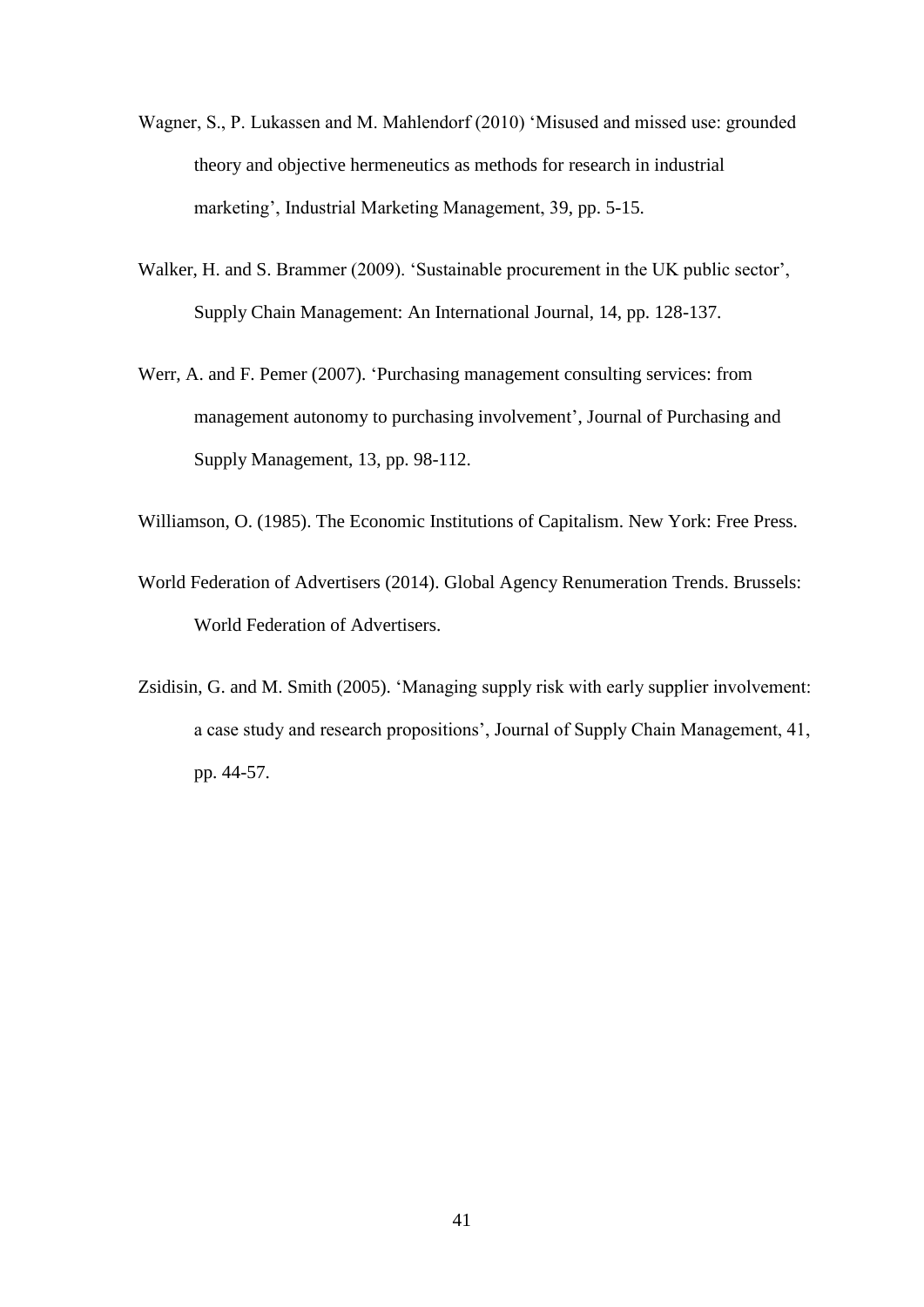## **Table 1: Details of research sample**

| Int.                   | <b>Informant</b>                                  | Industry                           | Specialisation            | Annual             | Number of            |
|------------------------|---------------------------------------------------|------------------------------------|---------------------------|--------------------|----------------------|
| Code                   | Level / Role                                      | (for clients)                      | (for suppliers)           | Turnover $(f)$     | <b>Employees</b>     |
| P1                     | Category Head                                     | <b>Public Sector</b>               | X                         | 1 to 2.5bn         | 5 to 10k             |
| P2                     | Category Head                                     | <b>IT Services</b>                 | $\overline{X}$            | 10 to 15bn         | 75 to 100k           |
| P <sub>3</sub>         | Procurement Manager                               | Oil and Gas Construction           | X                         | $>100$ bn          | 75 to 100k           |
| P4                     | Procurement Director                              | Telecoms                           | $\overline{\mathbf{X}}$   | 15 to 20bn         | 75 to 100k           |
| P <sub>5</sub>         | <b>Category Manager</b>                           | Public Sector                      | $\overline{X}$            | 5 to 7.5bn         | 10 to 25k            |
| <b>P6</b>              | Procurement Director                              | Public Sector Buying Agency        | $\overline{X}$            | 0 to 1bn           | $<$ l $\bf k$        |
| P7                     | Professional Services Manager                     | Construction                       | $\mathbf X$               | $2.5$ to $5bn$     | 25 to 50k            |
| P8                     | Category Head                                     | <b>Financial Services</b>          | X                         | 75 to 100bn        | 150 to 200k          |
| P <sub>9</sub>         | Procurement Director                              | Public Sector                      | $\overline{X}$            | 0 to 1bn           | $1$ to $5k$          |
| P <sub>10</sub>        | Procurement Manager                               | Public Sector                      | X                         | 0 to 1bn           | $1$ to $5k$          |
| P11                    | Senior Buyer                                      | Automotive                         | $\overline{X}$            | 0 to 1bn           | $1$ to $5k$          |
| P <sub>12</sub>        | Procurement Director                              | Public Sector                      | X                         | 0 to 1bn           | 5 to 10k             |
| P <sub>13</sub>        | Category Head                                     | Railway Construction               | $\overline{X}$            | 10 to 15bn         | 50 to 75k            |
| P14                    | Procurement Manager                               | Public Sector                      | $\mathbf X$               | 0 to 1bn           | 1 to 5k              |
| P <sub>15</sub>        | Procurement Manager                               | <b>Electronics Manufacturing</b>   | $\overline{X}$            | 75 to 100bn        | 50 to 75k            |
| P <sub>16</sub>        | Procurement Manager                               | <b>Communication Equipment</b>     | $\overline{X}$            | 10 to 15bn         | 25 to 50k            |
| P <sub>17</sub>        | General Manager (with procurement responsibility) | Prof Services (Industry Body)      | $\mathbf X$               | 0 to 1bn           | $<$ 1 $k$            |
| P <sub>18</sub>        | Procurement Manager                               | Public Sector                      | $\overline{\mathbf{X}}$   | 7.5 to 10bn        | $>200k$              |
|                        |                                                   |                                    |                           |                    |                      |
| S1                     | Senior Consultant/Owner                           | X                                  | Supply Chain              | < 1m               | $0$ to $5$           |
| S <sub>2</sub>         | Senior Consultant/Owner                           | $\overline{X}$                     | Prof Services             | < 1m               | $0$ to 5             |
| S <sub>3</sub>         | Director                                          | $\overline{X}$                     | Construction              | 0.25 to 0.5bn      | $\overline{3}$ to 4k |
| <b>S4</b>              | Managing Director                                 | X                                  | <b>Financial Services</b> | 'Unreported'       | 10 to 20             |
| $\overline{\text{S5}}$ | Partner                                           | $\overline{X}$                     | General Coverage          | 3 to 4bn           | 15 to 20k            |
| S6                     | Division Head                                     | $\overline{X}$                     | Construction              | $0.25$ to $0.5$ bn | $3$ to $4k$          |
| S7                     | Managing Director                                 | X                                  | General Coverage          | 'Unreported'       | 20 to 30             |
| S8                     | Consultant                                        | $\overline{X}$                     | General Coverage          | 1 to 2bn           | $2$ to $3k$          |
| S <sub>9</sub>         | Chairman                                          | X                                  | Lean Six Sigma            | $2.5$ to $5m$      | 20 to 30             |
| <b>S10</b>             | <b>Consulting Director</b>                        | $\overline{X}$                     | <b>Financial Services</b> | $2.5$ to $5m$      | 30 to 40             |
| <b>S11</b>             | Vice President                                    | $\mathbf X$                        | General Coverage          | 5 to 10m           | 20 to 30             |
| <b>S12</b>             | Chairman                                          | $\mathbf X$                        | Global Supply Chain       | $3$ to $4m$        | 20 to 30             |
| <b>S13</b>             | <b>Founding Partner</b>                           | X                                  | General Coverage          | 4 to 5m            | 30 to 40             |
| <b>S14</b>             | Senior Outsourcing Advisor                        | $\overline{X}$                     | <b>General Coverage</b>   | $0.25$ to $0.5$ bn | $2$ to $3k$          |
| S <sub>15</sub>        | Founder and Director                              | $\overline{X}$                     | General Coverage          | 1 to 2m            | 10 to 20             |
| <b>S16</b>             | Division Head                                     | $\overline{X}$                     | General Coverage          | 10 to 20m          | 75 to 100            |
| <b>S17</b>             | Senior Manager                                    | X                                  | Construction              | 10 to 20m          | 75 to 100            |
| <b>S18</b>             | Director                                          | $\overline{X}$                     | <b>FMCG</b>               | 10 to 20m          | 75 to 100            |
| <b>S19</b>             | Head of Risk and Opportunity Management           | X                                  | Construction              | $0.25$ to $0.5$ bn | $3$ to $4k$          |
|                        |                                                   |                                    |                           |                    |                      |
| E1                     | (Ex) Senior Analyst                               | <b>Financial Services</b>          | X                         | 15 to 20bn         | 25 to 50k            |
| E2                     | <b>HR</b> Director                                | Telecoms                           | $\overline{X}$            | 15 to 20bn         | 75 to 100k           |
| E3                     | <b>Internal Consultant</b>                        | <b>Financial Services</b>          | $\overline{X}$            | 50 to 75bn         | 50 to 75k            |
| E4                     | Head of Group Business and IT Services            | <b>Financial Services</b>          | X                         | 0 to 1bn           | $<$ 1 $k$            |
| E5                     | Commercial Director                               | Public Sector                      | $\overline{X}$            | 0 to 1bn           | 10 to 25k            |
| E6                     | Senior Commercial Process and Governance Manager  | Public Sector                      | X                         | 25 to 50bn         | 50 to 75k            |
| E7                     | Property Manager                                  | Food and Drink Construction        | $\overline{X}$            | 1 to 2.5bn         | 5 to 10k             |
| E8                     | <b>Interim Manager</b>                            | Various Services                   | $\mathbf X$               | n/a                | n/a                  |
| E9                     | Project Manager                                   | Public Sector                      | X                         | 0 to 1bn           | $\overline{<}1k$     |
| E10                    | <b>Client Defence Manager</b>                     | <b>Financial Security Services</b> | $\mathbf X$               | 2.5 to 5bn         | 10 to 25k            |

\* Procurement staff are usually termed (in order of seniority) chief procurement officer, procurement director, procurement/category manager (a 'category head' will also usually be at this level), senior buyer and buyer. In this article, we refer to procurement staff as 'procurement professionals' to encompass these different titles.